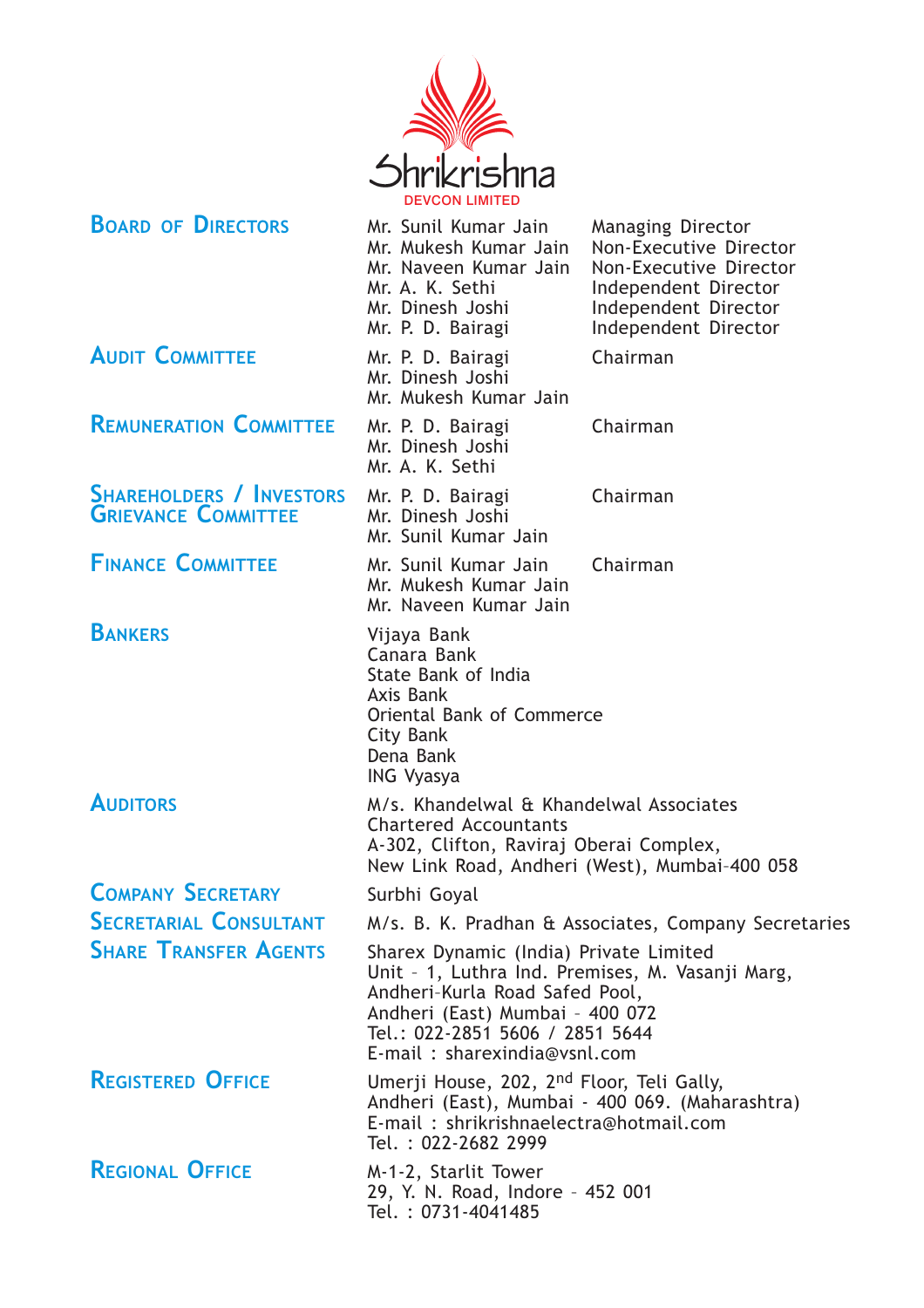

## **Contents**

| <b>Notice</b>                                           | $\overline{4}$ |
|---------------------------------------------------------|----------------|
| Director's Report                                       | 9              |
| Management Discussion and Analysis                      | 11             |
| Report on Corporate Governance                          | 13             |
| CEO / CFO Certification                                 | 21             |
| CEO's Declaration on the Affirmation of Code of Conduct | 22             |
| Auditors' Certificate on Corporate Governance           | 22             |
| Auditors' Report                                        | 23             |
| <b>Balance Sheet</b>                                    | 27             |
| Profit & Loss Account                                   | 28             |
| <b>Cash Flow Statement</b>                              | 29             |
| Notes Forming Part of the Financial Statements          | 30             |
| Attendence Slip & Proxy Form                            | 48             |

## Important Communication to Members

The Ministry of Corporate Affairs has taken a "Green Initiative in the Corporate Governance" by allowing paperless compliances by the companies and has issued circulars stating that service of notice / documents including Annual Report can be sent by e-mail to its members. To support this green initiative of the Government in full measure, members who have not registered their e-mail addresses, so far, are requested to register their e-mail addresses, in respect of electronic holdings with the Depository through their concerned Depository Participants. Members who hold shares in physical form are requested to register the same with the Company's Share Transfer Agent, Sharex Dynamic (India) Private Limited by sending e-mail to

## sharexindia@vsnl.com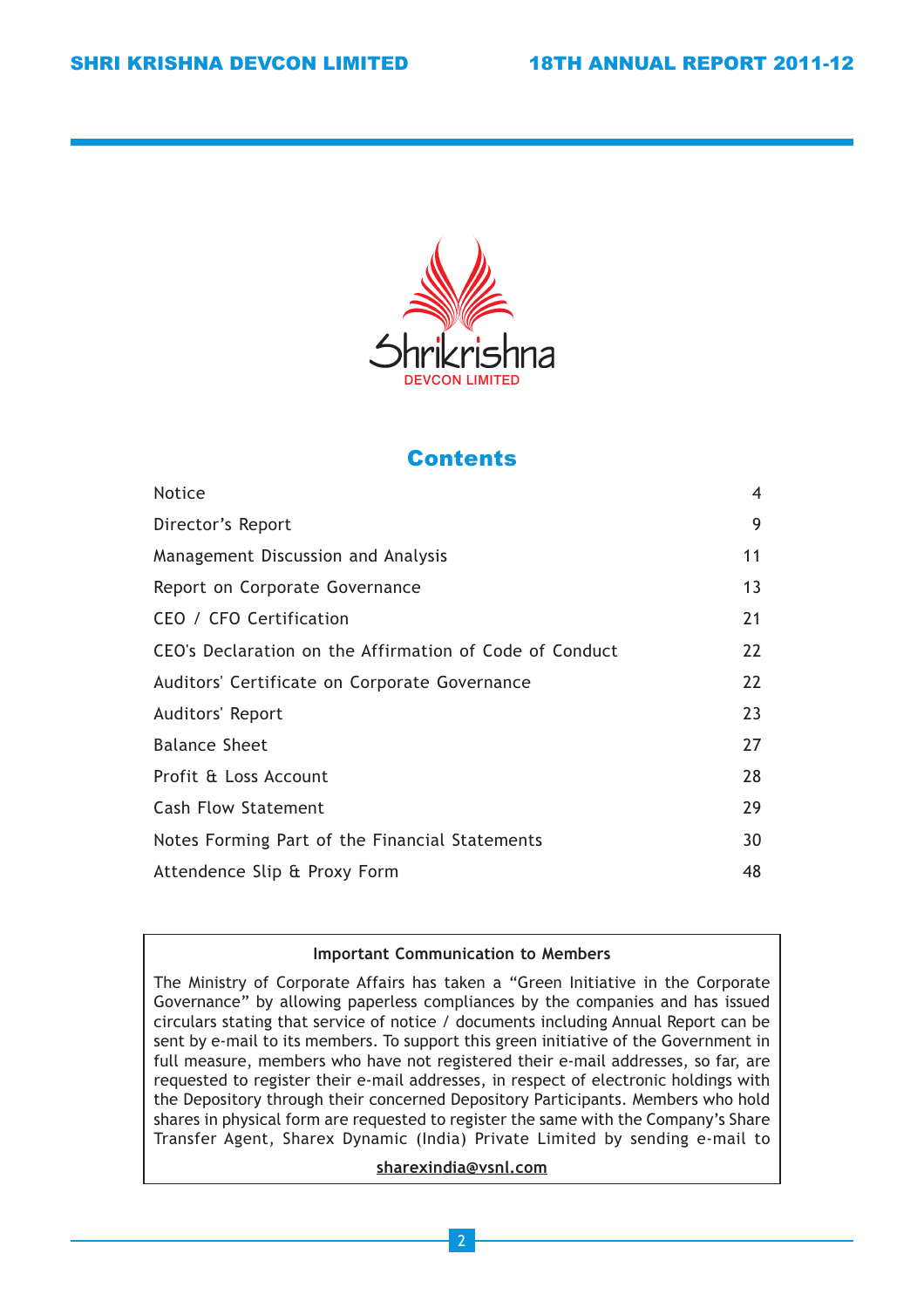

## "Our Vision"

Many ask us what business are we in. Most think we are in the business of real estate. The business of 'building'. They are right and wrong too. They are right because we do build some of the most sought after residences and commercial, but that's not all what we do.

We think we are in a business to bring smiles. Smiles on the face of thousands of families that find peace and solace in the way we build homes for them, not houses. Smiles from every single corporate for whom we build intelligent office spaces so that they can concentrate on just one thing, business.

Smiles on the face of our employees who work with us, not for us. Smiles for all the contractors, architects, interior designers and masons who sweat with us, always. Smiles on the face of the thousands of shareholders who have entrusted us to grow their wealth.

We do not measure our success through the number of stakeholders we satisfy or delight. We measure success through the happiness index. The smiles that we build through opportunity, trust, strength and growth.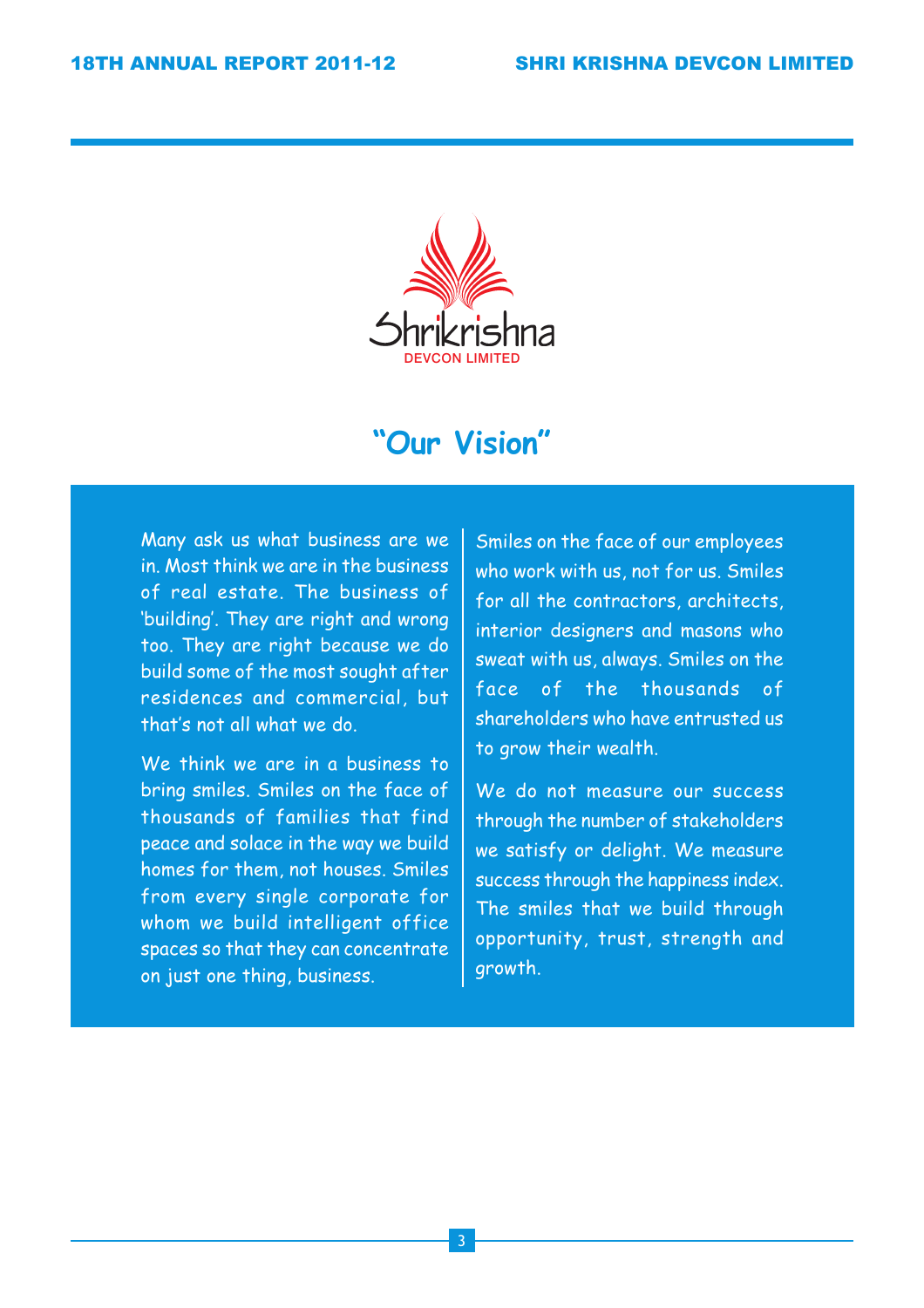## **Notice**

# *Dear Shareholders Shareholders*

Your Directors have pleasure in presenting the 18<sup>th</sup> Annual Report along with Audited Accounts of the Company for the year ended 31<sup>st</sup> March, 2012.

NOTICE is hereby given that the Eighteenth Annual General Meeting of the members of SHRI KRISHNA DEVCON LIMITED will be held on Thursday, the 20<sup>th</sup> day of September, 2012 at 11.30 A.M. at Hotel The Mirador, New Link Road, Chakala, Andheri (E), Mumbai 400 099 to transact the following business:

## ORDINARY BUSINESS:

- 1. To receive, consider and adopt the Balance Sheet as at 31st March 2012 and Profit and Loss Account for the year ended together with the Reports of the Directors and Auditors thereon.
- 2. To appoint a Director in place of Mr. Ashok Kumar Sethi, who retires by rotation and being eligible, offers himself for re-appointment.

"RESOLVED THAT pursuant to section 255 and 256 of the Companies Act, 1956 and as per the provisions of the Articles of Association of the Company applicable, if any, the company be and is hereby authorized to re-appoint Mr. Ashok Kumar Sethi as the Independent Director of the Company liable to retire by rotation."

3. To appoint a Director in place of Mr. Naveen Kumar Jain, who retires by rotation and being eligible, offers himself for re-appointment.

"RESOLVED THAT pursuant to section 255 and 256 of the Companies Act, 1956 and as per the provisions of the Articles of Association of the Company applicable, if any, the company be and is hereby authorized to re-appoint Mr. Naveen Kumar Jain as the Director of the Company liable to retire by rotation."

4. To appoint Auditors to hold office from the conclusion of this Annual General Meeting until the conclusion of the next Annual General Meeting and to authorize Board of Directors to fix their remuneration.

"RESOLVED THAT M/s. Khandelwal & Khandelwal Associates, Chartered Accountants, be and are hereby appointed as Auditors of the Company, to hold office from the conclusion of this Annual General Meeting until the conclusion of the next Annual General Meeting of the Company on such remuneration as will be fixed by the Board of Directors."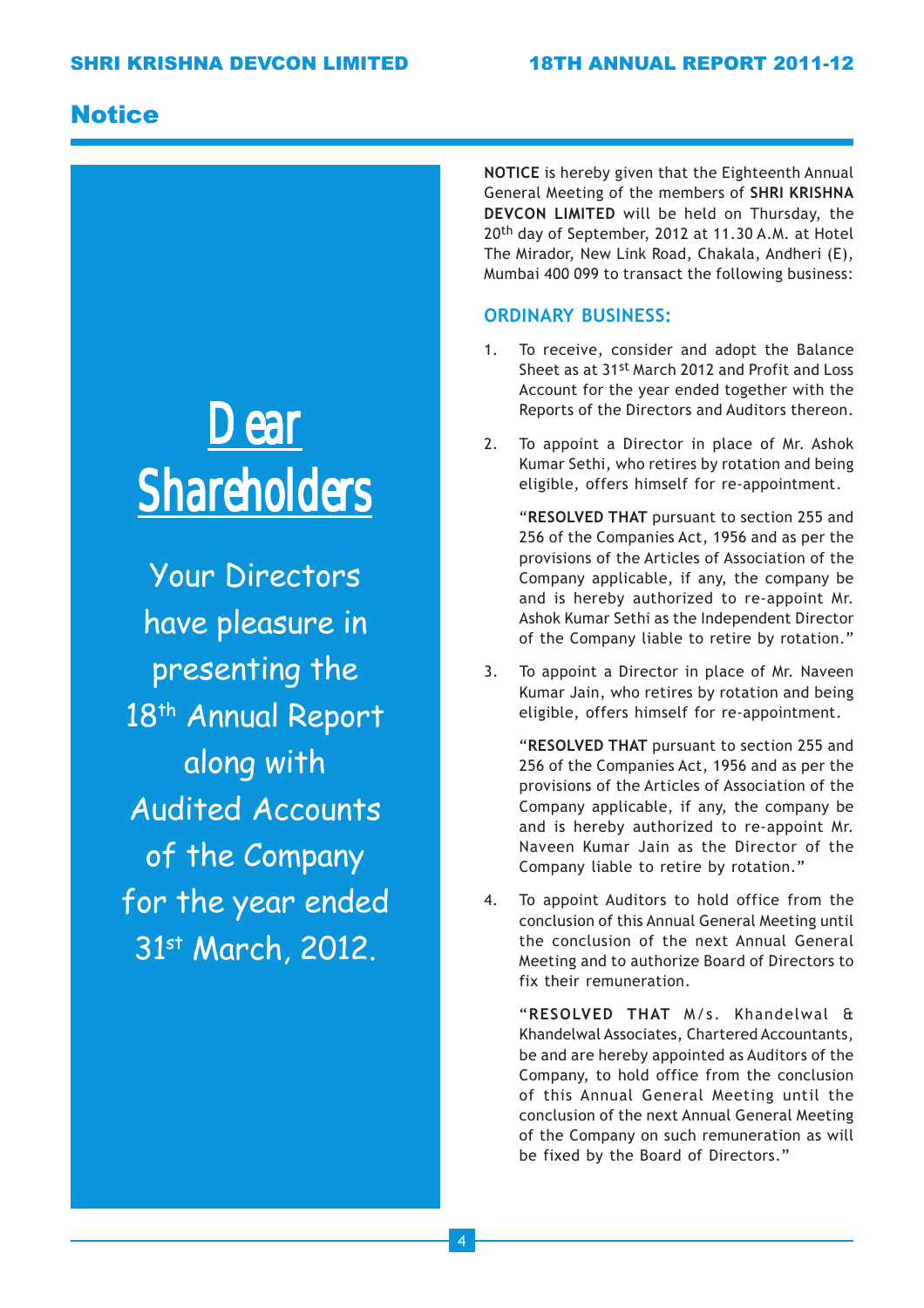## SPECIAL BUSINESS:

5. To consider and if thought fit, to pass with or without modification (s) the following resolution as a Special Resolution:

"RESOLVED THAT pursuant to the provisions of Sections 198, 269, 309 read with Schedule XIII and other applicable provisions of the Companies Act, 1956, including any Statutory modification or re-enactment thereof, for the time being in force, the Company in general meeting hereby approves the re-appointment of Mr. Sunil Kumar Jain as Managing Director of the Company for period of five years with effect from 1st November 2012 on the same terms and conditions of remuneration as were paid to him earlier, which are set out in the explanatory statement annexed to this Notice."

"RESOLVED FURTHER THAT in the event of loss or inadequacy of profits in any financial year during the aforesaid period, the Company shall pay to Mr. Sunil Kumar Jain remuneration and perquisites not exceeding the ceiling limit laid down in Section II of Part II of Schedule XIII of the Companies Act, 1956, as may be decided by the Board of Directors".

"RESOLVED FURTHER THAT the Board of Directors of the Company be and are hereby authorised to vary any of the terms of remuneration in consultation with Managing Director provided such variation is in accordance with the provisions of Schedule XIII of the Companies Act, 1956 and/ or the provisions of law as may be applicable thereto from time to time."

"RESOLVED FURTHER THAT the Board be and is hereby authorized to do all such acts, deeds, matters and things as in its absolute discretion, it may consider necessary, expedient or desirable, and to settle any question, or doubt that may arise in relation thereto and the Board shall have absolute powers to decide break up of the remuneration within the maximum permissible limit and in order to give effect to the foregoing resolution, or as may be otherwise considered by it to be in the best interest of the Company."

#### By order of the Board of Directors

Sunil Kumar Jain Managing Director

Place: Indore Date: 14.08.2012

#### REGISTERED OFFICE

Umerji House, 202, 2<sup>nd</sup> Floor, Teli Gally, Andheri (East), Mumbai - 400 069. (Maharashtra)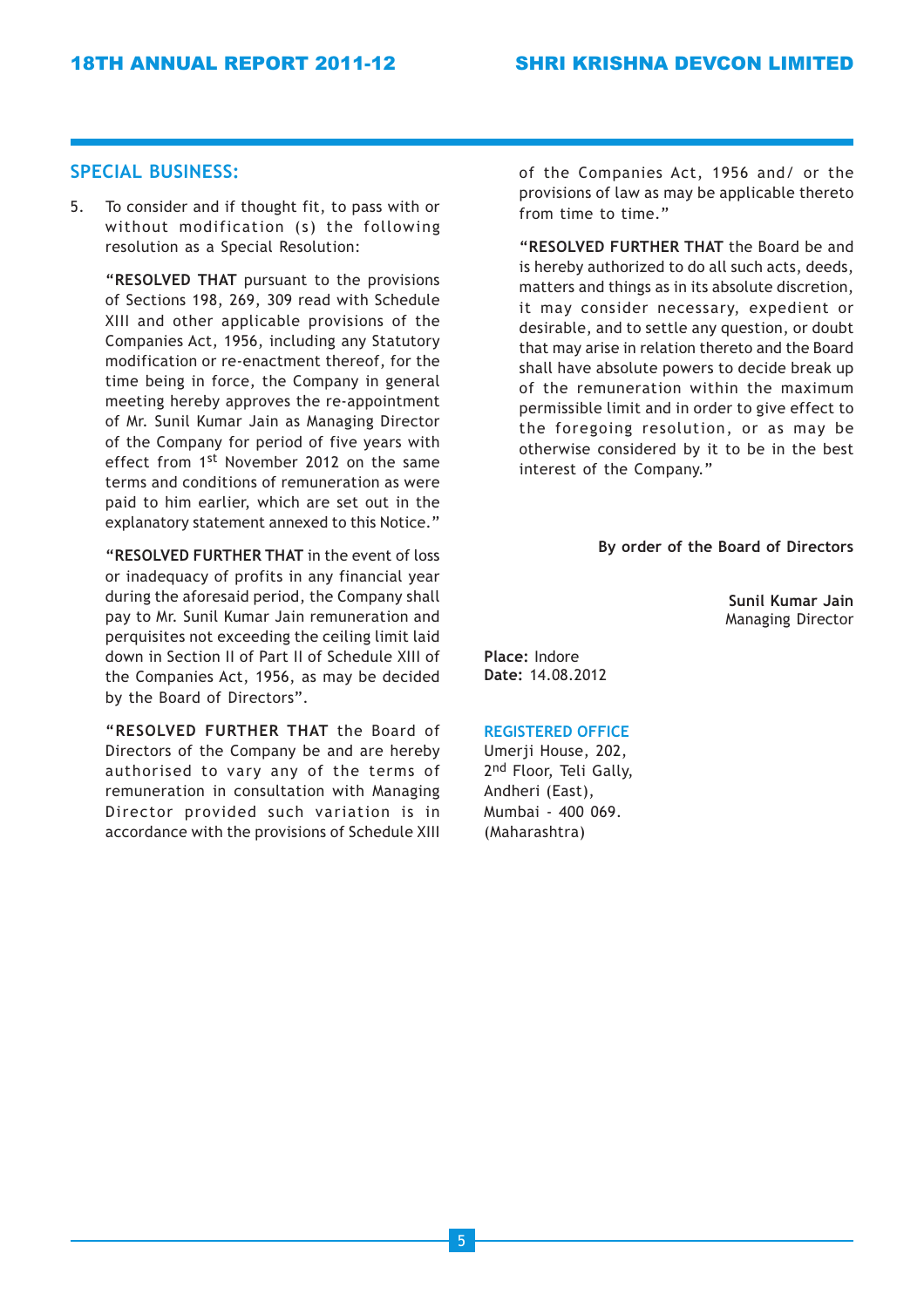## NOTES:

- 1. A MEMBER ENTITLED TO ATTEND AND VOTE IS ENTITLED TO APPOINT A PROXY TO ATTEND AND VOTE INSTEAD OF HIMSELF AND A PROXY NEED NOT BE A MEMBER. THE INSTRUMENT OF PROXY SHOULD, HOWEVER, BE DEPOSITED AT THE REGISTERED OFFICE OF THE COMPANY NOT LESS THAN FORTY-EIGHT HOURS BEFORE THE COMMENCEMENT OF THE MEETING.
- 2. Corporate members intending to send their authorized representatives to attend the Meeting are requested to send a certified copy of the Board resolution authorizing their representative to attend and vote on their behalf at the Meeting.
- 3. Members are requested to bring their Attendance Slip along with their copy of Annual Report to the Meeting.
- 4. The Company is registered with National Securities Depository Ltd. ('NSDL') and Central Depository Securities (India) Limited ('CDSL'), for dematerialization of its Equity Shares and Company's ISIN is INE997I01012. And Sharex Dynamic (India) Private Limited is the Registrar and Share transfer Agents of the Company.
- 5. The register of Members and the share transfer books of the Company shall remain closed from 13<sup>th</sup> September, 2012 to 20<sup>th</sup> September, 2012 (both days inclusive) for the purpose of the Annual general Meeting.
- 6. In case of joint holders attending the Meeting, only such joint holder who is higher in the order of names will be entitled to vote.
- 7. Members are requested to bring their attendance slip along with their copy of annual report to the Meeting.
- 8. The Securities and Exchange Board of India has mandated the submission of Permanent Account Number (PAN) by every participant in the securities market. Members holding shares in electronic form are, therefore, requested to submit the PAN to their Depository Participants with whom they are maintaining their demat accounts. Members holding shares in physical form can submit their PAN details to the Company / Share Transfer Agent, Sharex Dynamic (India) Private Limited.
- 9. Members who hold shares in physical form in multiple folios in identical names or joint holding in the same order of names are requested to send the share certificates to the Company/Share Transfer Agent, Sharex Dynamic (India) Private Limited, for consolidation into a single folio.
- 10. Members are requested to:
	- Intimate immediately any change in their address or bank mandates to their Depository Participants with whom they are maintaining their demat accounts and holding shares in physical form are requested to advise any change of address immediately to the Company / Share Transfer Agent, Sharex Dynamic (India) Private Limited.;
	- Communicate on all matters pertaining to their shareholdings with the Company's Registered Office, quoting their respective Ledger Folio Numbers, Client ID and DP ID;
	- Note that as per provisions of the Companies Act, 1956, facility for making nominations is available to INDIVIDUALS holding shares in the Company. The Nomination form-2B prescribed by the Government can be obtained from the Share Transfers Agent or may be down loaded from the website of the Ministry of Company Affairs; (www.mca.gov.in)
	- Bring their respective Ledger Folio Numbers, Client ID and DP ID for easy identification of attendance at the Annual General Meeting.
- 11. All documents referred to in the accompanying notice are open for inspection at the registered office of the Company on all working days, except Saturday between 11.00 a.m. to 1.00 p.m.
- 12. Members desirous of obtaining any information concerning accounts and operations of the Company are requested to address their questions in writing to the Company at least 7 days before the date of the Meeting so that the information required may be made available at the Meeting.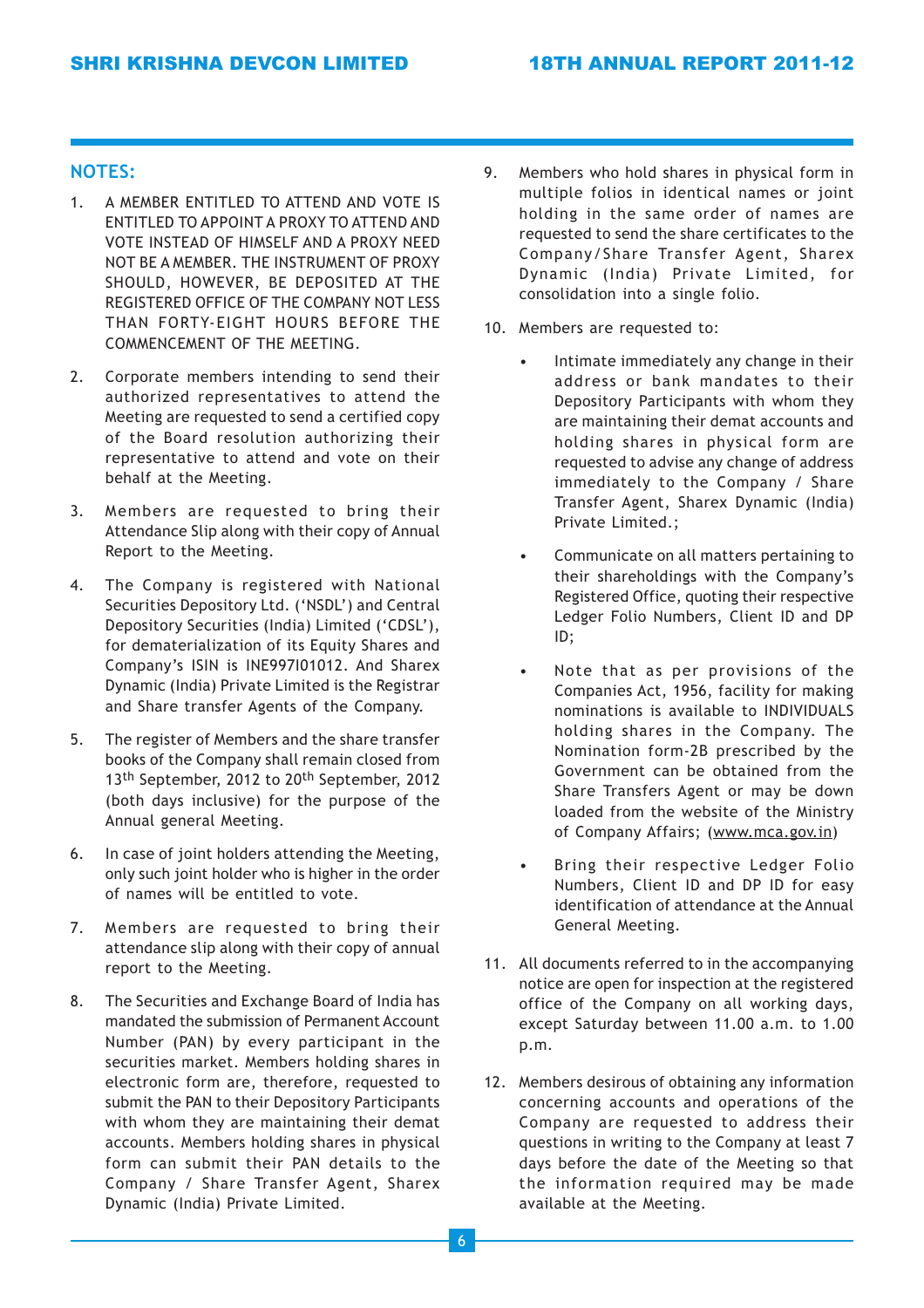- 13. Non-Resident Indian Members are requested to inform the Company's Registrar and Transfer Agents, Sharex Dynamic (India) Private Limited, immediately of :
- a) Change in their Residential status on return to India for permanent settlement.
- b) Particulars of their Bank Account maintained in India with complete name, branch, account type, account number and address of the Bank with Pin Code Number, if not furnished earlier.

## EXPLANATORY STATEMENT PURSUANT TO SECTION 173(2) OF THE COMPANIES ACT, 1956:

## Item 5:

- 1. The Board vide its Resolution dated 14th August 2012 had approved the re-appointment of Mr. Sunil Kumar Jain as the Managing Director of the Company for a period of five years with effect from 01st November 2012 on same terms and conditions of remuneration as were paid to him earlier and as approved by the Remuneration Committee of the Board of Directors of the Company. The details of the same are as under:
	- I. Basic Salary: Rs. 150000/- per month with effect from 01st Nov. 2012

In addition to the salary and commission Mr. Sunil Kumar Jain shall be entitled to the following perquisites which are classified into 2 categories "A" and "B" restricted to an amount equal to annual salary:

## CATEGORY "A"

- 1. Housing: House Rent Allowance shall be allowed as per the rules of the company within the limit specified above.
- 2. Medical Reimbursement: As per actual expense incurred.
- 3. Hospitalization: As per actual expense incurred.
- 4. Leave Travel Concession: For him and his family in accordance with any rules specified by the Company
- 5. Club Fees: Subject to two clubs. This will not include admission and life membership fee.
- 6. Personal Accident Insurance: As per actual premium paid.
- 7. Reimbursement of Expenses: Actual incurred on credit card, cell phone.

## CATEGORY "B"

Encashment of leave at the end of tenure will not be included in the computation of the ceiling of perquisites.

2. Mr. Sunil Kumar Jain is a founder and key promoter of the Company and under his dynamic leadership, initiatives and directions, the Company has benefited in its overall operations. He is the key factor behind the overall growth and success of the Company. His devotion, vision and experience are essential for the continuing growth of the Company.

#### By order of the Board of Directors

Sunil Kumar Jain Managing Director

Place: Indore Date: 14.08.2012

## REGISTERED OFFICE

Umerji House, 202, 2nd Floor, Teli Gally, Andheri (East), Mumbai - 400 069. (Maharashtra)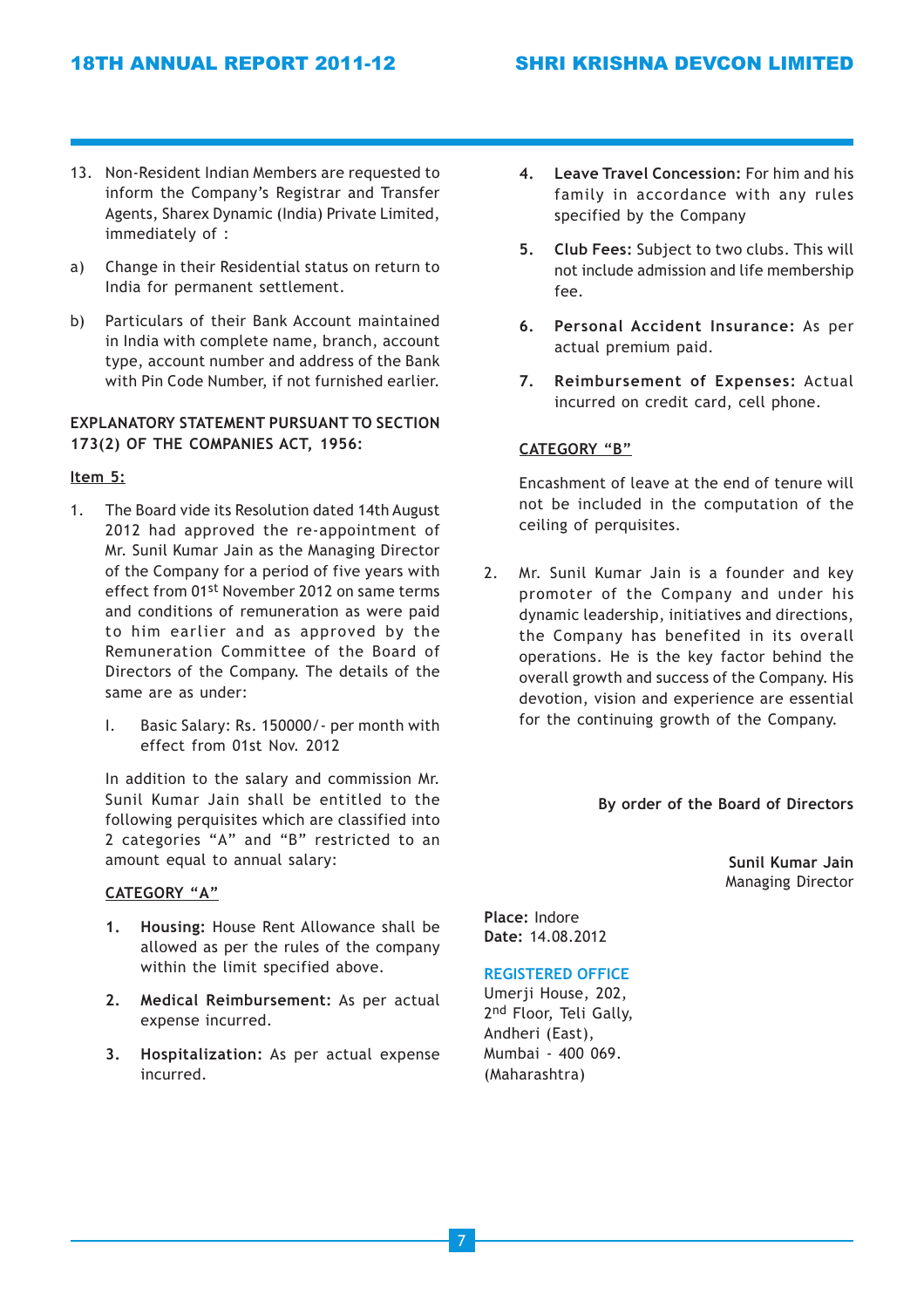#### Important Communication to Members

The Ministry of Corporate Affairs has taken a "Green Initiative in the Corporate Governance" by allowing paperless compliances by the companies and has issued circulars stating that service of notice / documents including Annual Report can be sent by e-mail to its members. To support this green initiative of the Government in full measure, members who have not registered their e-mail addresses, so far, are requested to register their e-mail addresses, in respect of electronic holdings with the Depository through their concerned Depository Participants. Members who hold shares in physical form are requested to register the same with the Company's Share Transfer Agent, Sharex Dynamic (India) Private Limited by sending e-mail to

sharexindia@vsnl.com

## INFORMATION PURSUANT TO CLAUSE 49 OF THE LISTING AGREEMENT

Brief details in respect of the Directors seeking re – appointment at the Annual General Meeting:

| Mr. Ashok Kumar Sethi |
|-----------------------|
| 16.10.1960            |
| 01.09.2007            |
| Advocate              |
| Nil                   |
| Nil                   |
| Nil                   |
|                       |

| <b>Names of Directors</b>           | Mr. Naveen Kumar Jain                 |  |
|-------------------------------------|---------------------------------------|--|
| Date of Birth                       | 12.07.1976                            |  |
| Date of Appointment                 | 09.08.2007                            |  |
| <b>Expertise in functional area</b> | <b>Accounts and Construction Work</b> |  |
| <b>Other Directorship</b>           | 02                                    |  |
| <b>Other Committee Memberships</b>  | Nil                                   |  |
| Shareholding                        | 1920600                               |  |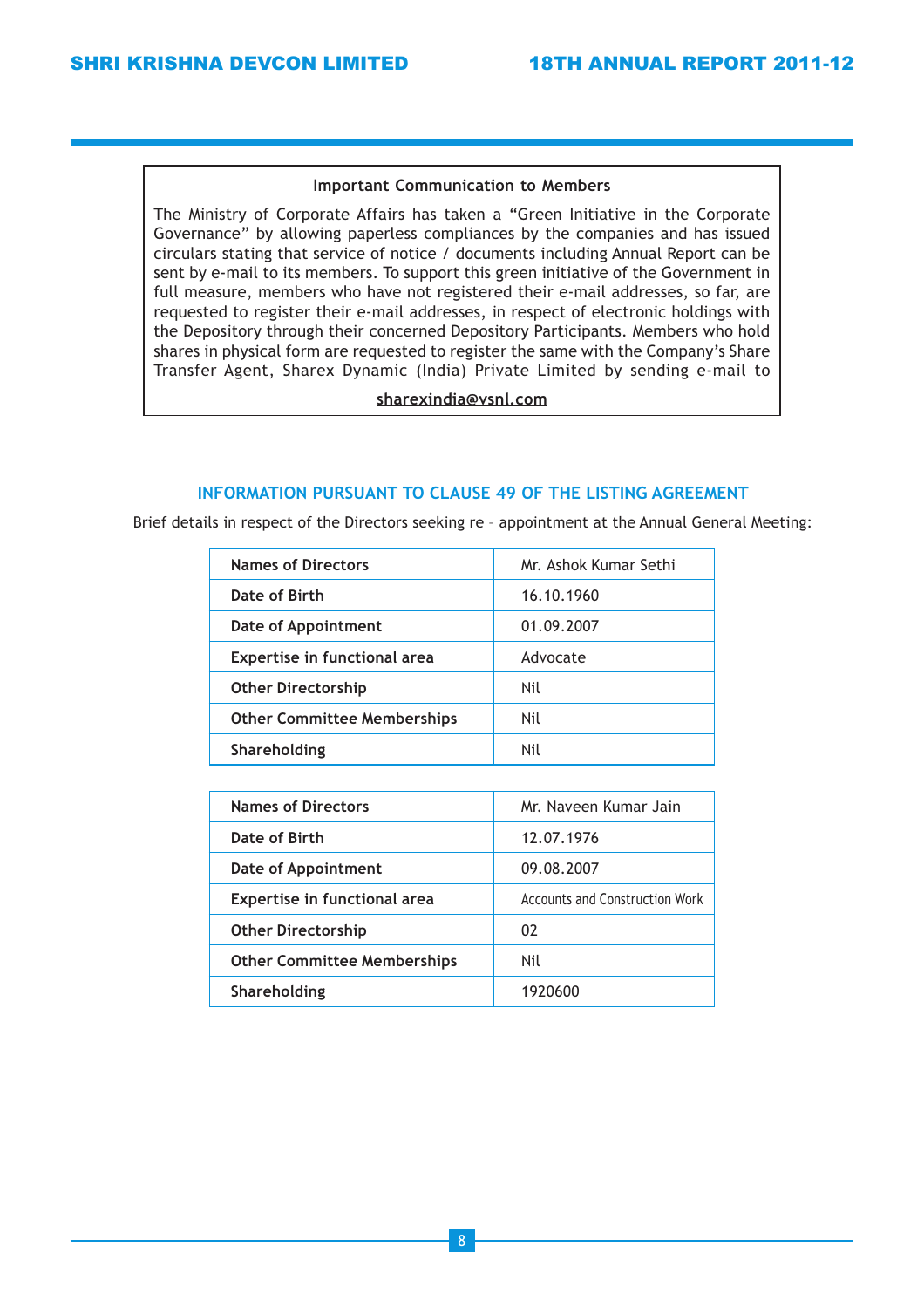## Directors' Report

## Dear Shareholders,

Your Directors have pleasure in presenting the Eighteenth Annual Report for the year ended 31st March 2012.

 $\sim$   $\sim$   $\sim$ 

## Financial results:

|                                         |                                     | $(S \parallel Ld(S))$               |
|-----------------------------------------|-------------------------------------|-------------------------------------|
| <b>Particulars</b>                      | For the<br>Year ended<br>31.03.2012 | For the<br>Year ended<br>31.03.2011 |
| Total Income                            | 1109.75                             | 1069.30                             |
| <b>Total Expenditure</b>                | 978.97                              | 972.46                              |
| Profit / Loss<br><b>Before Taxation</b> | 130.78                              | 96.84                               |
| Profit / Loss<br><b>After Taxation</b>  | 94.59                               | 71.20                               |

## Performance:

During the year under review, the Company recorded a income of Rs. 1109.75 Lacs as compared to Rs. 1069.30 Lacs recorded during the previous year. The Company recorded a net profit after tax of Rs. 94.59 Lacs as compared to profit of Rs. 71.20 Lacs during the previous year.

## Dividend:

The strength of your Company lies in identification, execution and successful implementation of the projects in the real estate space. To strengthen the long-term prospects and ensuring sustainable growth in assets and revenue, it is important for your Company to evaluate various opportunities in the different business verticals in which your Company operates. Your Company currently has several projects under implementation and continues to explore newer opportunities. Your Board of Directors, considers this be in the strategic interest of the Company and believe that this will greatly enhance the long-term shareholders' value. In order to fund these projects in its development, expansion and implementation stages, conservation of funds is of vital importance. Therefore, your Directors have not recommended any dividend for the financial year 2011-12.

## Change in Share Capital:

To augment its long term resources and in order to enable the Company to raise the resources, Company has increased its authorized share capital from Rs. 16.00 Cr. to Rs. 28.00 Cr. by way of Postal Ballot on 12th May, 2011 and Company has issued 1,20,00,000 Warrants convertible into equity shares of Rs. 10/ each at a premium of Rs. 10/- per share on 25<sup>th</sup> May, 2011, to the promoters and / or bodies corporate(s)

or individual(s) or others. The Company has allotted 1,20,00,000 equity shares of Rs. 10.00 each at a premium of Rs. 10.00 per share on Conversion of 1,20,00,000 warrants of Rs. 20.00 each on Preferential Basis. After allotment paid up and subscribed capital of Company increased from Rs. 16.00 Cr. to Rs. 28.00 Cr.

## Change in Registered Office:

The registered office of the Company was shifted from 414, 4th Floor, Crystal Paradise The Mall, Off Veera Desai Marg, Andheri (W), Mumbai-400 053 to Umerji House, 202, 2nd Floor, Teli Gally, Andheri (East), Mumbai (MH) - 400 069 with effective from 01st December 2011 for administrative purposes.

## Segment Performance:

At present Company is engaged in the business of real estate development and there is no separate reportable segment.

## Listing:

As on date all the 16.00 Cr. Equity Shares of the company are listed on the Bombay Stock Exchange Limited (BSE) and remaining 12.00 Cr. Equity Shares of the Company has got the inprincipal approval from BSE and very soon Company will get the listing approval from BSE. The Listing fees have been paid to the Bombay Stock Exchange Limited (BSE) for the year 2012-13.

## Depository:

Equity shares of the company are traded in D'mate form as well as in physical form. For dematerialization of shares Company has connectivity with the National Securities Depository Ltd. (NSDL) and Central Depository Services (India) Ltd. (CDSL).

## Fixed Deposits:

Your company has not accepted any deposits from public during the year under review and as such, no amount of principle or interest was outstanding as on the balance sheet date.

## Management Discussion and Analysis and Corporate Governance Report:

As required by the Listing Agreement with the stock exchanges, a separate section containing Management Discussion and Analysis and Corporate Governance Report, as approved by the Board of Directors, together with a certificate from the company's auditors confirming the compliance with the requirements of Corporate Governance policies is set out in the annexure forming part of this annual report.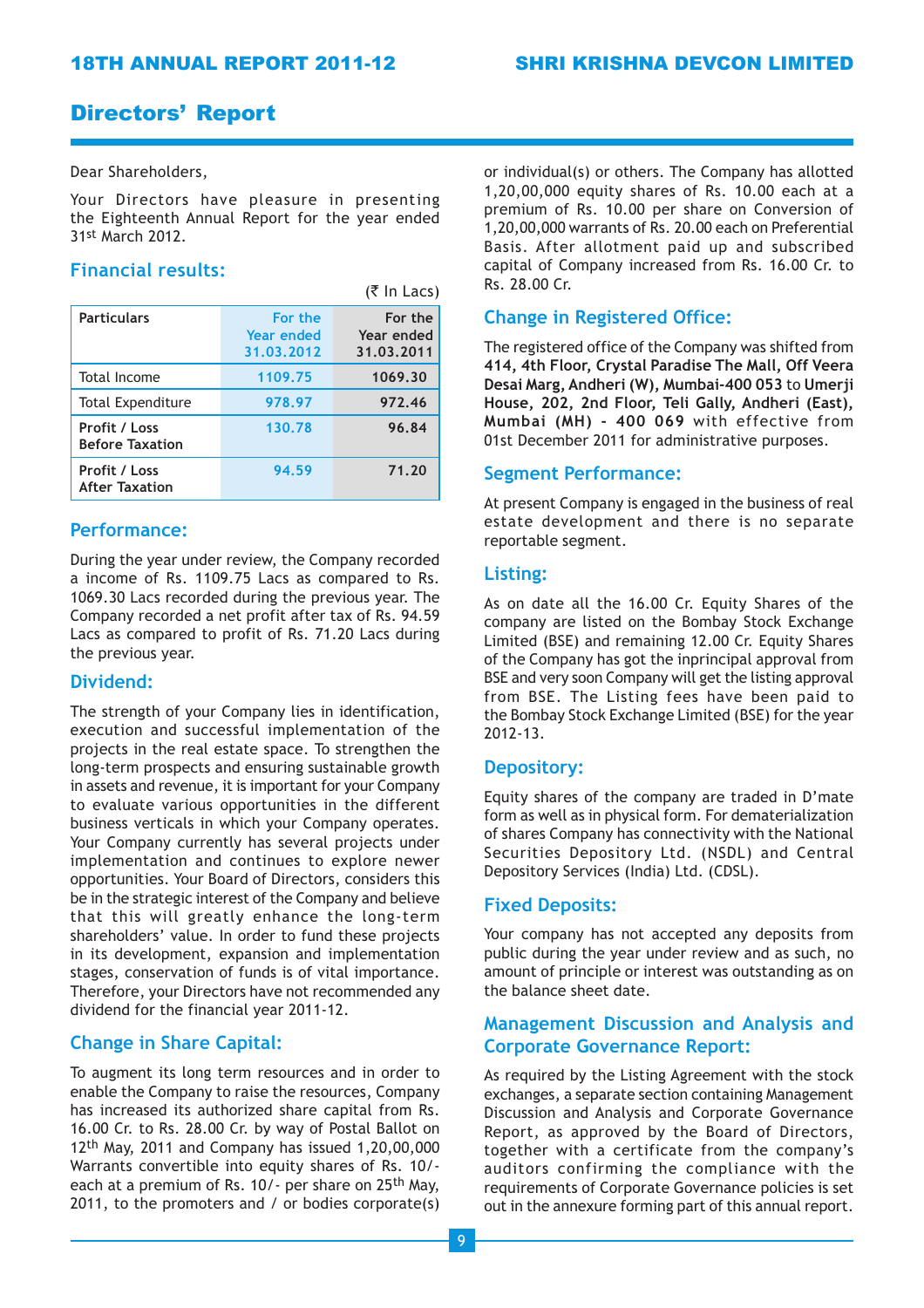## Cash Flow Statement:

In conformity with the provisions of Clause 32 of the Listing Agreement with the Stock Exchanges, the cash flow statement for the year ended 31st March, 2012 is annexed hereto.

## Directors:

During the year designation of Mr. Mukesh Kumar Jain and Mr. Naveen Kumar Jain, Whole –Time Directors of the company changed from Executive Director to Non-Executive Director of the company with effective from 31/07/2011.

Except for the Executive Chairman, Managing Director and Whole-time Director, the other Directors of the Company are liable to retire by rotation, One-third of the said Directors are liable to retire every year and if eligible, offer themselves for re-appointment. Accordingly Mr. Ashok Kumar Sethi and Mr. Naveen Kumar Jain retires by rotation in accordance with the provisions of Articles of Association of the Company and being eligible, offers himself for re-appointment at the ensuing Annual General Meeting. Necessary resolution relating to Director who is seeking reappointment is included in the Notice of Annual General Meeting. The Board of Directors recommends the re-appointment of Mr. Ashok Kumar Sethi and Mr. Naveen Kumar Jain.

In compliance with Clause 49 IV (G) of the Listing Agreement, brief resume, expertise and other details of Director proposed to be re-appointed are attached along with the Notice to the ensuing Annual General Meeting.

## Auditors:

M/s. Khandelwal & Khandelwal Associates, Chartered Accountants, Statutory Auditors of the company, hold office until the conclusion of the ensuing Annual General Meeting and are eligible for re-appointment.

The Company has received letter from them to the effect that their re-appointment, if made would be within the prescribed limits under Section 224 (1B) of the Companies Act, 1956 and that they are not disqualified for such reappointment within the meaning of Section 226 of the said Act.

## Auditor's Report:

Observations made in the Auditor's Report are selfexplanatory and therefore do not call for further comments under Section 217(3) of the Companies Act, 1956.

## Directors' Responsibility Statement:

The Board of Directors of your company state:

i. That in the preparation of the annual accounts, the applicable accounting standards had been followed.

- ii. That the directors had selected such accounting policies and applied them consistently and made judgments and estimates that are reasonable and prudent so as to give a true and fair view of the state of affairs of the Company at the end of the financial year and of the profit/loss of the Company for that period;
- iii. That the directors had taken proper and sufficient care for the maintenance of adequate accounting records in accordance with the provisions of the Companies Act, 1956 safeguarding the assets of the company and for preventing and detecting fraud and other irregularities;
- iv. That the directors had prepared the annual accounts on going concern basis.

## Particulars of Employees:

There is no employee whose particulars are required to be given under Section 217 (2A) of the Companies Act, 1956, read with the Companies (Particulars of Employees) Rules, 1975.

## Conservation of Energy, Technology Absorption and Foreign Exchange Earning and Outgo:

Information required to be given pursuant to Section 217(1) (e) of the Companies Act, 1956 read with the Companies (Disclosure of particulars in the report of Board of Directors) Rules, 1988 do not apply to the Company.

Details of foreign exchange earning and outgo are as follows:

Foreign Exchange Earnings Nil Foreign Exchange Outgo Nil

## Acknowledgement:

The Directors wish to place on record their sincere appreciation and acknowledge with gratitude the support and co-operation extended by the Bankers, Shareholders, customers and look forward to their continued support.

For and on Behalf of the Board of Directors

Managing Director Director

Sunil Kumar Jain Mukesh Kumar Jain

Place : Indore Date : 14.08.2012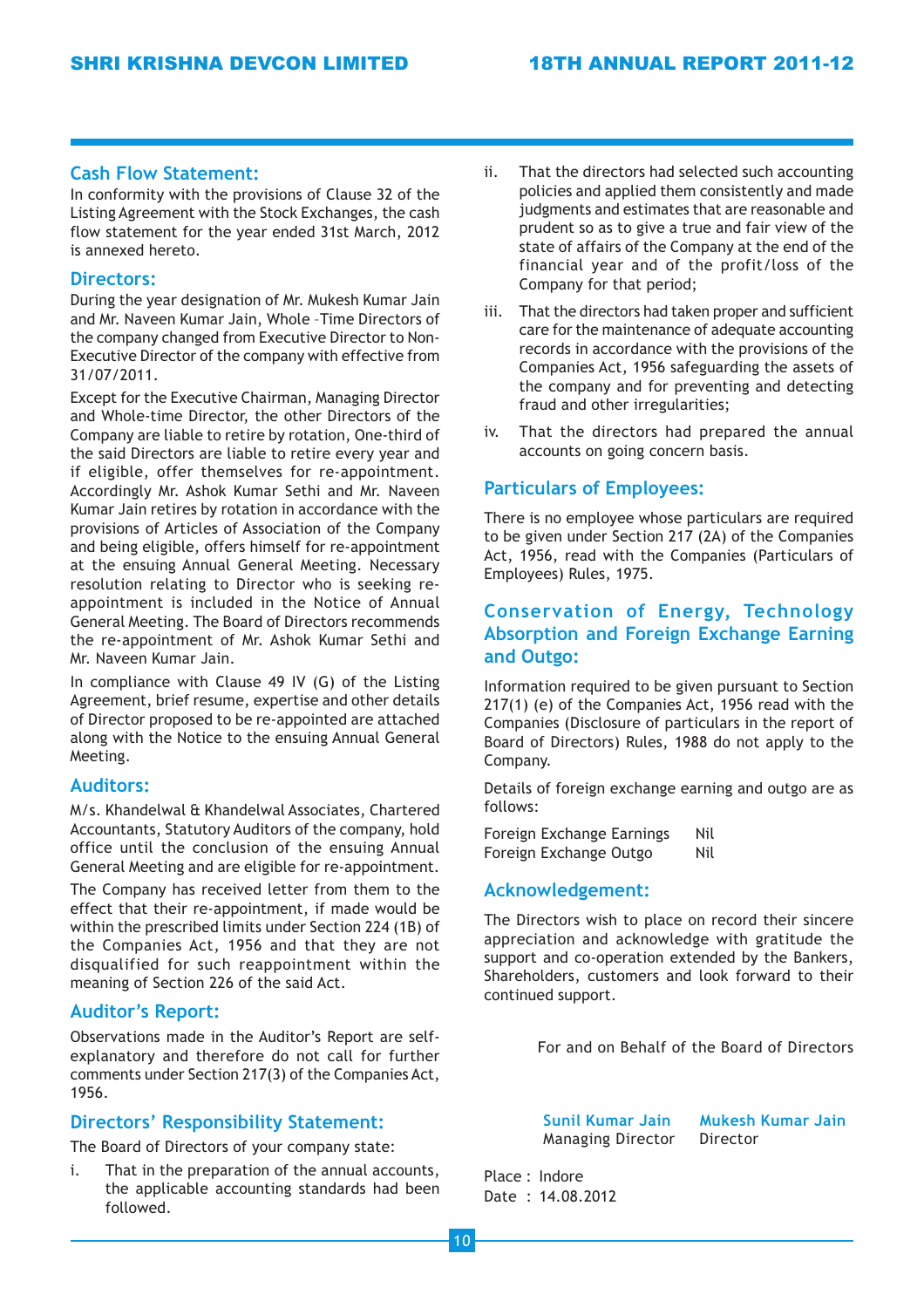## 18TH ANNUAL REPORT 2011-12 SHRI KRISHNA DEVCON LIMITED

## Management Discussion & Analysis

Management Discussion and Analysis dealing with the Company's objectives and expectations contains "forward looking statement" that lie within the ambit and meaning of applicable securities laws and regulations. Actual results could differ materially from those expressed or implied, depending upon global and Indian demand-supply conditions, changes in Government regulations, tax regimes and economic developments within India and overseas. The Board of Directors presents hereunder an analysis of performance of the Company for the year 2011-12 and its outlook for the future. This outlook is based on assessment of the current business environment and government policies. The changes in economy, related sectors and other development are likely to cause variation in this outlook.

Shri Krishna Devcon Ltd. is a real estate development and construction Company with synergistic business presence in the infrastructure field. Company develops integrated townships, housing projects and commercial projects, along with construction and infrastructure projects. The Company's operations span all aspects of real estate development from the identification and acquisition of land to the planning, execution and marketing of its projects.

#### INDIAN ECONOMY AND INDUSTRY OVERVIEW:

Real Estate is the second largest employer in India after agriculture and is stated to grow at 30% over the next decade. The housing sector alone contributes to 5-6% of the country's GDP. As per the Planning Commission, for the 11<sup>th</sup> Five Year Plan roads, bridges, rail, civil aviation, telecommunications, power generation and irrigation sectors are expected to soar up to \$ 1 Trillion over the next five years. Nearly half of this investment will be channelized into construction projects. Therefore, there is considerable long term business scope for players in the construction sector. As a result, this sector also qualifies as a large and significant employer across a range of skills and qualifications.

### Industry Structure and Development:

Infrastructure and real estate form the backbone of the country's progress and are critical drivers of its economic development. The real estate sector is the second largest employer after agriculture. While the GDP for 2012 slipped to 6.9%, Government of India has put strong impetus on infrastructure development in the current budget by allocating a significant portion of the planned allocation towards infrastructure development. The total investment in infrastructure is estimated to have increased from 5.7% of GDP to around 8.0% in 2012. During the last fiscal, the real estate sector witnessed a pick-up in demand, driven by volume growth in the affordable segment, which was helped by the improving economy and the IT/ ITES sector, as well as visible signs of a recovery in the commercial segment.

### Opportunities:

The boom in the economy & the construction industry in the last few years have also led to the growth of the domestic competitors. The construction industry in India is surely on a high growth path, though at times showing a cyclical trend. Improvement of operational efficiency through better resource allocation & utilization and technological up-gradation & innovation would be crucial for strengthening the profitability while sustaining relative advantage with respect to the existing and potential competitors. There are opportunities available in most of the Infrastructure sectors to be explored.

- Wide range of skills and expertise in the construction sector with professional and able senior management team.
- Well established brand recognition and goodwill owing to innovative marketing strategies.
- Diversified product mix ranging across residential, commercial and retail and strategically located projects.
- Assured quality and attention to detail.

### Threats, Risks and Concerns:

In our view, the Indian economy in general and the real estate sector in particular, are well set to thrive over the ensuing decades. However, macroeconomic factors such as the rising interest rates, high level of persistent inflation, demand-supply imbalances government policies and global economic environment which are beyond the control of an individual Company, will dampen the performance of the real estate sector. The cyclical nature of real estate business poses a threat to the whole industry. Any real estate developer that does not put in place adequate risk mitigation measures would be adversely affected by such cyclical downturn. Growth in demand for housing is significantly driven by easy availability of finance at low rates of interest and any increase in interest rates can reduce purchasing power of the home buyers ultimately causing demand recession.

To commence a project, a large number of statutory approvals are required and any delay to these approvals could create delays in project completion schedules. With a view to mitigate such risk, all the required documents are prepared meticulously.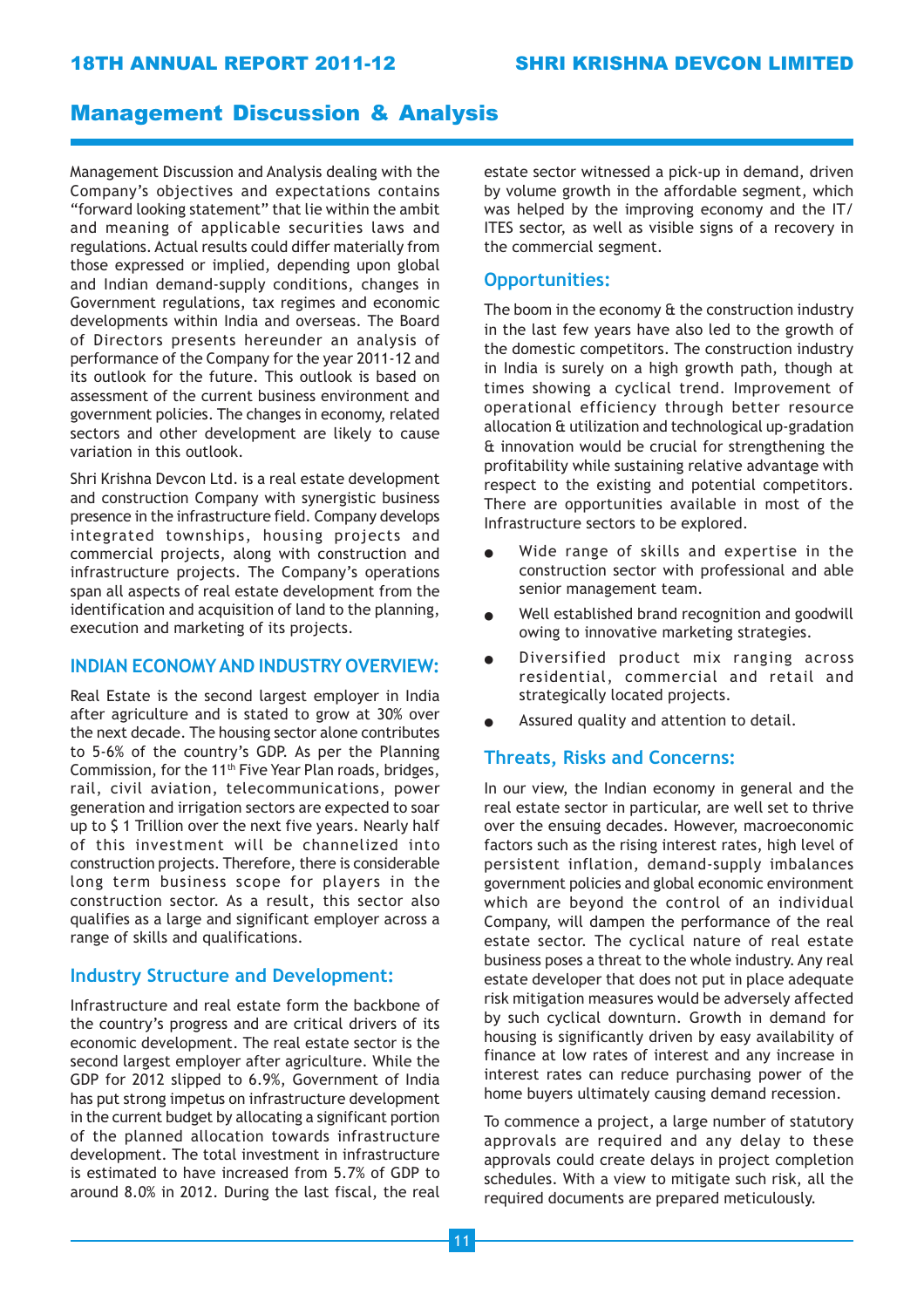Any delay or prolonged execution of projects could have adverse financial implications leading to increased cost of construction and the same could affect the profitability of the projects. Intense competition also prevails in the real estate sector which could also affect performance of small size developers.

As a part of the overall risk management strategy, the Company consistently insures its assets and generally follows a conservative financial profile by following prudent business practices.

## Future Outlook:

The overall economic outlook for the year 2011-12 appears to be positive but challenging. The Indian GDP expected to register a growth of around 8%. The industrial indices have started showing signs of recovery the industry is on the path of recovery. The chances of achieving the desired growth rate is almost certain as sector served by your Company is basic sector which caters the need of every person in developing economy.

Your Company's recent policies of creating affordable housing have been very successful. The Company is developing residential as well as commercial projects mainly in Indore (Madhya Pradesh) and Mumbai (Maharashtra).

## Projects:

Your Company has started two residential building projects at Indore (M.P.) named as Shri Krishna Enclave and Shri Krishna Super Corridor. Your Company has also running many multistoried and Bungalow projects named as Hilton Tower, Solitaire Park, Mahaveer Kripa, Shri Krishna Eco-Town and Shri Krishna Avenue which are at advance stage of completion.

Your Company's vision is to create a company that in turn delivers value to its customers, shareholders and the society, developing quality assets across the country.

## Human Resource Development:

Your Company firmly believes that motivated employees are the key for a competitive advantage. The Company has always reviewed its human resources in an integrated manner aligning all the facets of its human capital with business and organizational transformation in realizing its objectives. Your Company's employee value proposition is based on employee development, an exciting work culture, performance evaluation and empowerment.

The Company has created a conducive working environment with prudent knowledge management leading to enhanced skills and capabilities. Your Company provides challenging career development opportunities and encourages innovative thinking. It monitors employees' performance to enhance individual and organizational performance.

## Segment wise Performance:

The Company is primarily engaged in construction activities and is managed organizationally as a single unit. Accordingly, the company is a single business segment company.

## Internal control systems and their adequacy:

Your company lays great importance on internal control systems across the organization. It maintains adequate internal control systems, which provide, among other things, reasonable assurance of recording the transaction of its operations in all material respect and of providing protection against significant misuse or loss of company assets.

A strong internal audit function and effective Audit Committee of the Board have strengthened the Internal Control within the organization.

## Information Security:

Your Company accords great importance to the security of its information assets and has the requisite security controls and checks. Adequate storage and back up system is in place to ensure security and availability of data at all times.

## Cautionary statement:

Statement contained in the Management Discussion and Analysis Report describing the Company's objectives, projections, estimates, expectations or predictions may be "forward looking statements" within the meaning of applicable laws and regulations.

Actual results could differ materially from those expressed or implied. Important factors that could influence the Company's operations include economic conditions in the domestic market in which the company operates or changes in the Government regulations, tax laws and other statues or other incidental factors.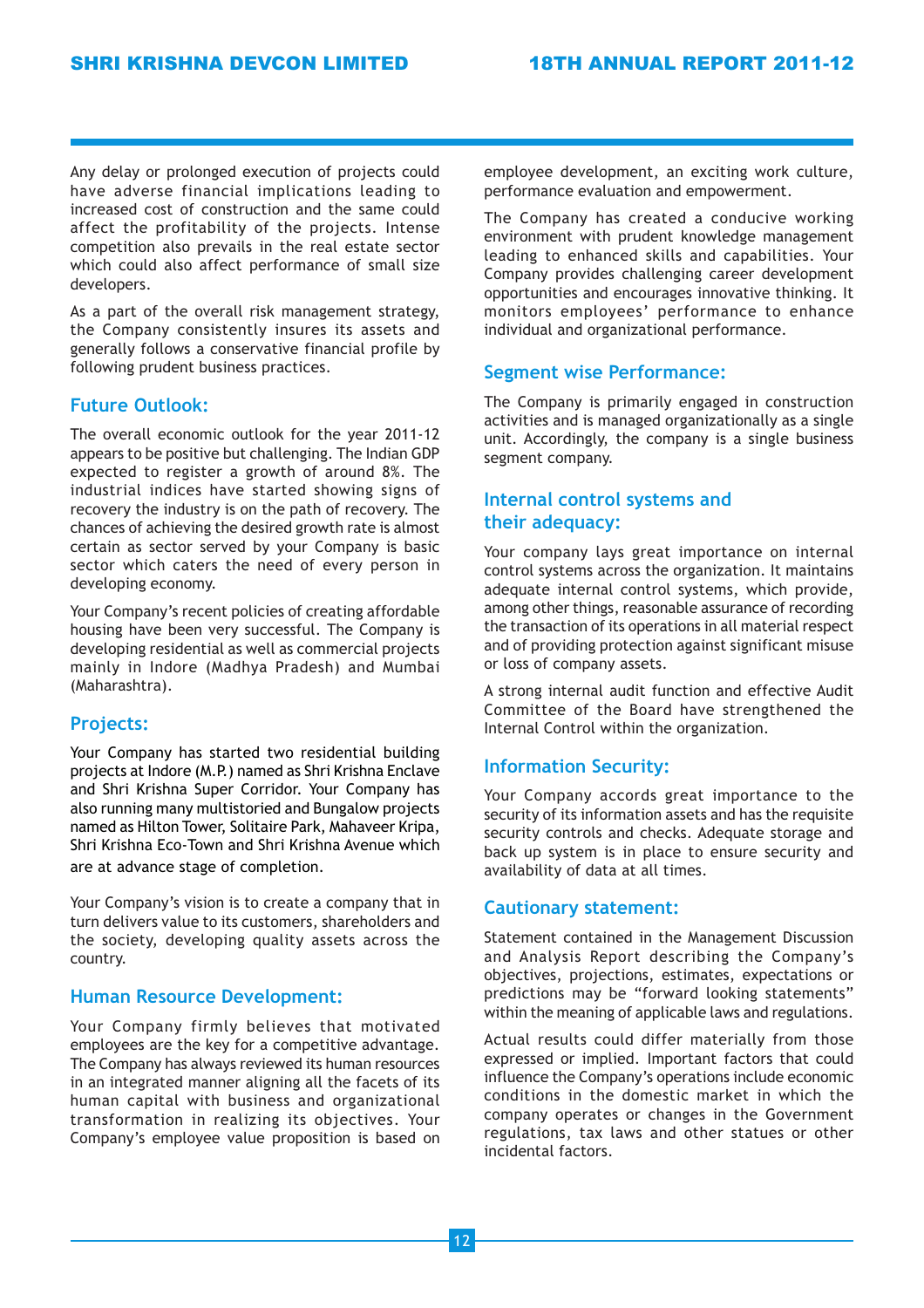### Report on Corporate Governance

(PART OF THE DIRECTORS' REPORT FOR THE PERIOD ENDED ON 31ST MARCH 2012)

Corporate Governance essentially is set of standards, which aims to improve the Company's efficiency, effectiveness and social responsibility. The concept emphasizes on transparency, accountability, independence and integrity of the management, with focus on public interest in particular. It further inspires and strengthens investors' confidence by ongoing commitment to overall growth of the Company.

The Company's Corporate Governance philosophy encompasses not only regulatory and legal requirements, such as the terms of listing agreement with stock exchanges, but also several voluntary practices at a superior level of business ethics, effective supervision and enhancement of shareholders' value.

The Company believes that timely disclosures, transparent accounting policies and a strong and independent Board go a long way in protecting shareholders trust while maximizing long-term corporate value.

Our philosophy on Corporate Governance begins with our Board of Directors.

- Half of the Board of Directors comprises of Independent Directors.
- A Non- Executive Director chairs the Audit Committee.
- The Board has established terms of reference for its operation and the operation of Audit Committee in line with clause 49 of the listing agreement and section 292A of the Companies Act, 1956.

In compliance with the disclosure requirements of Clause 49 of the Listing Agreement, the details are set out as under:

## 1. BOARD OF DIRECTORS:

## A) Composition:

The current policy is to have an appropriate mix of executive, nonexecutive and independent directors to maintain the independence of the Board, and to separate the Board functions of

governance and management. The Board of Directors of the Company consists of six directors, three of whom are nonexecutive independent directors thus making the 50% of the Board members as independent.

The Company has one Executive Director in the Board as managing director and two other Non- Executive Directors who are not Independent. According to clause 49, if the chairman is Executive, at least 50% of the Board should consist of nonexecutive, independent directors. This provision is adequately met at Shri Krishna Devcon Limited. There are three nonexecutive directors and all of them are independent as defined by clause 49 which ensures a good blend of executive and independent directors and achieves the desired level of independence of the Board. All the non-executives directors are eminent businessman and Professionals having a wide range of expertise and experience in management, administration, business finance, law, education etc. which bring with them wide range of skills and experience to the Board.

## B) Meetings and Attendance:

During the financial year 2011-12, the Board of Directors met Eight (8) times on the following dates: April 9, 2011, May 25, 2011, May 30, 2011, August 12, 2011, November 14, 2011, November 23, 2011, December 22, 2011 and February 14, 2012.

The gap between any two meetings never exceeded four months as stipulated in the revised clause 49.

The details of the Board of Directors, their Designation, Category, other directorship and committee memberships, their attendance at the board meetings/last annual general meeting, are given below: (as per separate Chart)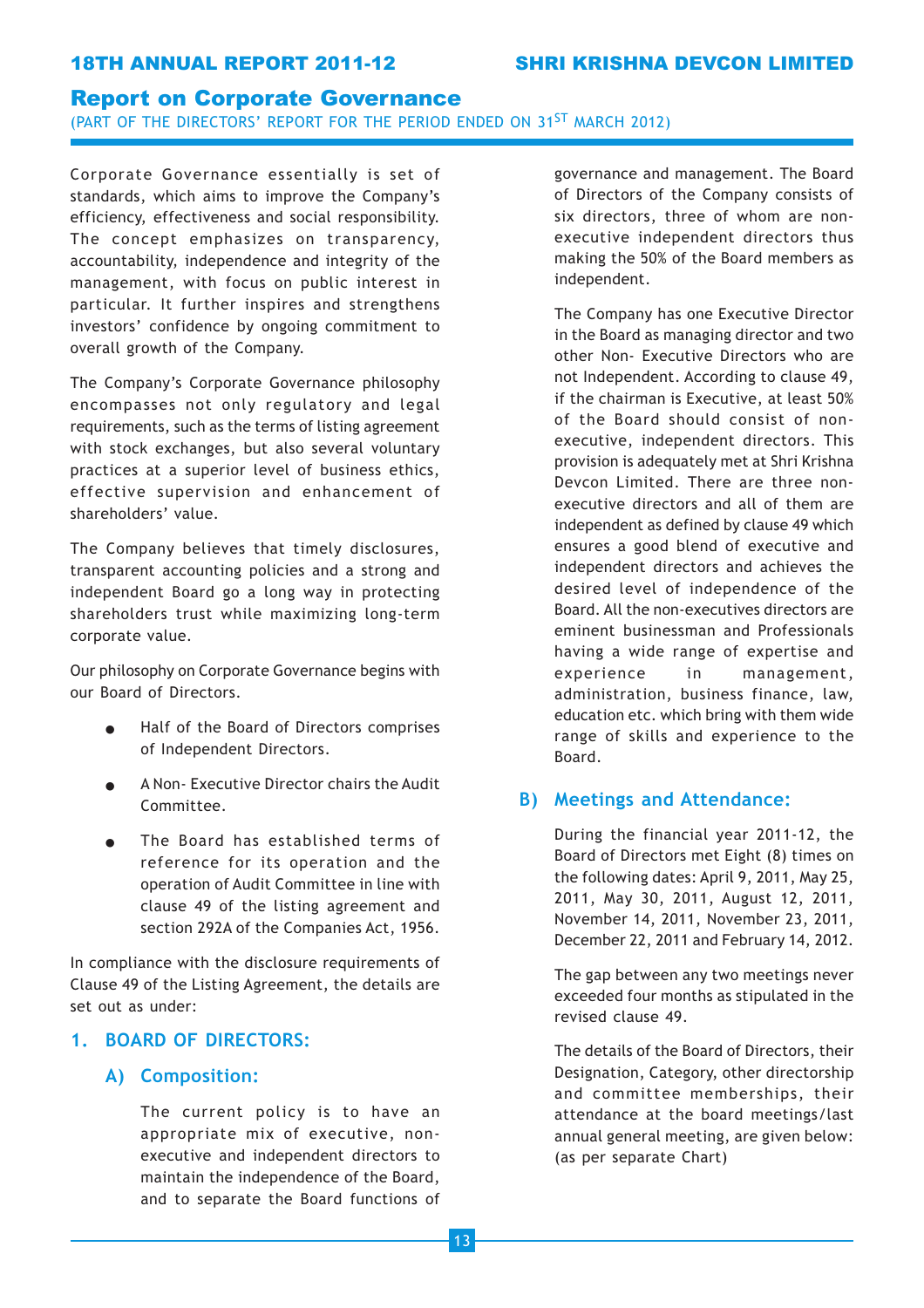| Name of<br>the Director   | <b>Category of</b><br><b>Designation</b><br><b>Directorship</b> |                                | No. of<br><b>Shares</b><br>held in<br><b>Company</b> | <b>Directorship</b><br>in other | <b>Committees of</b><br>other companies |     | <b>Attendance at the</b><br><b>Board Meeting</b> |   | Attendancel                    |
|---------------------------|-----------------------------------------------------------------|--------------------------------|------------------------------------------------------|---------------------------------|-----------------------------------------|-----|--------------------------------------------------|---|--------------------------------|
|                           |                                                                 |                                |                                                      |                                 |                                         |     | companies<br>(Nos.)                              |   | <b>Member Chairman Meeting</b> |
| Mr. Sunil Kumar<br>Jain   | Managing<br>Director                                            | Executive                      | 1920600                                              | 1                               | Nil                                     | Nil | 8                                                | 8 | Yes                            |
| Mr. Mukesh<br>Kumar Jain* | Director                                                        | Non-Executive                  | 1920600                                              | 1                               | Nil                                     | Nil | 8                                                | 8 | Yes                            |
| Mr. Naveen<br>Kumar Jain* | Director                                                        | Non-Executive                  | 1920600                                              | Nil                             | Nil                                     | Nil | 8                                                | 8 | Yes                            |
| Mr. P.D. Bairagi          | Director                                                        | Non-Executive /<br>Independent | Nil                                                  | Nil                             | Nil                                     | Nil | 8                                                | 7 | <b>No</b>                      |
| Mr. Dinesh Joshi          | Director                                                        | Non-Executive /<br>Independent | Nil                                                  | Nil                             | Nil                                     | Nil | 8                                                | 7 | No.                            |
| Mr. A. K. Sethi           | Director                                                        | Non-Executive /<br>Independent | Nil                                                  | Nil                             | Nil                                     | Nil | 8                                                | 7 | <b>No</b>                      |

\* During the year under review Mr. Mukesh Kumar Jain and Mr. Naveen Kumar Jain have resigned from the post of Whole-time Directorship of the Company w.e.f. 31st July, 2011.

## Notes:

- 1. The Directorships held by Directors, do not include directorship in Shri Krishna Devcon Limited. Also excludes Directorships in Indian Private Limited Companies, Foreign Companies, Section 25 Companies and Alternate Directorships.
- 2. For the purpose of considering the limit of the Committee Memberships and Chairmanships of a Director, the Audit Committee and the Shareholders' Grievances Committee of public listed committees alone has been considered. As per disclosure(s) received from the Directors, the Director does not hold memberships in more than 10 Committees and Chairmanships in more than 5 Committees.
- 3. All the Independent Directors of the Company furnish a declaration at the time of their appointment as also annually that they qualify the tests of independence as laid down under Clause 49. All such declarations are placed before the Board for information.
- 4. No Director is related to any other Director on the Board, except for Mr. Sunil Kumar Jain, Mr. Mukesh Kumar Jain and Mr. Naveen Kumar Jain, who are brothers.

## 1. COMMITTEES OF THE BOARD

## A. Standing Committees

Details of the Standing Committees of the Board and other related information are provided hereunder:

## (i) Audit Committee

**Objectives:** The primary objective of the Audit Committee is to monitor and effectively supervise the Company's financial reporting process with a view to provide accurate, timely and proper disclosures and the integrity and quality of the financial reporting.

Composition: The Board has constituted Audit Committee, comprising Two Independent Non-Executive Directors, namely Mr. P.D. Bairagi, Chairman, Mr. Dinesh Joshi and one Promoter Director Mr. Mukesh Kumar Jain. All the members of the Audit Committee possess financial/ accounting expertise. The composition of the Audit Committee meets the requirements of Section 292A of the Companies Act, 1956 and Clause 49.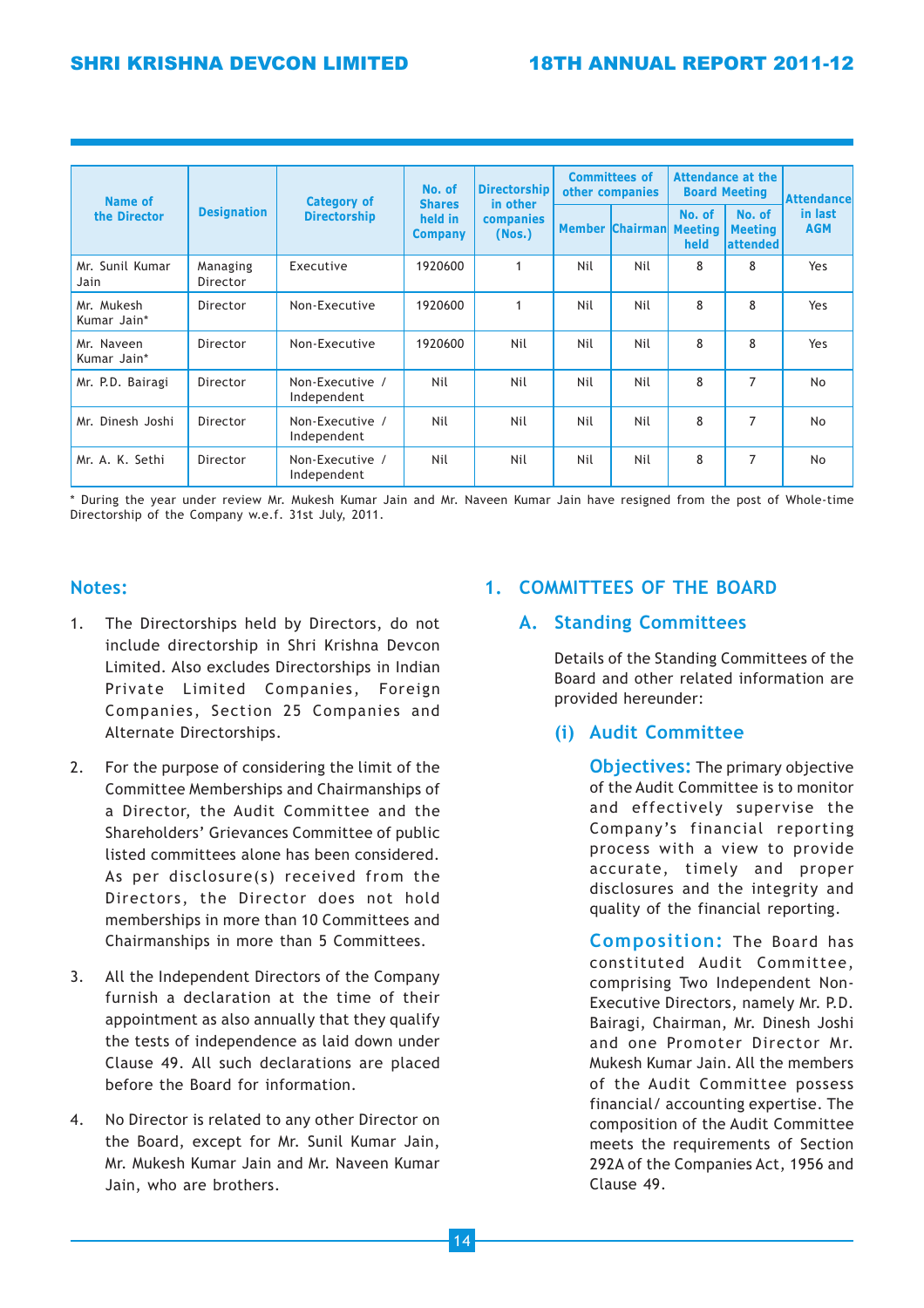The composition of the Audit Committee is as follows:

## Audit Committee:

| SI.<br>No.               | Name of<br><b>Director</b>  | <b>Designation</b> | <b>Category</b><br>of Director            |
|--------------------------|-----------------------------|--------------------|-------------------------------------------|
| 1                        | Mr. P. D.<br><b>Bairagi</b> | Chairman           | Non-Executive/<br>Independent<br>Director |
| $\overline{\phantom{a}}$ | Mr. Dinesh<br>Joshi         | Member             | Non-Executive/<br>Independent<br>Director |
| 3                        | Mr. Mukesh<br>Kumar Jain    | Member             | Non-Executive<br>Director                 |

## Terms of Reference:

The terms of reference of the Audit Committee are wide enough to cover the matters specified in clause 49 of the Listing Agreement and Section 292A of the Companies Act, 1956.

## Meetings:

Four Committee meetings were held during the year, as against the minimum requirement of four meetings. The details of the meetings are as under:

| SI.<br>No.     | <b>Date</b>                      | Committee<br><b>Strength</b> | No. of<br><b>Members</b><br><b>Present</b> |
|----------------|----------------------------------|------------------------------|--------------------------------------------|
|                | 30th May,<br>2011                | 3                            | 3                                          |
| $\overline{2}$ | 12 <sup>th</sup> August,<br>2011 | ٦                            | 3                                          |
| 3              | 14th Nov.,<br>2011               | 3                            | 3                                          |
| 4              | 14th Feb.,<br>2012               | 3                            | 3                                          |

Attendance of each Member at the Audit Committee Meetings held during the Year.

| l SI.<br>No. | Name of<br><b>Director</b> | No. of<br><b>Meeting</b><br>held | No. of<br><b>Meeting</b><br>attended |
|--------------|----------------------------|----------------------------------|--------------------------------------|
|              | Mr. P.D. Bairagi           |                                  |                                      |
| 2            | Mr. Dinesh Joshi           |                                  |                                      |
|              | Mr. Mukesh Kumar Jain      |                                  |                                      |

## (ii) Remuneration Committee:

## Composition:

The Board has constituted Remuneration Committee comprising Mr. P. D. Bairagi as a Chairman and Mr. A.K. Sethi and Mr. Dinesh Joshi as members.

| SI.<br>No.     | Name of<br><b>Director</b> | <b>Designation</b> | <b>Category</b><br>of Director            |
|----------------|----------------------------|--------------------|-------------------------------------------|
| 1              | Mr. P. D.<br>Bairagi       | Chairman           | Non-Executive/<br>Independent<br>Director |
| $\overline{2}$ | Mr. A. K.<br>Sethi         | Member             | Non-Executive/<br>Independent<br>Director |
| 3              | Mr. Dinesh<br>Joshi        | Member             | Non-Executive/<br>Independent<br>Director |

Terms of Reference: The remuneration Committee has been constituted on 28th October, 2009 to recommend / review remuneration of the Managing Director and Whole Time Directors, based on their performance and defined assessment criteria.

## Meetings:

The remuneration committee has held one meeting during the financial year ended March 31, 2012.

The function of the Remuneration Committee includes recommendation of appointment of Managing Director /Whole-time Director(s), evaluation of the performance of the Whole-time Directors(s)/Managing Director and recommendation to the Board of the remuneration to the Whole-time Directors(s) /Managing Director and such other function as delegated by the Board from time to time. The Remuneration Committee is also authorised to recommend commission to be paid to the Director(s) of the Company who is/are not in the whole time employment of the Company in accordance with and up to the limits laid down under the Companies Act, 1956.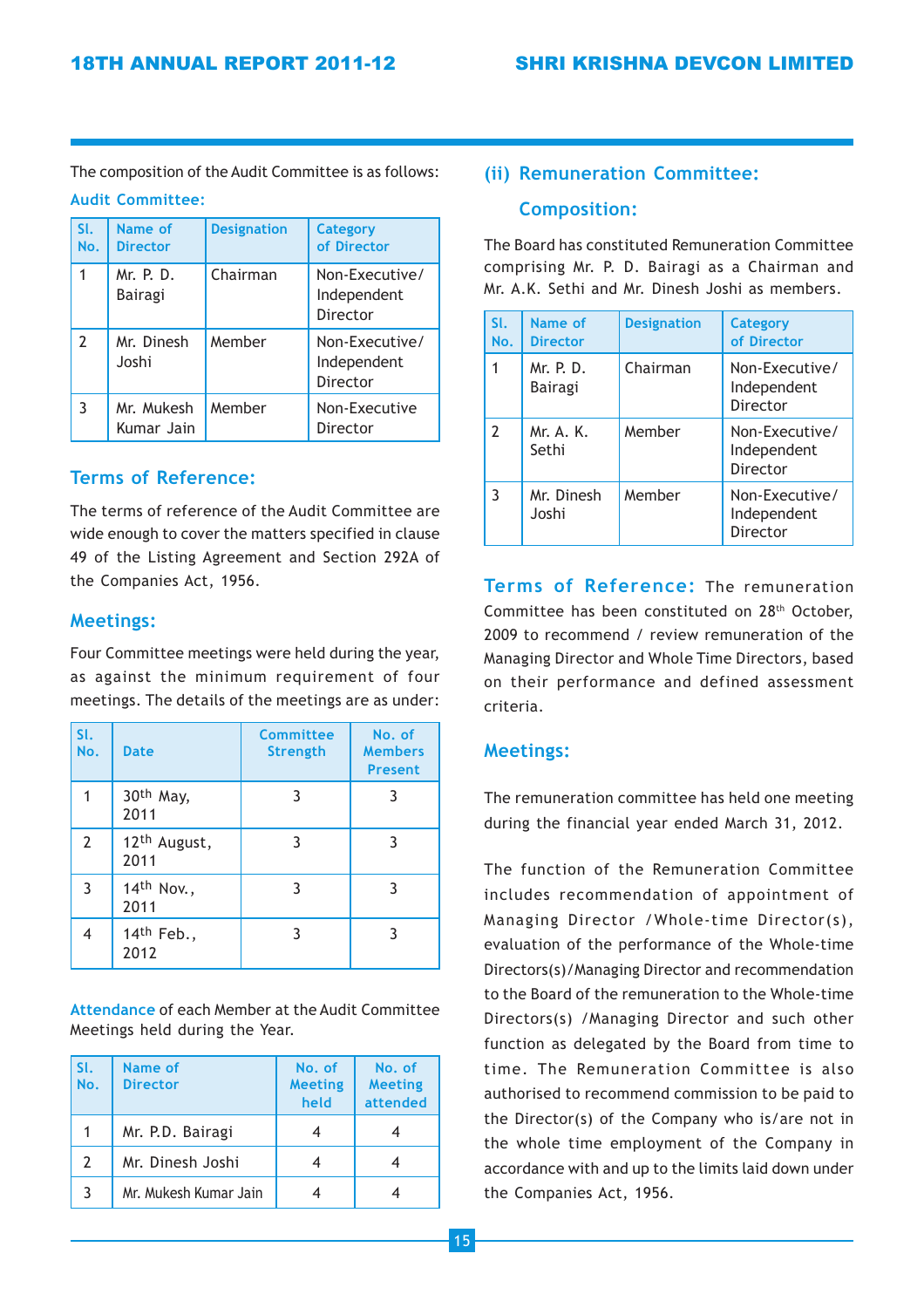## Remuneration Policy:

The remuneration package of the Company is based on following aspects:

- 1. Employment scenario.
- 2. Remuneration package of the industry.
- 3. Responsibility on individual personnel.
- 4. Performance of the Company and individual performance.

## Details of Remuneration to Directors for 2011-12:

#### Remuneration of Non-Executive Directors:

Non-Executive Directors were not paid any remuneration by way of commission, sitting fees or otherwise.

Independent Non-Executive Directors does not have any material pecuniary relationship or transaction with the Company.

### Remuneration of Executive Directors:

Payment of remuneration to the Managing Director and Whole Time Directors of the Company is governed by the agreement between them and the company and is approved by the Board and the shareholders in terms of Schedule XIII to the Companies Act, 1956. These agreements with Managing Director and Whole Time Directors are for a period of Three years and renewed thereafter, on mutually accepted terms and conditions.

| The details of remuneration paid to the Directors during the year under review are given as follows: |                         |                        |                          |                                     |
|------------------------------------------------------------------------------------------------------|-------------------------|------------------------|--------------------------|-------------------------------------|
| SL.<br>No.                                                                                           | <b>Name of Director</b> | <b>Designation</b>     | <b>Period</b>            | <b>Gross</b><br><b>Remuneration</b> |
| 1                                                                                                    | Mr. Sunil Kumar Jain    | Managing Director      | 01.04.2011 to 31.03.2012 | 10,50,000                           |
| $\overline{2}$                                                                                       | Mr. Mukesh Kumar Jain   | Whole-time<br>Director | 01.04.2011 to 30.07.2011 | 1,50,000                            |
|                                                                                                      |                         | Non-Executive          | 31.07.2011 to 31.03.2012 | <b>NIL</b>                          |
| 3                                                                                                    | Mr. Naveen Kumar Jain   | Whole-time<br>Director | 01.04.2011 to 30.07.2011 | 1,50,000                            |
|                                                                                                      |                         | Non-Executive          | 31.07.2011 to 31.03.2012 | <b>NIL</b>                          |
| $\overline{4}$                                                                                       | Mr. P. D. Bairagi       | Director               | 01.04.2011 to 31.03.2012 | <b>NIL</b>                          |
| 5                                                                                                    | Mr. Dinesh Joshi        | Director               | 01.04.2011 to 31.03.2012 | <b>NIL</b>                          |
| 6                                                                                                    | Mr. A. K. Sethi         | Director               | 01.04.2011 to 31.03.2012 | <b>NIL</b>                          |

\* During the year under review Mr. Mukesh Kumar Jain and Mr. Naveen Kumar Jain have resigned from the post of Whole-time Directorship of the Company w.e.f. 31st July, 2011.

## (iii) Shareholders/Investor Grievances Committee:

Composition: The Board has constituted Shareholders' / Investors' Grievance Committee (the Committee), comprising Mr. P.D. Bairagi, as a Chairman and Mr. Dinesh Joshi and Mr. Sunil Kumar Jain as members.

The composition of the Committee is as follows: Shareholders/Investor Grievances Committee:

| SI.<br>No.     | Name of<br><b>Director</b>  | <b>Designation</b> | <b>Category</b><br>of Director            |
|----------------|-----------------------------|--------------------|-------------------------------------------|
|                | Mr. P. D.<br><b>Bairagi</b> | Chairman           | Non-Executive/<br>Independent<br>Director |
| $\overline{2}$ | Mr. Dinesh<br>Joshi         | Member             | Non-Executive/<br>Independent<br>Director |
| 3              | Mr. Sunil<br>Kumar Jain     | Member             | Executive<br>Director                     |

## Terms of reference:

The Committee normally meets as and when required. The Committee, inter alia, approves issue of duplicate certificate and oversees and reviews all matters connected with transfer of securities of the Company. The Committee also looks into redressal of shareholder's / investors' complaints related to transfer of shares, non-receipt of Balance Sheet, non-receipt of declared dividends, etc. The Committee oversees performance of the Registrar and Transfer Agents of the Company, and monitors implementation and compliance of the Company's Code of Conduct for Prohibition of Insider Trading Regulation, 1992. The Board has delegated the power of approving transfer of securities to the Managing Director and / or the Whole-time Director(s).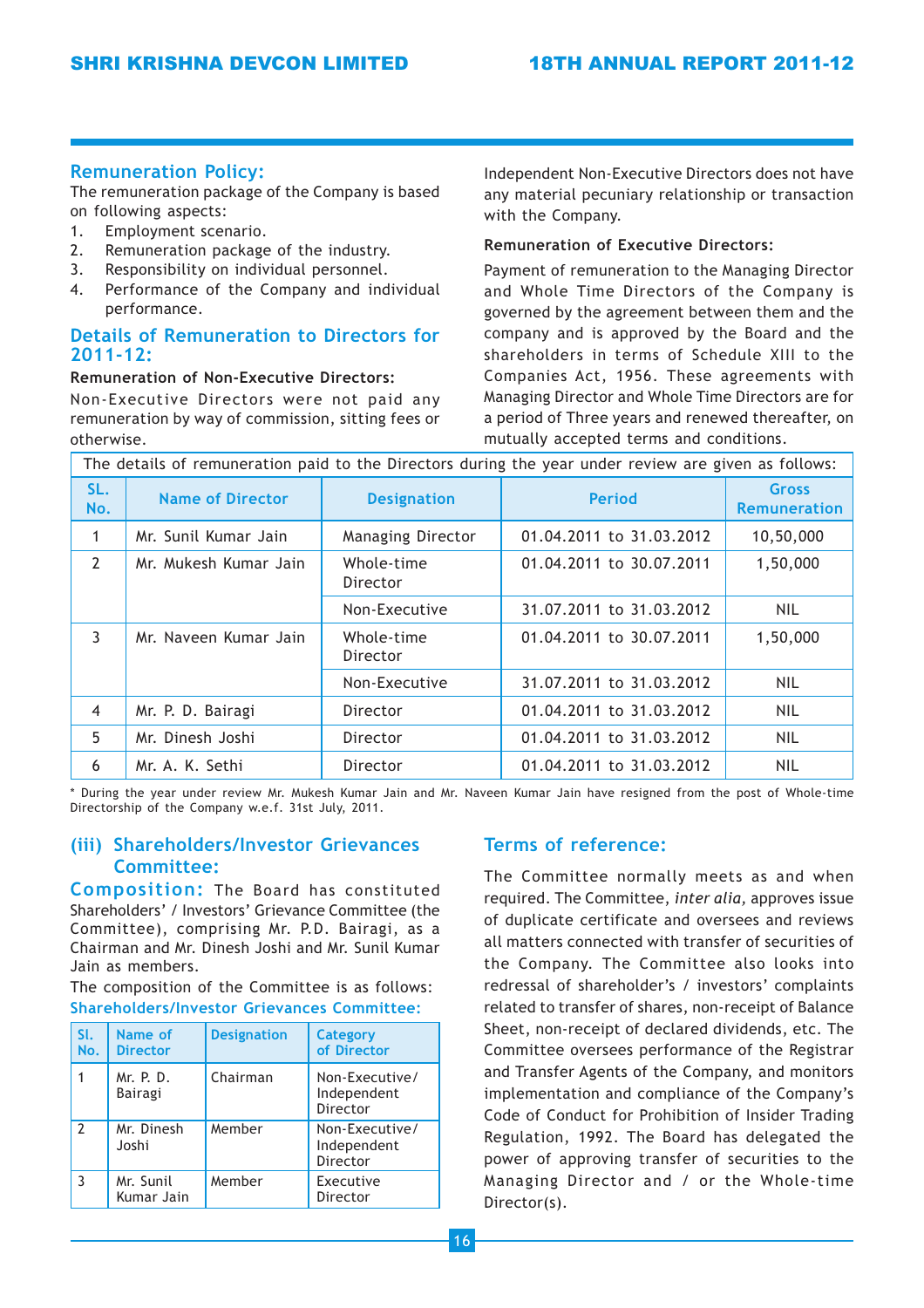Attendance of each Member at the Shareholders/ Investor Grievance Committee Meetings held during the Year.

| SI.<br>No.     | Name of<br><b>Director</b> | No. of<br><b>Meeting</b><br>held | No. of<br><b>Meeting</b><br>attended |
|----------------|----------------------------|----------------------------------|--------------------------------------|
|                | Mr. P.D. Bairagi           |                                  |                                      |
| $\overline{2}$ | Mr. Dinesh Joshi           |                                  |                                      |
| 3              | Mr. Sunil Kumar Jain       |                                  |                                      |

Investor Grievance Redressal: The total number of complaints received and resolved to the satisfaction of investors during the year under review as follows:

| No. of complaints pending     |           |      |
|-------------------------------|-----------|------|
| as on 1st April 2011          |           | NII  |
| No. of complaints received &  |           |      |
| resolved during 01.04.2011 to |           |      |
| 31.03.2012                    | $\bullet$ | - 03 |
| No. of complaints pending     |           |      |
| as on 31.03.2012              |           | NII  |

## (iv) Finance Committee:

Composition: The Finance Committee of the Board comprises Mr. Sunil Kumar Jain, Mr. Mukesh Kumar Jain and Mr. Naveen Kumar Jain.

Terms of Reference: The Committee was formed to approve availment of working capital facilities, loan facilities, etc. and any other specific matter delegated by the Board from time to time.

## B. FUNCTIONAL COMMITTEES:

The Board may, from time to time, constitute one or more Functional Committees delegating thereto powers and duties with respect to specific purposes. Meetings of such Committees are held as and when the need arises. Time schedule for holding the meetings of such functional committees are finalized in consultation with the Committee Members.

## 3. BOARD PROCEDURE:

The Board and its Committees meet at regular intervals for discussion on agenda items, detailed notes along with relevant documents for which are generally circulated in advance to the directors for deliberations at each meeting of the Board/Committee thereof. The senior management of the company is invited to attend the Board meeting, make presentations and provide clarifications as and when necessary. They have complete and unfettered access to any information required. The information as required under annexure 1 of clause 49 is made available to the Board such as strategy and business plans, annual operation plans and capital expenditure, investments and exposure limits, any updates, quarterly results, minutes of various committees such as audit committee, shareholders' / investors' grievance committee etc., updation and review of major legal issues. HR related issues & industrial relations, compliance with statutory/ regulatory compliances etc.

## LOCATION AND TIME WHEN LAST 3 ANNUAL GENERAL MEETING ARE HELD :

Location, date and time of the Annual General Meetings held during the preceding 3 years and the Special Resolutions passed thereat are as follows:

| Year    | Location                                                                                                             | <b>Date and Time</b>             | <b>No. of Special</b><br><b>Resolutions set</b><br>out at the AGMs |
|---------|----------------------------------------------------------------------------------------------------------------------|----------------------------------|--------------------------------------------------------------------|
| 2010-11 | 414, 4th Floor, Crystal Paradise The Mall,<br>Off Veera Desai Road, New Link Road,<br>Andheri (W), Mumbai - 400 053. | September 21, 2011<br>11.30 A.M. | <b>One</b>                                                         |
| 2009-10 | 414, 4th Floor, Crystal Paradise The Mall,<br>Off Veera Desai Road, New Link Road,<br>Andheri (W), Mumbai - 400 053. | September 20, 2010<br>1.00 P.M.  | Nil                                                                |
| 2008-09 | 414, 4th Floor, Crystal Paradise The Mall,<br>Off Veera Desai Road, New Link Road,<br>Andheri (W), Mumbai - 400 053. | September 26, 2009<br>11.30 A.M. | Nil                                                                |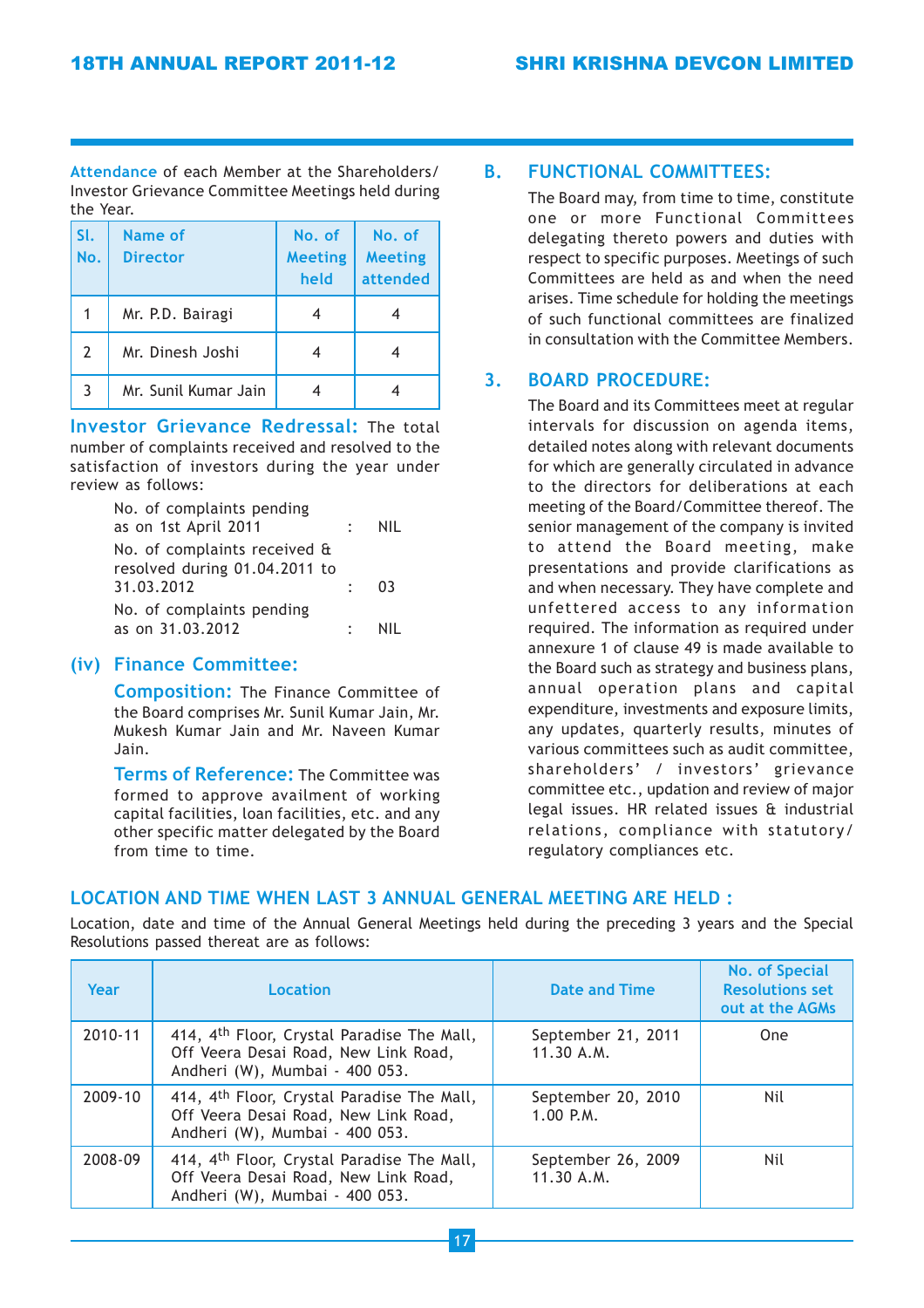## 5. DISCLOSURES:

a. Disclosure on materially significant related party transactions that may have potential conflict with the interests of the company at large.

> The transaction with related parties has been disclosed in the note no. 30 of the notes forming part of the financial statements.

b. Details of non-compliance by the Company, penalties, and strictures imposed on the company by stock exchange or SEBI or any statutory authority on any matter related to capital markets during the last three years.

The Company has complied with all requirements of Listing Agreement with the Stock Exchange & SEBI Regulations and Guidelines. Further, no penalty was imposed by SEBI, Stock Exchange or any Statutory Authority on any matter related to capital markets during the last three years.

c. Whistle Blower Policy :

The Company has not yet formulated Whistle Blower Policy, the same being a non – mandatory requirement.

d. Details of compliance with mandatory requirements and adoption of non mandatory requirements:

The Company has complied with all the mandatory requirement of Listing Agreement. The Company has also adopted the non mandatory requirement of Remuneration Committee and has not adopted other non mandatory requirements. Adoptions of other non mandatory requirements of Clause 49 of the Listing agreement are being reviewed by the Board.

### e. Disclosure of accounting treatment:

In the preparation of financial statements the Company has followed the Accounting Standards issued by the Institute of Chartered Accountants of India. The significant accounting policies which are consistently applied are set out in the Annexure to Notes to accounts forming part of this Annual report.

#### f. Disclosure for Risk Management:

The Company has laid down procedures to inform the Board members about the risk assessment and minimization procedures. These procedures are periodically reviewed to ensure that the executive management controls risk through means of properly defined framework.

## 6. MEANS OF COMMUNICATION:

The Board of Directors of the Company approves and takes on record quarterly, half yearly and yearly financial results in the proforma prescribed by Clause 41 of the Listing Agreement with in prescribed period from the end of the respective period. And the approved financial results are forthwith sent to the stock exchange and are published in the English Newspapers namely, Free Press Journal. In addition, the same are published in local language (Marathi) newspapers namely Navshakti with in Forty Eight hours of approved thereof. All important information pertaining to the company is also mentioned in the Annual Report of the Company containing inter-alia Audited Accounts, Directors' Report, Auditors' Report, Management Discussion and Analysis (MDA) and Corporate Governance Section which is circulated to the members and others entitled thereto for each financial year.

## 7. CEO/CFO CERTIFICATION:

The CEO and the CFO of the Company give certification on financial reporting and internal controls to the Board in terms of Clause 49.

## 8. GENERAL SHAREHOLDER INFORMATION:

a. Company Registration Details: The Company is registered in the State of Maharashtra, India. The Corporate Identity Number (CIN) allotted to the Company by the Ministry of Corporate Affairs (MCA) is L67190MH1993PLC075295.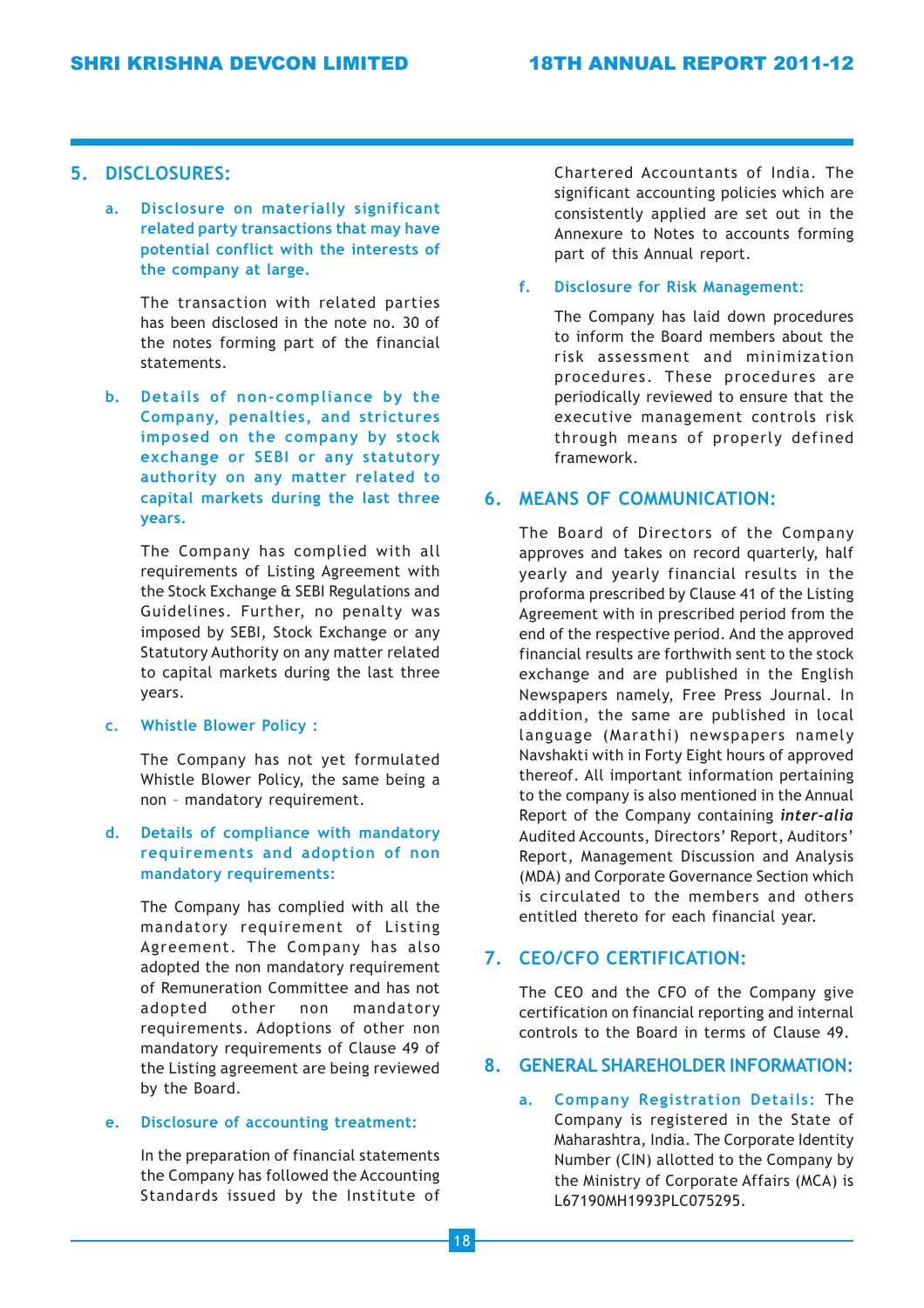#### b. Annual General Meeting:

#### Day, Date & Time:

Thursday, 20th September, 2012 at 11.30 A.M.

#### Venue:

Hotel The Mirador New Link Road, Chakala, Andheri (East) Mumbai – 400 099

c. Financial Year: April 01, to March 31.

#### d. Financial Calendar 2012-13 (Tentative):

| <b>Financial Reporting</b> | Second         |
|----------------------------|----------------|
| for the quarter            | Week of        |
| ending June 30, 2012       | August, 2012   |
| <b>Financial Reporting</b> | Second         |
| for the quarter ending     | Week of        |
| September 30, 2012         | November, 2012 |
| <b>Financial Reporting</b> | Second         |
| for the quarter ending     | Week of        |
| December 31, 2012          | February, 2013 |
| <b>Financial Reporting</b> | Last           |
| for the quarter ending     | Week of        |
| March 31, 2013             | May, 2013      |

## e. Dates of Book Closure:

Thursday, 13th September, 2012 to Thursday 20th September, 2012 (both days inclusive).

## f. Dividend Payment Date :

No Dividend is recommended by the Board on equity shares of the Company.

#### g. Listing on Stock Exchange:

The equity shares of the Company are listed on:

| Name of the           | <b>Stock Code</b> |
|-----------------------|-------------------|
| <b>Stock Exchange</b> |                   |

| The Bombay Stock       | 531080 |
|------------------------|--------|
| Exchange Limited (BSE) |        |

The Company has paid annual Listing fees for the year 2011-12 to BSE.

#### h. Market Price Data:

|                   | <b>Bombay Stock Exchange (BSE)</b><br>(In ₹ Per share) |                             |  |  |
|-------------------|--------------------------------------------------------|-----------------------------|--|--|
| <b>Period</b>     | Month's<br><b>High Price</b>                           | Month's<br><b>Low Price</b> |  |  |
| April, 2011       | 24.60                                                  | 18.35                       |  |  |
| May, 2011         | 24.40                                                  | 19.25                       |  |  |
| June, 2011        | 24.65                                                  | 19.10                       |  |  |
| <b>July, 2011</b> | 27.50                                                  | 20.00                       |  |  |
| August, 2011      | 26.15                                                  | 18.10                       |  |  |
| September, 2011   | 28.00                                                  | 19.00                       |  |  |
| October, 2011     | 22.45                                                  | 16.50                       |  |  |
| November, 2011    | 20.00                                                  | 15.85                       |  |  |
| December, 2011    | 19.20                                                  | 12.65                       |  |  |
| January, 2012     | 18.94                                                  | 15.10                       |  |  |
| February, 2012    | 20.40                                                  | 15.70                       |  |  |
| March, 2012       | 20.05                                                  | 13.65                       |  |  |

Source: BSE website

## a. Registrar and Transfer Agents & Share Transfer System:

M/s. Sharex Dynamic (India) Private Limited is your Company's Share Transfer Agent. Share transfers in physical form and other communications regarding shares, dividend, change of address, etc. may be addressed to:

#### M/s. Sharex Dynamic (India) Private Limited Share Transfer Agents

Unit – 1, Luthra Ind. Premises, M. Vasanji Marg, Andheri – Kurla Road., Safed Pool, Andheri (East), Mumbai – 400 072 Tel No. : 022 - 264 13 76 / 2270 24 85, Fax No.: 022 - 2264 13 49, E mail : sharexindia@vsnl.com

Transfer of shares in physical form is processed and completed by Sharex Dynamic (India) Private Limited within the stipulated time period, subject to the documents being valid and complete in all respects. The Board has delegated the authority for approving transfer, transmission etc. of the Company's securities to the officers of the Company. A summary of transfer / transmission of securities of the Company so approved by officers are placed at every Shareholders/Investor Grievance Committee meeting. In case of Shares in Demat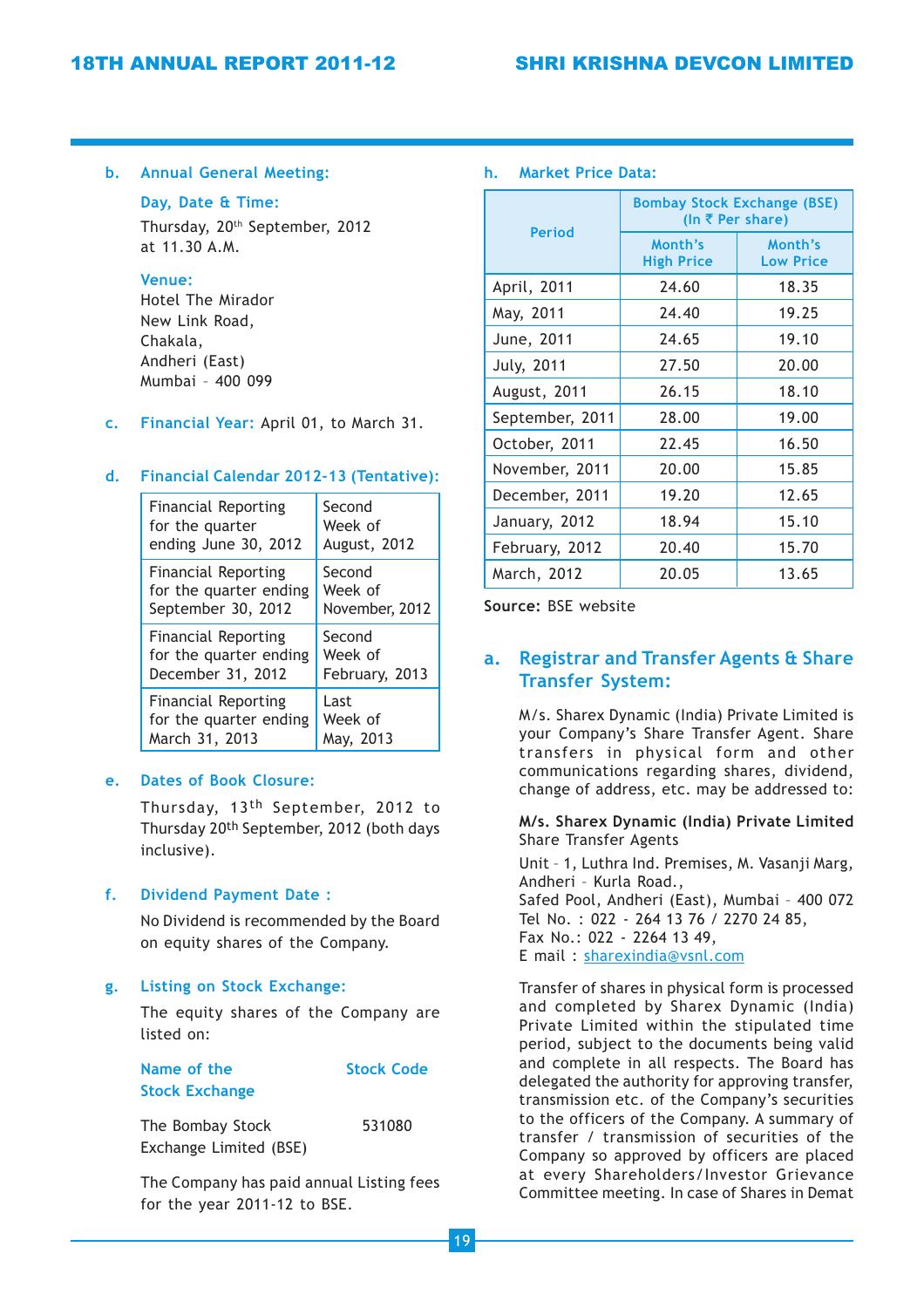Form, the transfers are processed by NSDL or CDSL through respective Depositories Participants. The Company obtains, from a company secretary in practice, half – yearly certificate of compliance with the share transfer formalities as required under Clause 47 (c) of the Listing Agreement with Stock Exchanges and files a copy of the certificate with the Bombay Stock Exchange Limited.

## m. Outstanding GDRs / ADRs / Warrants or any Convertible Instruments, conversion date and likely impact on equity:

NIL

## n. Dematerialization of Shares and Liquidity:

Details of Dematerialised shares are as follows:

| <b>Date</b> | No. of<br><b>Shares</b><br>held in<br>Demate-<br>rialised<br>form | <b>Total</b><br>Paid up<br><b>Capital</b> | $%$ of<br>Paid up<br>capital in<br>Demate-<br>rialised<br>form |
|-------------|-------------------------------------------------------------------|-------------------------------------------|----------------------------------------------------------------|
| 31.03.12    | 27378250                                                          | 28000000                                  | 97.78 %                                                        |

Shareholders, who still continue to hold shares in physical form, are requested to dematerialize their shares at the earliest and avail of the various benefits of dealing in securities in electronic/dematerialized form. For any clarification, assistance or information, please contact Sharex Dynamic (India) Private Limited, the Registrar and Transfer Agent of the Company. The shareholders have the option to hold Company's shares in demat form through the NSDL and CDSL.

- o. The Company has not issued any ADRs/GDRs/ Warrants or any convertible instruments during the financial year 2011-12.
- p. Since the Company is engaged in Real Estate sector, there are no plants or manufacturing units.

## q. Nomination:

Individual shareholders holding shares singly or jointly in physical form can nominate a person in whose name the shares shall be transferable in case of death of the registered shareholder(s). Nomination facility in respect of shares held in electronic form is also available with the Depository Participants as per bye laws and business rules applicable to NSDL and CDSL.

## r. Secretarial Audit:

As stipulated by SEBI, a qualified Practicing Company Secretary carries out Secretarial Audit to reconcile the total admitted capital with National Securities Depository Limited (NSDL) and Central Depository Services (India) Ltd. (CDSL) and total issued and listed capital. This audit is carried out every quarter and the report thereon is submitted to the listed Stock Exchange. The audit confirm that the total listed and paid up capital is in agreement with the aggregate of the total number of shares in dematerialized form (held with NSDL and CDSL) and total number of shares in physical form.

## s. Address for Correspondence:

The Investors can personally contract or send their correspondence either to Share Transfer Agents or at the Company's Investor Service Centre, at the following address:

## M/s. Sharex Dynamic (India) Private Limited Share Transfer Agents

Unit – 1, Luthra Ind. Premises, M. Vasanji Marg, Andheri – Kurla Road., Safed Pool, Andheri (East), Mumbai – 400 072 Tel No. : 022 - 2264 13 76 / 2270 24 85, Fax No.: 022 - 2264 13 49, E mail : sharexindia@vsnl.com

## Shri Krishna Devcon Limited

Investor Service Centre Umerji House, 202, 2nd Floor, Teli Gally, Andheri (East) Mumbai (Mah) – 400 069 Tel. : 022- 26822999 Email : shrikrishnaelectra@hotmail.com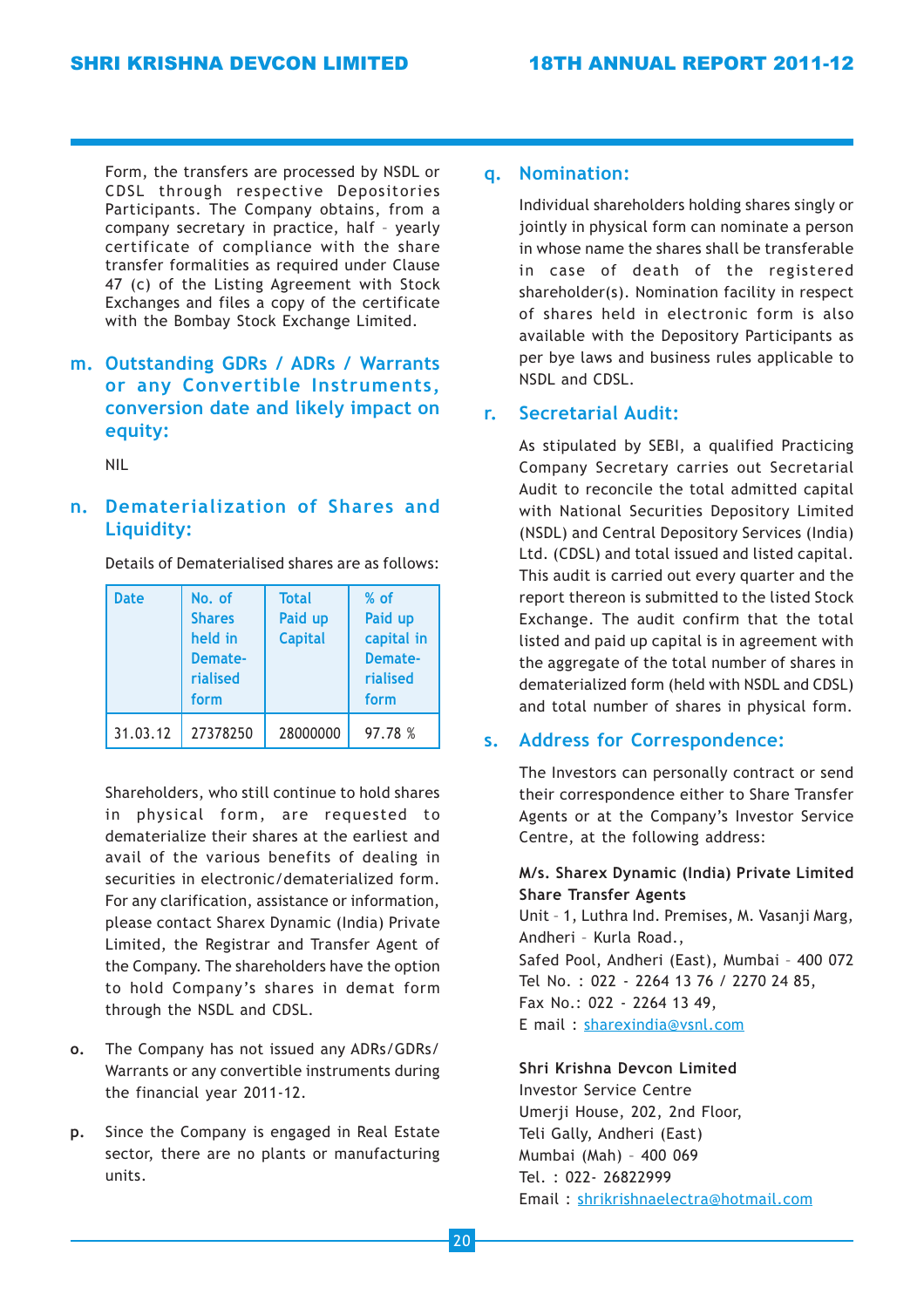## CEO / CFO Certification

#### To The Board of Directors SHRI KRISHNA DEVCON LIMITED Mumbai

I, Sunil Kumar Jain, Managing Director of Shri Krishna Devcon Limited to the best of my knowledge and belief, certify that :

- 1. I have reviewed the Balance Sheet and Profit and Loss account and all the schedules and notes on accounts, as well as the Cash Flow statements, and the Directors' report.
- 2. Based on my knowledge and information, these statements do not contain any untrue statement of a material fact or omit to state a material fact necessary to make the statements made, in light of the circumstances under which such statements were made, not misleading with respect to the statements made.
- 3. Based on my knowledge and information, the financial statements, and other financial information included in this report, present in all material respects a true and fair view of the Company's affairs, the financial condition, results of operations and cash flows of the Company as of, and for, the periods presented in this report, and are in compliance with the existing accounting standards and / or applicable laws and regulations.
- 4. To the best of my knowledge and belief, no transactions entered into by the Company during the year are fraudulent, illegal or violative of the Company's Code of Conduct.
- 5. I am responsible for establishing and maintaining disclosure controls and procedures and internal controls over financial reporting for the Company, and I have :
	- a. Designed such internal control over financial reporting, or caused such internal control over financial reporting to be designed under my supervision, to provide reasonable assurance regarding the reliability of financial reporting and the preparation of financial statements for external purposes in accordance with Generally Accepted Accounting Principles (GAAP).
	- b. Evaluated the effectiveness of the Company's disclosure, controls and procedures.
	- c. Disclosed in this report any change in the Company's internal control over financial reporting that occurred during the Company's most recent fiscal year that has materially affected, or is reasonably likely to materially affect, the Company's internal control over financial reporting.
- 6. I have disclosed, based on my most recent evaluation, wherever applicable, to the Company's auditors and the audit committee of the Company's Board of Directors (and persons performing the equivalent functions):
	- a. There were no deficiencies in the design or operation of internal controls, that could adversely affect the Company's ability to record, process, summarize and report financial data, and there have been no material weaknesses in internal controls over financial reporting including any corrective actions with regard to deficiencies.
	- b. There were no significant changes in internal controls during the year covered by this report.
	- c. All significant changes in accounting policies during the year, if any, and that the same have been disclosed in the notes to the financial statements.
	- d. There were no instances of fraud of which we are aware, that involve the Management or other employees who have a significant role in the Company's internal control system.
- 7. I affirm that I have not denied any personnel, access to the audit committee of the Company (in respect of matters involving alleged misconduct) and I have provided protection to whistleblowers from unfair termination and other unfair or prejudicial employment practices.

Indore Sunil Kumar Jain

August 14, 2012 **Managing Director**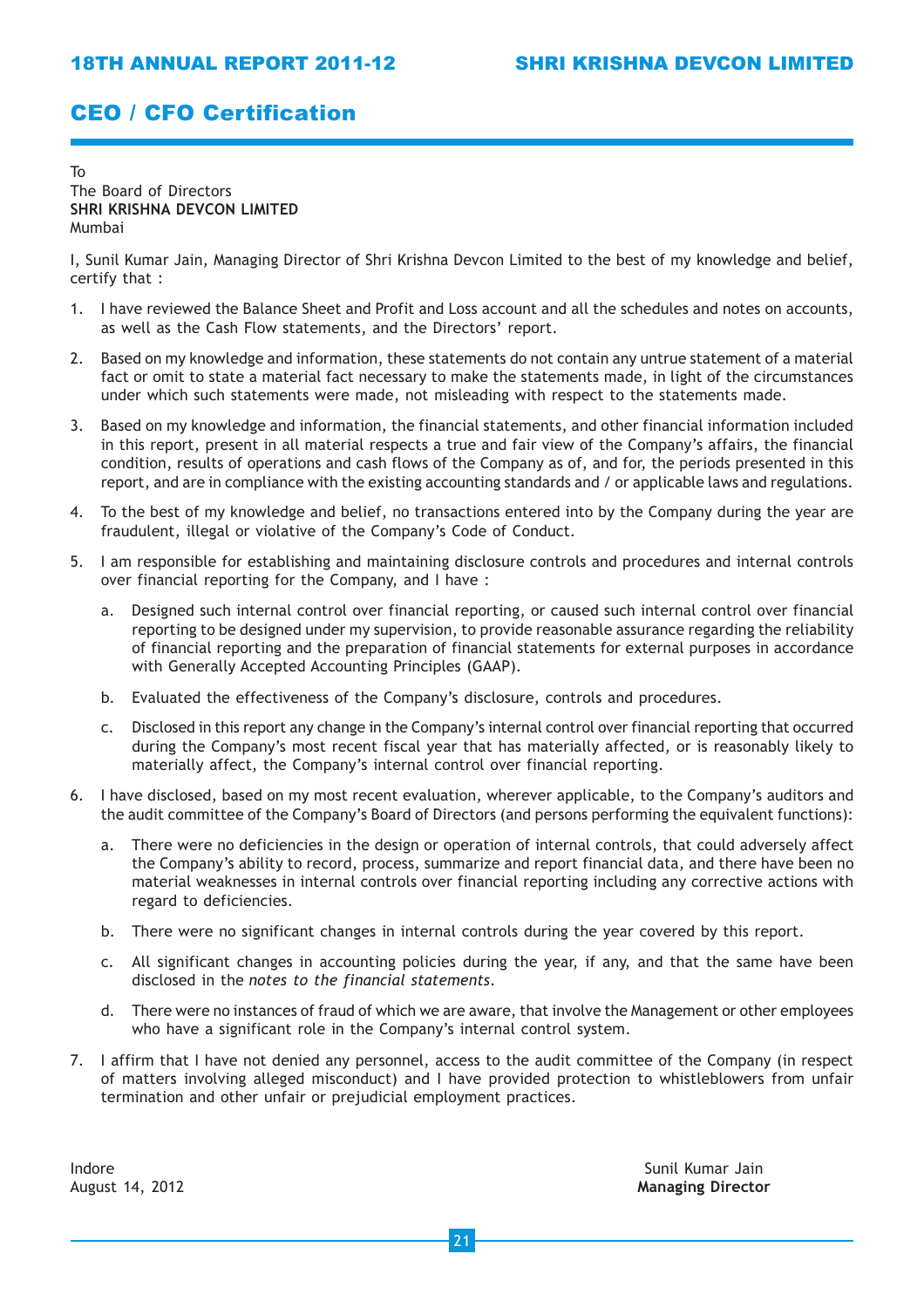## Declaration – Code of Conduct

I hereby confirm that:

I, Sunil Kumar Jain, Managing Director of the company, hereby declare that all the members of the Board and senior management personnel have affirmed compliance with the Code of conduct for the year ended 31st March 2012.

Sunil Kumar Jain Managing Director

Place: Indore Date: 14.08.2012

## Auditor's Certificate on Corporate Governance

To The Members of, SHRI KRISHNA DEVCON LIMITED.

We have examined the compliance of conditions of Corporate Governance by SHRI KRISHNA DEVCON LIMITED (the Company) for the year ended on March 31, 2012 as stipulated in clause 49 of the Listing Agreement of the said Company with the Stock Exchanges.

The Compliance of conditions of Corporate Governance is the responsibility of the Management. Our examination was limited to procedures and implementation thereof, adopted by the Company for ensuring the compliance with the conditions of Corporate Governance as stipulated in the said clause. It is neither an audit nor an expression of opinion on the financial statements of the Company.

In our opinion and to the best of our information and according to the explanations given to us and the representations made by the Directors and the Management, We certify that the Company has complied in all material respects with the conditions of Corporate Governance as stipulated in Clause 49 of the Listing Agreement.

We further state that such Compliance is neither an assurance as to the future viability of the Company nor of the efficiency or effectiveness with the Management has conducted the affairs of the Company.

For Khandelwal & Khandelwal Associates Chartered Accountants Firm Registration No. 008389C

CA Durgesh Khandelwal Partner Membership No. 077390

Place: Indore Date: 14.08.2012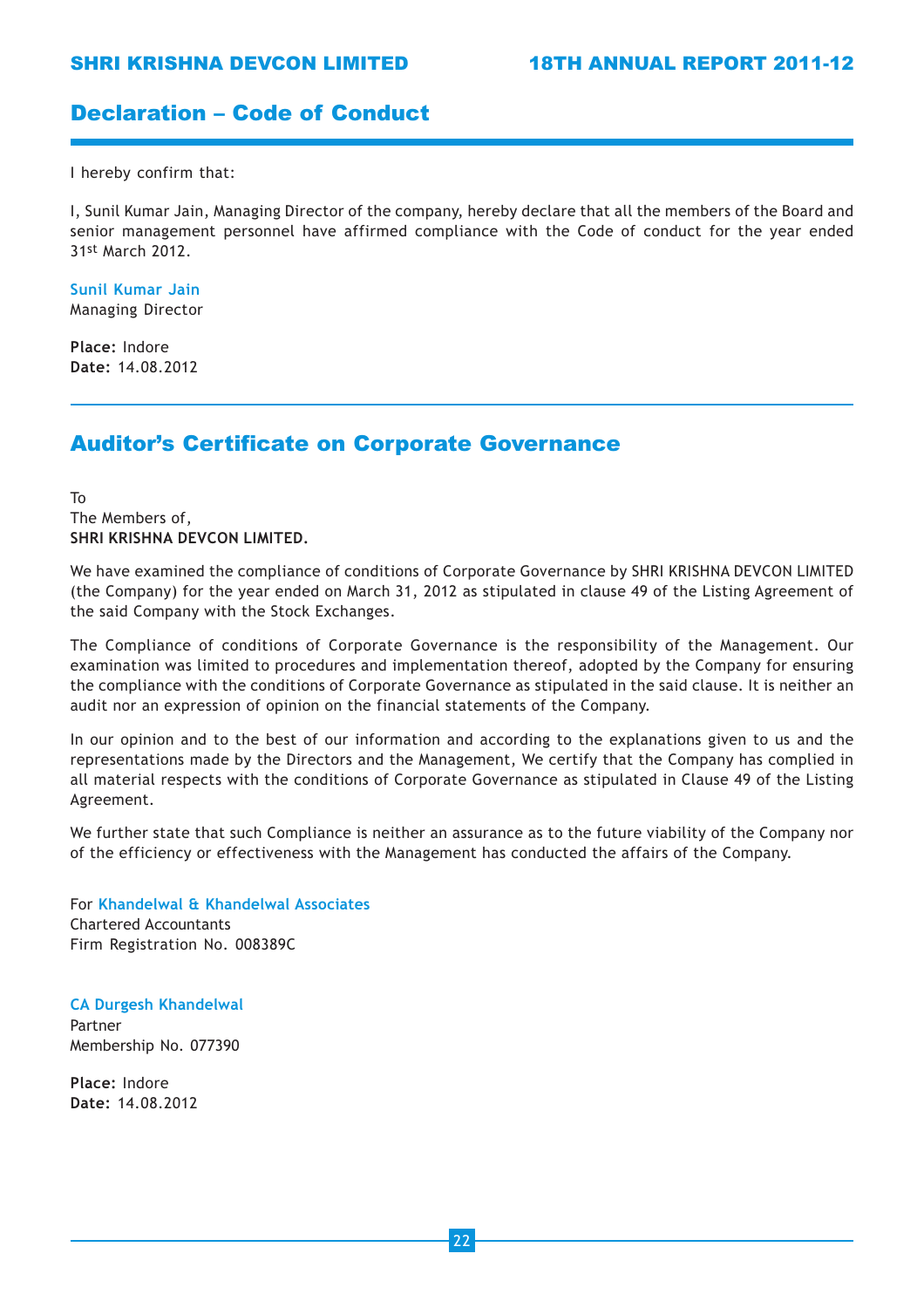## Auditors' Report

To, The Members, Shri Krishna Devcon Limited, Mumbai

- 1. We have audited the attached Balance sheet of Shri Krishna Devcon Limited, Mumbai (the Company) as at 31st March, 2012 and also the Profit & Loss Account of the company and cash flow statement for the year ended on that date annexed thereto. These financial statements are the responsibility of the Company's management. Our responsibility is to express an opinion on these financial statements based on our audit.
- 2. We have conducted our audit in accordance with auditing standards generally accepted in India. Those standards require that we plan and perform the audit to obtain reasonable assurance about whether the financial statements are free of material misstatements. An audit includes examining on a test basis, evidence supporting the amounts and disclosures in the financial statements. An audit also includes assessing the accounting principles used and significant estimates made by management, as well as evaluating the overall financial statement presentation. We believe that our audit provides a reasonable basis for our opinion.
- 3. As required by the Companies (Auditor's Report) Order, 2003 (as amended), issued by the Central Government of India in terms of Section 227 (4A) of the Companies Act, 1956, We Annex hereto a statement on the matters specified in paragraphs 4 and 5 of the said order.
- 4. Further to our comments in the Annexure referred to above, we report that:
	- a) We have obtained all the information and explanations which to the best of our knowledge and belief were necessary for the purpose of our audit.
	- b) In our opinion, proper books of accounts as required by law have been kept by the Company so far as appears from our examination of the books of accounts of the Company.
	- c) The Balance Sheet, Profit & Loss Account and cash flow statement dealt with by the report are in agreement with the books of accounts of the company.
- d) In our opinion, the Balance Sheet, Profit & Loss Account and cash flow statement comply with the accounting standard referred to in section 211(3C) of the Companies Act, 1956, and the Rules framed there under to the extent applicable.
- e) On the basis of the written representations received from the Directors as on 31.03.2012 and taken on record by the board of directors, we report that none of the directors is disqualified as on 31.03.2012 from being appointed as a director of the Company in terms of clause (g) of sub section (1) of section 274 of The Company Act, 1956.
- f) In our opinion and to the best of our information and according to the explanation given to us, said Accounts, read together with notes thereon, give the information required by the Companies Act, 1956 in the manner so required and give a true and fair view in conformity with the accounting principles generally accepted in India :
	- i) In the case of the Balance Sheet, of the state of affairs of the Company as at 31st March 2012;
	- ii) In the case of the Profit &. Loss Account, of the Profit of the company for the year ended on that date:
	- iii) In the case of the cash flow statement, of the cash flows of the company for the year ended on that date.

For Khandelwal & Khandelwal Associates Chartered Accountants Firm Registration No. 008389C

> (CA Durgesh Khandelwal) Partner M.No. 077390

Place : Indore Date : 30.05.2012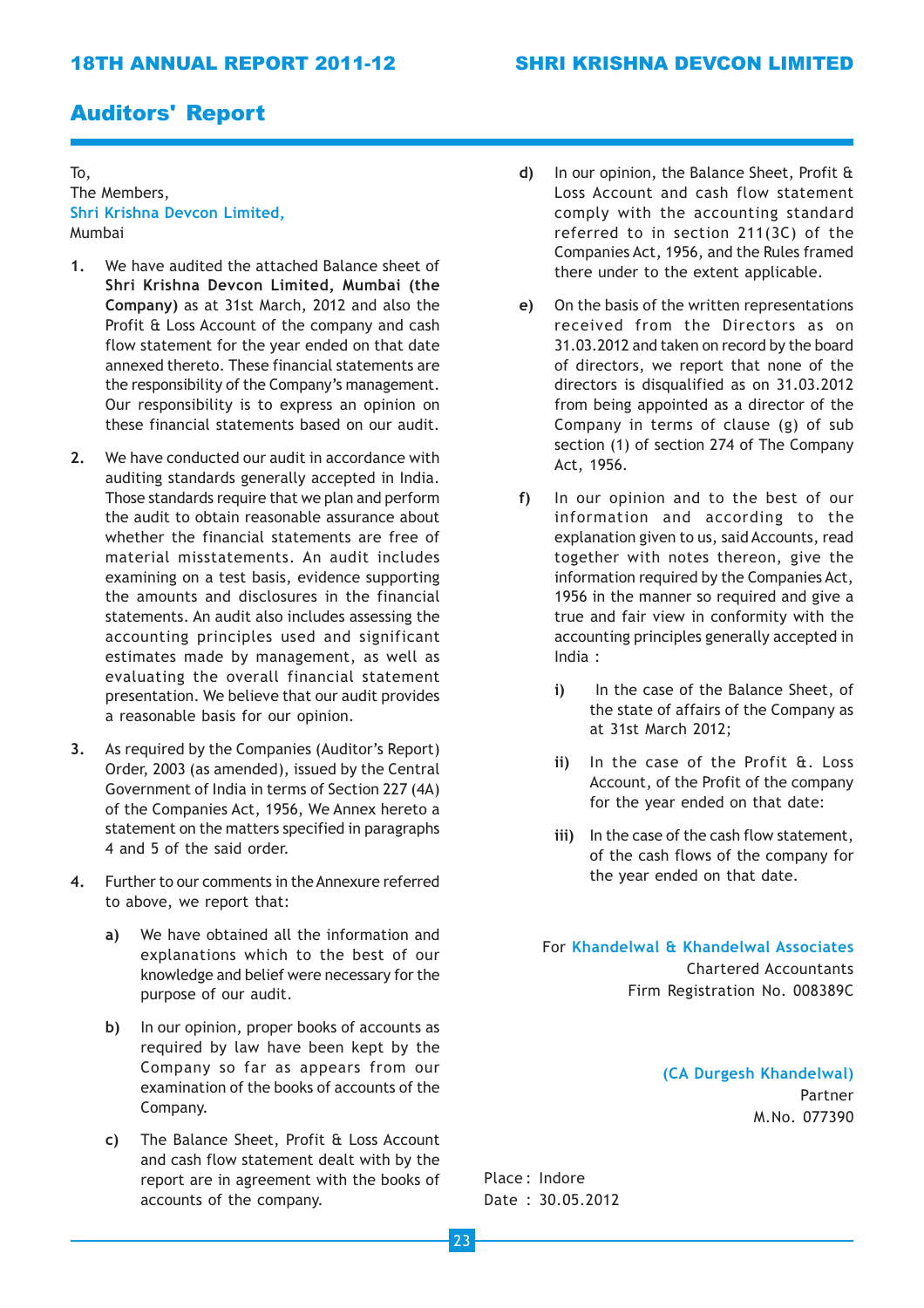## SHRI KRISHNA DEVCON LIMITED 18TH ANNUAL REPORT 2011-12

## Annexure Referred to in Paragraph 3 of Our Report of Even Date to the Members of Shri Krishna Devcon Limited

## 1. Fixed Assets-:

- a) The Company has maintained proper records showing full particulars including quantitative details and situation of fixed assets on the basis of available information.
- b) The Major portions of fixed assets have been physically verified by the management on a sample basis during the year and in our opinion the frequency of verification is reasonable. No material discrepancies were noticed on such verification.
- c) There was no substantial disposal of fixed assets during the year.

## 2. Inventories-:

- a) The management has conducted physical verification of inventory at reasonable intervals during the year.
- b) The procedures of physical verification of inventory followed by the management are reasonable and adequate in relation to the size of the company and the nature of its business.
- c) The Company is maintaining proper records of inventory and no material discrepancies were noticed on physical verification.

## 3. Loans and advances either granted or taken-:

a) The Company has not granted any loans during the year to the parties covered in the register maintained under section 301 of the Companies Act, 1956.

> In view of clause A (iii) (a) of the companies (Auditor's Report) Order, 2003, clause 4 (iii) (b, c & d) are not applicable to the company.

b) The Company had taken loan from seven parties covered in the register maintained under section 301 of the Companies Act,

1956. The maximum amount involved during the year was  $\bar{\tau}$  55551281/- and the year end balance of loans taken from such parties was  $\bar{\tau}$  53051281/-.

- c) In our opinion and according to information and explanation given to us, the rate of interest and other terms and conditions for such loans are not prima facie prejudicial to the interest of the company.
- d) The loans taken are repayable on demand and there is no repayment schedule .Therefore, the question of repayment being regular does not arise and there is no overdue amount of such loans.

## 4. Internal Controls-:

In our opinion and according to the information and explanations given to us, there is an adequate internal control system commensurate with the size of the company and the nature of its business for the purchase of inventory and fixed assets and for the sale of goods and provisions of services, During the course of our audit, no major weakness has been noticed in the internal control system in respect of these areas.

## 5. Transactions with parties under section 301 of the Companies Act 1956-:

- a) Based upon the audit procedures applied by us and according to the information and explanations given to us, we are of the opinion that the particulars of contracts or arrangements referred to in section 301 of the Companies Act, 1956, have been entered in the register maintained under that section.
- b) In our opinion and according to the information and explanation to us, the transactions made in pursuance of contracts or arrangements entered in the register maintained under section 301 of the Companies Act, 1956 and exceeding the value of rupees five lakhs in respect of any party during the period have been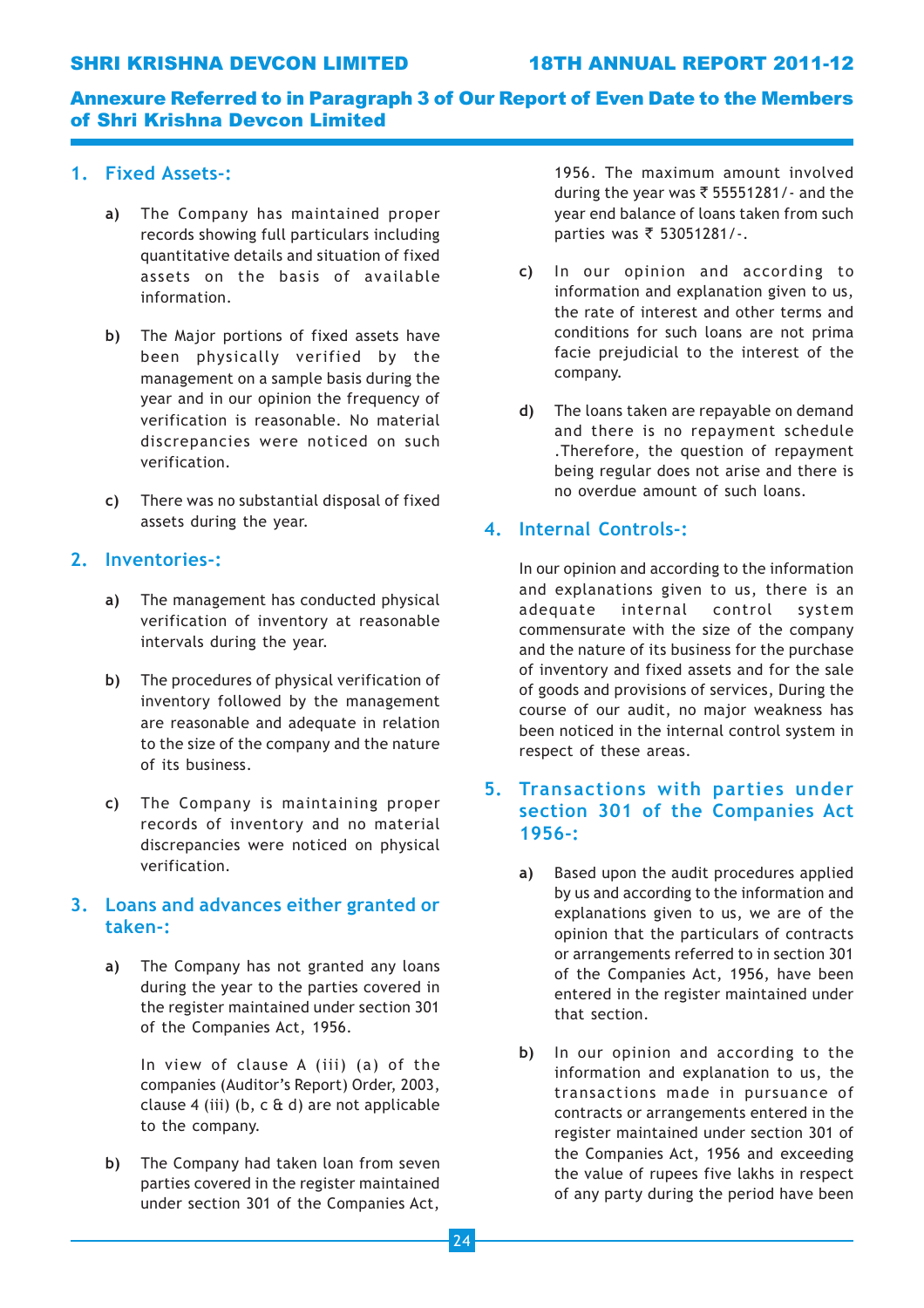made at prices which are reasonable having regard to the prevailing market prices at the relevant time.

## 6. Public Deposits-:

In our opinion and according to the information and explanations given to us, the company has not accepted any deposits from the public within the meaning of section 58A, 58AA, or any other relevant provisions of the Companies Act, 1956 and the rules framed there under.

## 7. Internal Audit System-:

In our opinion, and according to information and explanation given to us, the company has an Internal Audit system commensurate with its size and the nature of its business.

## 8. Cost Records-:

According to the information and explanations given to us, the maintenance of cost records has not been prescribed by the Central Government under section 209(1) (d) of the Companies Act, 1956 for any of the activities of the company.

## 9. Statutory Dues-:

- a) According to the information and explanations given to us, the Company is regular in depositing undisputed statutory dues, including dues pertaining to Income Tax, Cess and any other statutory dues with the appropriate authorities.
- b) According to the information and explanations given to us, no undisputed amount payable in respect of provident fund., income tax, wealth Tax, cess and other undisputed statutory dues were outstanding at the end of the year for a period of more than six months from the date they become payable.
- c) According to the information and explanations given to us there are no dues of Income Tax, Sales Tax, Wealth Tax, Service Tax, Customs Duty, Excise Duty or Cess outstanding on account of any dispute.

## 10. Accumulated Losses-:

The Company has no accumulated losses at the end of the financial year and it has not incurred cash losses in the current and immediately preceding financial year.

## 11. Dues to Financial Institutions/Banks-:

The company has not defaulted in repayment of dues to any Financial Institution or Bank. The company has no debenture holders.

## 12. Loans against pledge of securities-:

According to the information and explanations given to us, and based on the documents and records produced to us, the company has not granted loans and advances on the basis of security by way pledge of shares, debentures and other securities.

## 13. Applicability of provisions of special statutes-:

In our opinion and according to the information and explanations given to us, the nature of activities of the Company does not attract any special statute applicable to chit fund and nidhi / mutual benefit fund / Societies.

## 14. Investments -:

In respect of dealing/trading in shares, securities, debentures and other investments, in our opinion and according to the information and explanations given us, proper records have been maintained of the transactions and contracts and timely entries have been made therein. The shares, securities, debentures and other securities have been held by the Company, in its own name.

## 15. Guarantees-:

According to the information and explanations given to us, the Company has not given guarantee for loans taken by others from banks or financial institutions; hence whether the terms and conditions are prejudicial to the interest of the company does not arise.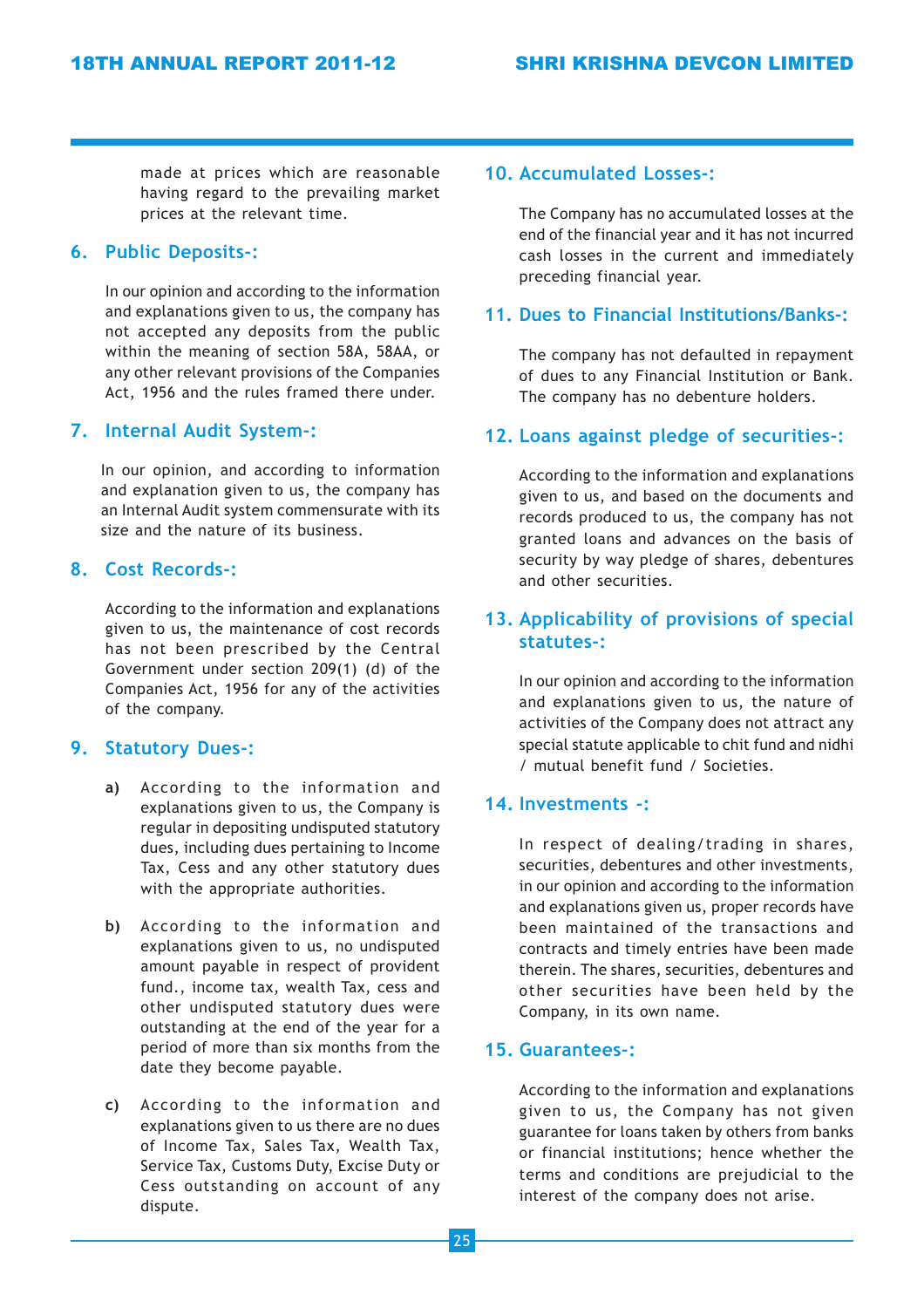## 16. Application of Funds raised from bank-:

The Company has applied the term loans obtained during the period for the purpose for which the said term loans were obtained.

## 17. Utilisation of Funds-:

According to the information and explanations given to us, and on an overall examination of Balance Sheet of the company, fund raised on short term basis have prima facie not been used for long term investment.

## 18. Preferential Allotment of shares-:

The Company has made preferential allotment of shares to parties covered in the register maintained under Section 301 of the Companies Act, 1956. In our opinion, the price at which Shares have been issue is not prejudicial to the interest of the company.

## 19. Securities created in respect of Debentures issued -:

The company has not issued debentures during the year, hence the question of whether security or charge has been created in respect of said debentures issued, does not arise.

## 20. End use of money in case of public issue -:

During the, period covered by our audit report the Company has not raised any money by public issue.

## 21. Frauds-:

Based upon the audit procedures performed by us, to the best of our knowledge and belief and according to the information and explanations given to us by the management no fraud on, or by the Company, has been noticed or reported during the period that causes the financial statements to be materially misstated.

For Khandelwal & Khandelwal Associates Chartered Accountants Firm Registration No. 008389C

> (CA Durgesh Khandelwal) Partner M.No. 077390

Place : Indore Date : 30.05.2012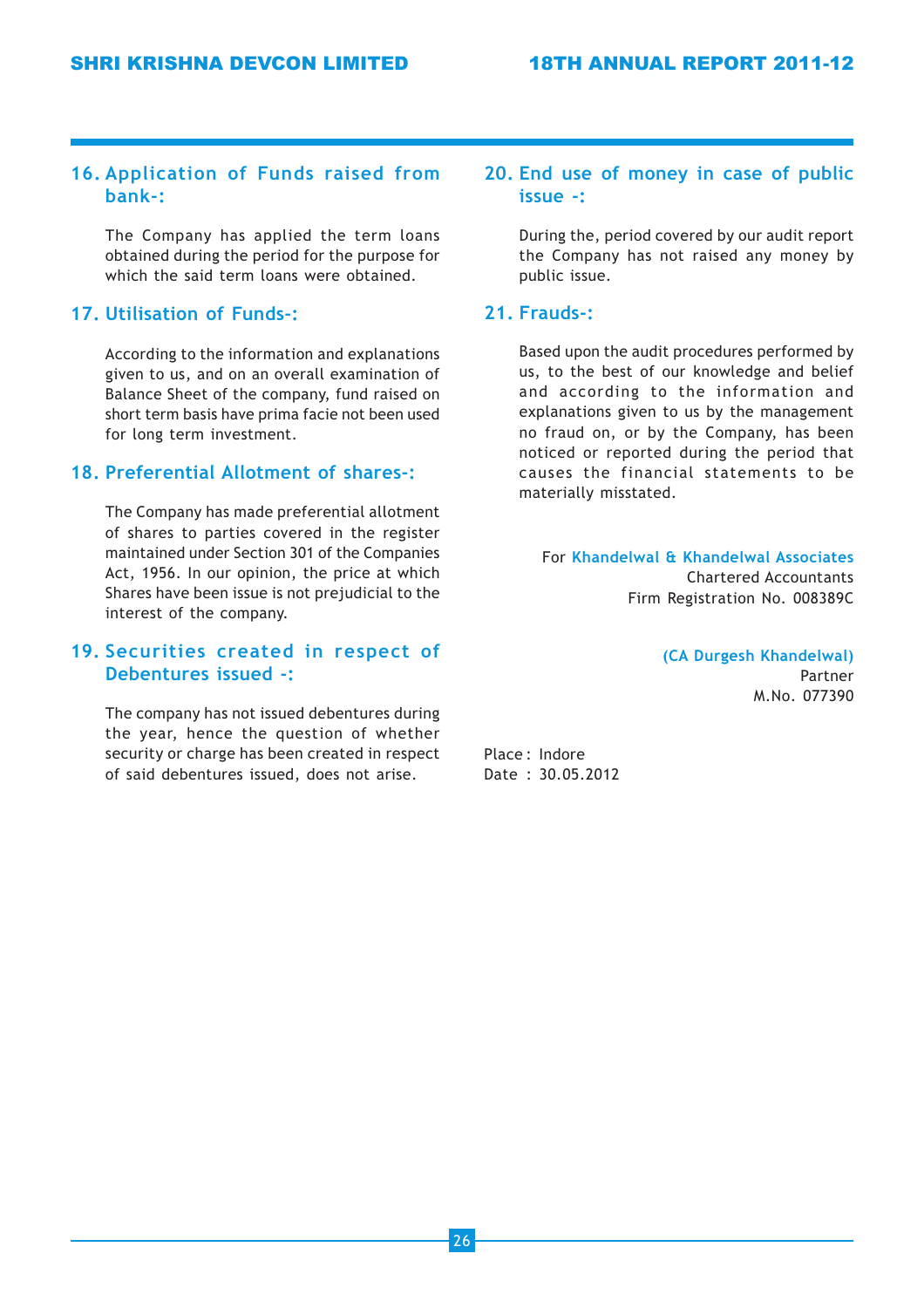## Balance Sheet As At 31st March, 2012

| <b>PARTICULARS</b> |                                       | <b>NOTE</b><br>NO.                      | <b>AS AT</b><br><b>31ST MARCH, 2012</b><br>₹ | AS AT<br>31ST MARCH, 2011<br>₹ |                   |
|--------------------|---------------------------------------|-----------------------------------------|----------------------------------------------|--------------------------------|-------------------|
|                    |                                       | A EQUITY AND LIABILITIES                |                                              |                                |                   |
|                    | 1.                                    | <b>Shareholders' funds</b>              |                                              |                                |                   |
|                    |                                       | (a) Share capital                       | 3                                            | 280,000,000.00                 | 160,000,000.00    |
|                    |                                       | (b) Reserves and surplus                | 4                                            | 248,918,143.61                 | 120, 542, 512.57  |
|                    |                                       | <b>Total of Shareholders' funds</b>     |                                              | 528,918,143.61                 | 280, 542, 512. 57 |
|                    |                                       |                                         |                                              |                                |                   |
|                    | $\mathbf{2}$                          | <b>Non-current liabilities</b>          |                                              |                                |                   |
|                    |                                       | (a) Long-term borrowings                | 5                                            | 3,777,941.11                   | 23,762.56         |
|                    |                                       | (b) Deferred tax liabilities (net)      | 26                                           | 369,770.81                     | 126,148.00        |
|                    |                                       | (c) Other long-term liabilities         | 6                                            | 4,014,807.56                   | 3,790,161.86      |
|                    |                                       | <b>Total of Non-current liabilities</b> |                                              | 8, 162, 519.48                 | 3,940,072.42      |
|                    | 3.                                    | <b>Current liabilities</b>              |                                              |                                |                   |
|                    |                                       | (a) Short-term borrowings               | 7                                            | 143,782,561.97                 | 56, 977, 462. 97  |
|                    |                                       | (b) Trade payables                      | 8                                            | 50,514,737.00                  | 11,445,471.00     |
|                    |                                       | (c) Other current liabilities           | 9                                            | 149,877,903.85                 | 32,490,742.18     |
|                    |                                       | (d) Short-term provisions               | 10                                           | 868,047.00                     | 1,411,872.00      |
|                    |                                       | <b>Total of Current liabilities</b>     |                                              | 345,043,249.82                 | 102,325,548.15    |
|                    |                                       | <b>TOTAL OF EQUITY AND LIABILITIES</b>  |                                              | 882, 123, 912.90               | 386,808,133.14    |
| B.                 | <b>ASSETS</b>                         |                                         |                                              |                                |                   |
| 1.                 |                                       | <b>Non-current assets</b>               |                                              |                                |                   |
|                    |                                       | (a) Fixed assets                        |                                              |                                |                   |
|                    |                                       | Tangible assets                         | 11                                           | 11,276,696.77                  | 2,651,561.00      |
|                    |                                       | (b) Non-current investments             | 12                                           | 67,955,823.36                  | 59,618,284.11     |
|                    |                                       | (c) Long-term loans and advances        | 13                                           | 715,500.00                     | 12,515,500.00     |
|                    |                                       | (d) Other non-current assets            | 14                                           | 2,085,514.24                   | 1,719,985.80      |
|                    |                                       | <b>Total of Non-current assets</b>      |                                              | 82,033,534.37                  | 76,505,330.91     |
|                    | <b>Current assets</b><br>$\mathbf{z}$ |                                         |                                              |                                |                   |
|                    |                                       | (a) Inventories                         | 15                                           | 730,253,428.00                 | 268,981,206.00    |
|                    |                                       | (b) Trade receivables                   | 16                                           | 2,275,380.00                   | 1,313,853.00      |
|                    |                                       | (c) Cash and cash equivalents           | 17                                           | 31,444,180.53                  | 4,950,070.23      |
|                    |                                       | (d) Short-term loans and advances       | 18                                           | 36, 117, 390.00                | 35,057,673.00     |
|                    |                                       | <b>Total of Current assets</b>          |                                              | 800,090,378.53                 | 310, 302, 802. 23 |
|                    |                                       | <b>TOTAL OF ASSETS</b>                  |                                              | 882, 123, 912.90               | 386,808,133.14    |
|                    |                                       |                                         |                                              |                                |                   |

### Notes forming part of the financial statements are an Integral Part of this Balance Sheet

As Per our Report of even date attached Chartered Accountants Firm Registration No. 008389C

#### (CA Durgesh Khandelwal) Sunil Kumar Jain Mukesh Kumar Jain Mukesh Kumar Jain

M.No. 077390 Place : Indore Surbhi Goyal

For Khandelwal & Khandelwal Associates For and on behalf of the Board of Directors

Partner **Managing Director** Director **Director** Director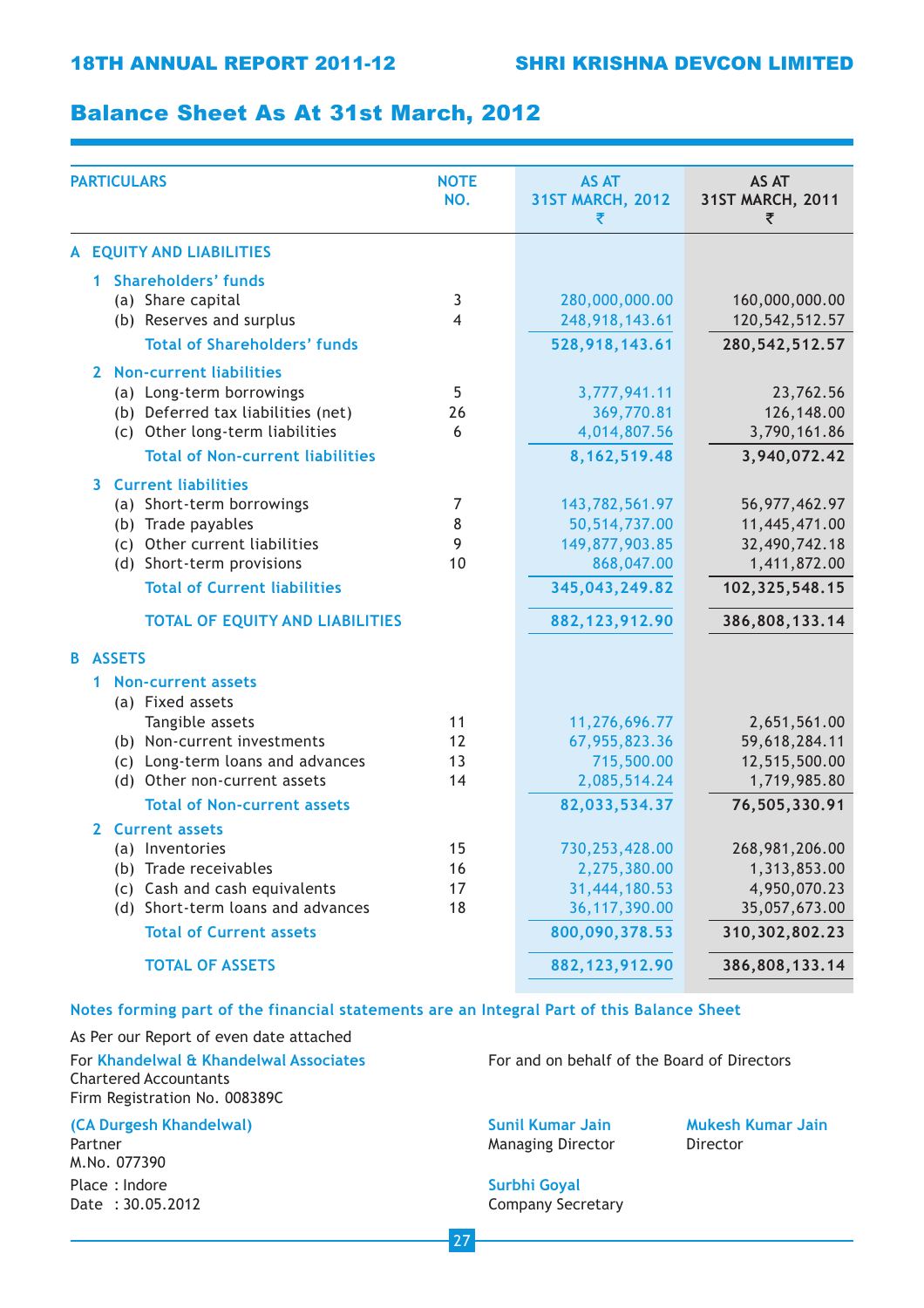## Statement of Profit and Loss for the year ended 31 March, 2012

| <b>PARTICULARS</b> |                                                                   | <b>NOTE</b><br>NO. | <b>31ST MARCH, 2012</b><br>₹ | FOR THE YEAR ENDED FOR THE YEAR ENDED<br>31ST MARCH, 2011<br>₹ |
|--------------------|-------------------------------------------------------------------|--------------------|------------------------------|----------------------------------------------------------------|
|                    | 1 Revenue from operations                                         | 19                 | 104,295,225.00               | 104,092,759.00                                                 |
|                    | 2 Other income                                                    | 20                 | 6,679,728.69                 | 2,837,253.91                                                   |
|                    | 3 Total revenue (1+2)                                             |                    | 110,974,953.69               | 106,930,012.91                                                 |
| 4.                 | <b>Expenses</b>                                                   |                    |                              |                                                                |
|                    | (a) Land, Materials & service Cost                                | 21.a               | 529,850,434.00               | 260, 374, 424.00                                               |
|                    | (b) Purchases of Trading Goods                                    | 21.b               | 18,610,551.00                |                                                                |
|                    | (c) Changes in inventories of<br>finished goods, work-in-progress |                    |                              |                                                                |
|                    | and trading stock                                                 | 21.c               | (461, 272, 222.00)           | (168, 041, 089.00)                                             |
|                    | (d) Employee benefits expense                                     | 22                 | 2,459,444.00                 | 1,461,600.00                                                   |
|                    | (e) Finance costs                                                 | 23                 | 2,850,955.92                 | 1,050,501.12                                                   |
|                    | Depreciation and<br>(f)                                           |                    |                              |                                                                |
|                    | amortisation expense                                              | 11                 | 787,514.23                   | 303,888.00                                                     |
|                    | (g) Other expenses                                                | 24                 | 4,610,374.70                 | 2,096,288.45                                                   |
|                    | <b>Total expenses</b>                                             |                    | 97,897,051.85                | 97,245,612.57                                                  |
|                    | 5 Profit / (Loss) before tax $(3 - 4)$                            |                    | 13,077,901.84                | 9,684,400.34                                                   |
| 6                  | <b>Tax expense:</b>                                               |                    |                              |                                                                |
|                    | (a) Current tax                                                   |                    | 3,375,320.00                 | 2,919,775.00                                                   |
|                    | (b) Deferred tax                                                  |                    | 243,622.81                   | 34,481.00                                                      |
|                    | Net current tax expense                                           |                    | 3,618,942.80                 | 2,954,256.00                                                   |
|                    | Tax adjustments of previous year                                  |                    |                              | 390,402.00                                                     |
|                    |                                                                   |                    | 3,618,942.80                 | 2,563,854.00                                                   |
|                    | 7 Profit / (Loss) for the year (5-6)                              |                    | 9,458,959.04                 | 7,120,546.34                                                   |
| 8                  | Earnings per share (of ₹ 10/- each):                              |                    |                              |                                                                |
|                    | (a) Basic                                                         |                    | 0.48                         | 0.81                                                           |
|                    | (b) Diluted                                                       |                    | 0.48                         | 0.81                                                           |
|                    |                                                                   |                    |                              |                                                                |

### Notes forming part of the financial statements are an Integral Part of this statement of profit & loss

As Per our Report of even date attached Chartered Accountants Firm Registration No. 008389C

(CA Durgesh Khandelwal) Sunil Kumar Jain Mukesh Kumar Jain Mukesh Kumar Jain

M.No. 077390 Place : Indore Surbhi Goyal

For Khandelwal & Khandelwal Associates For and on behalf of the Board of Directors

Partner **Managing Director** Director **Director** Director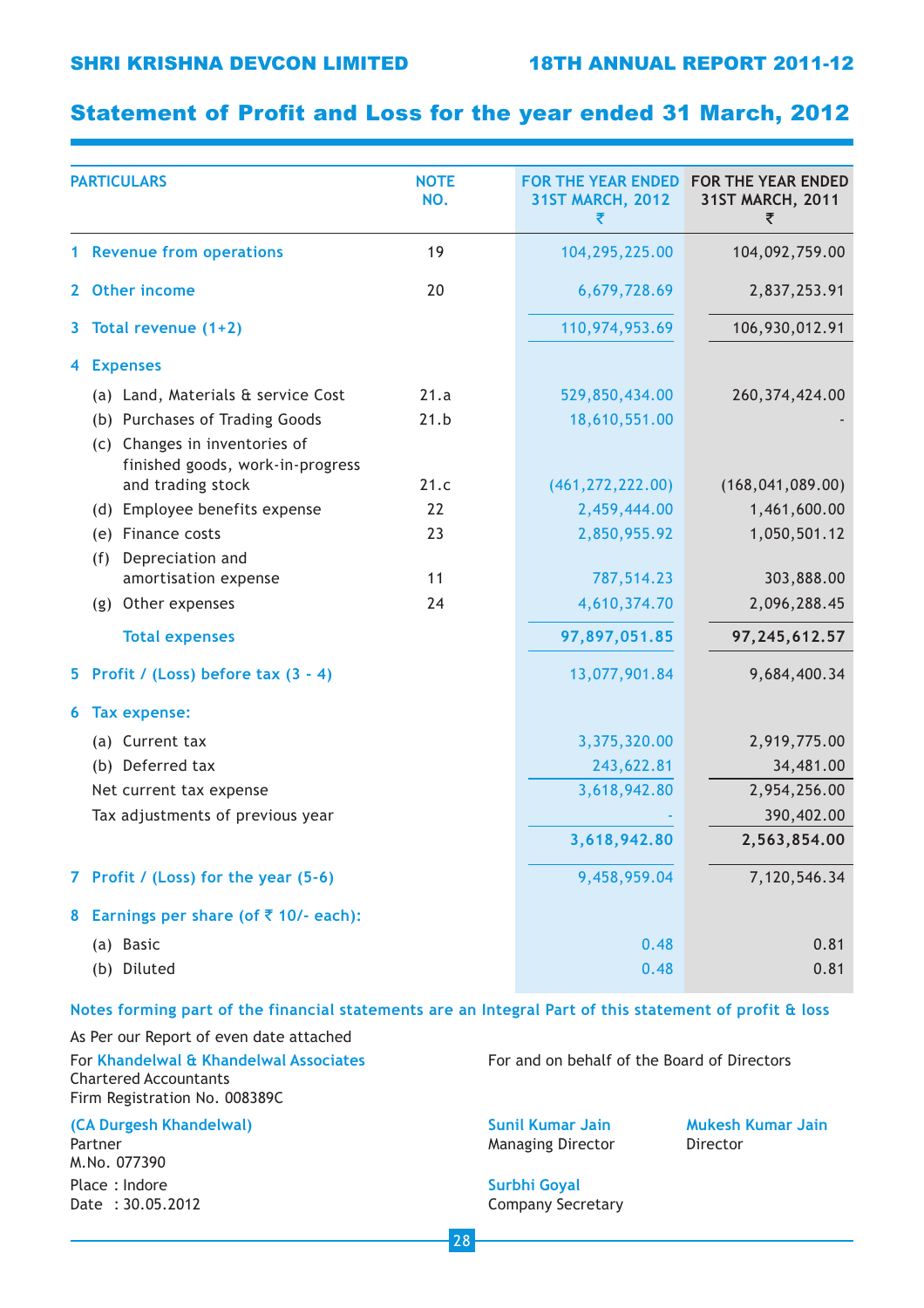## Cash Flow Statement For The Year Ended March 31, 2012

| <b>PARTICULARS</b>                                                                                                                                                                                                                                                                | <b>31ST MARCH, 2012</b><br>₹                                                                        | FOR THE YEAR ENDED FOR THE YEAR ENDED<br>31ST MARCH, 2011<br>₹                   |
|-----------------------------------------------------------------------------------------------------------------------------------------------------------------------------------------------------------------------------------------------------------------------------------|-----------------------------------------------------------------------------------------------------|----------------------------------------------------------------------------------|
| A. Cash flow from operating activities<br>Net Profit Before Tax                                                                                                                                                                                                                   | 13,077,901.84                                                                                       | 9,684,400.34                                                                     |
| Adjustments for:<br>Depreciation and amortisation<br>loss on sale of assets<br>Finance costs<br>Interest income                                                                                                                                                                   | 787,514.23<br>8,030.00<br>2,850,955.92<br>(4,368,974.44)                                            | 303,888.00<br>1,050,501.12<br>(2,614,554.91)                                     |
| Profit from partnership firms                                                                                                                                                                                                                                                     | (2,310,754.25)                                                                                      | (222, 699.00)                                                                    |
| Operating profit before working capital changes                                                                                                                                                                                                                                   | 10,044,673.30                                                                                       | 8,201,535.55                                                                     |
| Changes in working capital:                                                                                                                                                                                                                                                       |                                                                                                     |                                                                                  |
| Adjustments for operating assets:<br>Increase in inventories<br>Increase in trade receivables<br>Increase in short-term loans and advances<br>Decrease in long-term loans and advances                                                                                            | (461, 272, 222.00)<br>(961, 527.00)<br>(1,059,717.00)<br>11,800,000.00                              | (168, 041, 089.00)<br>1,034,880.00<br>(10, 588, 403.00)                          |
| Adjustments for operating liabilities:<br>Increase in trade payables<br>Increase in other current liabilities<br>Increase in other long-term liabilities<br>Increase in short-term provisions                                                                                     | 39,069,266.00<br>117,387,161.67<br>224,645.70<br>5,565.00                                           | 12,014,458.36<br>26,951,167.66                                                   |
| <b>Cash generated from operations</b><br>Net income tax                                                                                                                                                                                                                           | (284, 762, 154, 33)<br>(3, 924, 710.00)                                                             | (130, 427, 450.43)<br>(376, 158.00)                                              |
| Net cash flow from / (used in) operating activities (A)                                                                                                                                                                                                                           | (288, 686, 864.33)                                                                                  | (130, 803, 608.43)                                                               |
| <b>B.</b> Cash flow from investing activities<br>Capital expenditure on fixed assets<br>Proceeds from sale of fixed assets<br>Investments in partnership firms<br>Bank deposits not considered as Cash and cash equivalents<br>Interest received<br>Profit from partnership firms | (9, 545, 680.00)<br>125,000.00<br>(8, 337, 539.25)<br>(365, 528.44)<br>4,368,974.44<br>2,310,754.25 | (55, 549.00)<br>(44, 616, 926.00)<br>(149, 824.91)<br>2,614,554.91<br>222,699.00 |
| Net cash flow from / (used in) investing activities (B)                                                                                                                                                                                                                           | (11, 444, 019.00)                                                                                   | (41, 985, 046.00)                                                                |
| C. Cash flow from financing activities<br>Proceeds from issue of equity shares<br>Proceeds (repayment) of long-term borrowings<br>Proceeds from other short-term borrowings<br>Finance cost                                                                                       | 238,916,672.00<br>3,754,178.55<br>86,805,099.00<br>(2,850,955.92)                                   | 129,657,701.00<br>(168, 736.00)<br>32,711,825.00<br>(1,050,501.12)               |
| Net cash flow from / (used in) financing activities (C)                                                                                                                                                                                                                           | 326,624,993.63                                                                                      | 161, 150, 288.88                                                                 |
| Net increase / (decrease) in Cash and cash equivalents                                                                                                                                                                                                                            | 26,494,110.30                                                                                       | (11, 638, 365.55)                                                                |
| $(A+B+C)$<br>Cash and cash equivalents at the beginning of the year                                                                                                                                                                                                               | 4,950,070.23                                                                                        | 16,588,435.78                                                                    |
| Cash and cash equivalents at the end of the year                                                                                                                                                                                                                                  | 31,444,180.53                                                                                       | 4,950,070.23                                                                     |
| Cash and cash equivalents Comprises of:<br>(a) Cash on hand<br>(b) Balances with banks in current accounts                                                                                                                                                                        | 3,843,342.00<br>27,600,838.53                                                                       | 248,075.00<br>4,701,995.23                                                       |
| <b>Total</b>                                                                                                                                                                                                                                                                      | 31,444,180.53                                                                                       | 4,950,070.23                                                                     |

### Notes forming part of the financial statements are an Integral Part of this cash flow statement

#### As Per our Report of even date attached

## For Khandelwal & Khandelwal Associates For and on behalf of the Board of Directors Chartered Accountants

Firm Registration No. 008389C

## (CA Durgesh Khandelwal) Sunil Kumar Jain Mukesh Kumar Jain Mukesh Kumar Jain

M.No. 077390 Place : Indore Surbhi Goyal

Partner **Managing Director** Director **Director** Director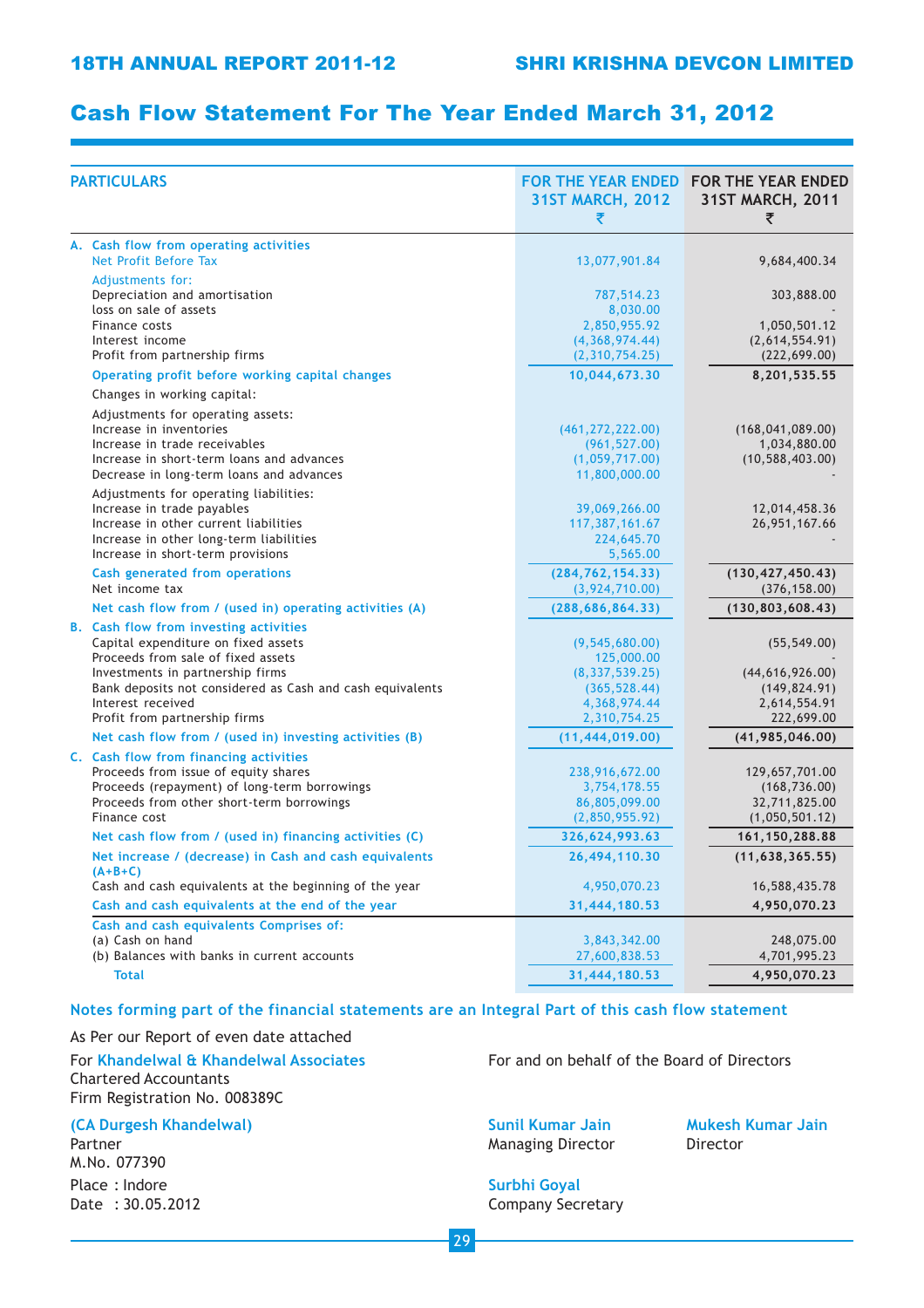Note **Particulars** 

## 1 Corporate information

Shri Krishna Devcon Limited ('the Company or 'SKDL') is a real estate developer engaged in the business of construction, development of townships, housing projects, commercial premises and other related activities.

## 2 Significant accounting policies

## 2.01 Basis of preparation of financial statements

The financial statements of the Company have been prepared in accordance with the Generally Accepted Accounting Principles in India (Indian GAAP) to comply with the Accounting Standards notified under the Companies (Accounting Standards) Rules, 2006 (as amended) and the relevant provisions of the Companies Act, 1956, to the extent applicable. The financial statements have been prepared on accrual basis under the historical cost convention. The accounting policies adopted in the preparation of the financial statements are consistent with those followed in the previous year.

#### 2.02 Use of estimates

The preparation of the financial statements in conformity with Indian GAAP requires the Management to make estimates and assumptions considered in the reported amounts of assets and liabilities (including contingent liabilities) and the reported income and expenses during the year. The Management believes that the estimates used in preparation of the financial statements are prudent and reasonable. Future results could differ due to these estimates and the differences between the actual results and the estimates are recognised in the periods in which the results are known / materialise. Significant estimates used by the management in the preparation of these financial statements include computation of percentage completion for projects in progress, project cost, revenue and saleable area estimates, classification of assets and liabilities into current and noncurrent, estimates of the economic useful lives of fixed assets, provisions for bad and doubtful debts. Any revision to accounting estimates is recognised prospectively.

## 2.03 Tangible Fixed Assets

Tangible fixed assets are stated at cost, less accumulated depreciation and impairment losses, if any. Cost comprises the purchase price and any attributable cost of bringing the asset to its working condition for its intended use. Any trade discounts and rebates are deducted in arriving at the purchase price.Borrowing costs directly attributable to acquisition of fixed assets which take substantial period of time to get ready for its intended use are also included to the extent they relate to the period till such assets are ready to be put to use.

#### 2.04 Depreciation and amortisation

Depreciation on fixed asset are provided for in accordance with schedule XIV of the Companies Act, 1956 on the straight line method. Depreciation on addition/deduction during the year has been provided on pro-rata basis.

## 2.05 Impairment of tangible assets

The carrying values of assets / cash generating units at each Balance Sheet date are reviewed for impairment. If any indication of impairment exists, the recoverable amount of such assets is estimated and impairment is recognised, if the carrying amount of these assets exceeds their recoverable amount. The recoverable amount is the greater of the net selling price and their value in use. Value in use is arrived at by discounting the future cash flows to their present value based on an appropriate discount factor. When there is indication that an impairment loss recognised for an asset in earlier accounting periods no longer exists or may have decreased, such reversal of impairment loss is recognised in the Statement of Profit and Loss, except in case of revalued assets.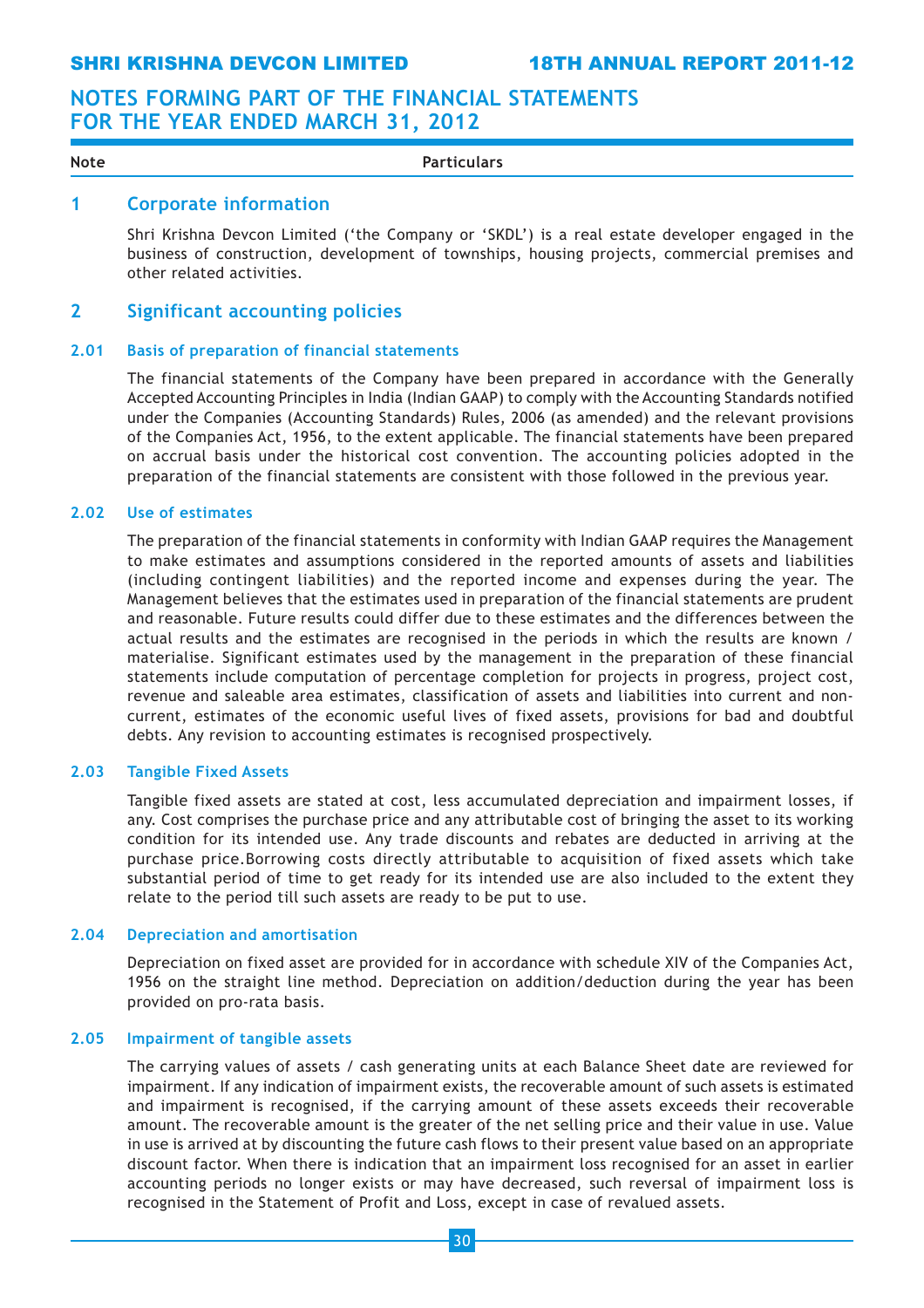Note **Particulars** 

### Note 2 Significant accounting policies (contd.)

#### 2.06 Investments

Investments that are readily realisable and intended to be held for not more than a year are classified as current investments. All other investments are classified as long-term investments. On initial recognition, all investments are measured at cost. Current investments are carried at lower of cost and fair market value. Long-term investments are carried at cost. However, provision for diminution in value is made to recognise a decline other than temporary in the value of the investments.

#### 2.07 Inventories

- (i) Trading Stock: Trading Stock represents Plots of land and Flats for resale. Trading stock are valued at lower of cost and net realisable value. Cost includes cost of acquisition and and other related cost on acquisition.
- (ii) Work in progress: Work in Progress represents cost incurred in respect of unsold area of the real estate development projects or cost incurred on projects where the revenue is yet to be recognised. Work in Progress are valued at lower of cost and net realisable value. Cost includes cost of land/development rights, materials, construction, services, borrowing costs and other overheads relating to projects.
- (iii) Finished Goods: Finished Goods represents unsold units of completed projects. Finished Goods are valued at lower of cost and net realisable value. Cost is determined by including cost of land/development rights, materials, services and other related overheads.

## 2.08 Revenue recognition

(i) Recognition of revenue from real estate projects:

Revenue from real estate projects is recognised when it is reasonably certain that the ultimate collection will be made and no significant uncertainty exist regarding the amount of consideration. Revenue from real estate projects is recognised on the 'percentage of completion' method of accounting. Revenue is recognised, in relation to sold areas only, when the stage of completion of each project reach a significant level which is estimated to be at least 30% of the total estimated construction cost of the project. Revenue is recognised in the proportion that the construction cost incurred for work performed upto the reporting date bears to the estimated total construction cost. Land costs are not included for the purpose of computing the percentage of completion.

- (ii) Share in profits of partnership firm investments: The Company's share in profits from a firm where the Company is a partner, is recognised on the basis of such firm's financial statements.
- (iii) Dividend income:

Dividend is recognised when the shareholders right to receive payment is established at the Balance sheet date.

## (iv) Interest Income:

Income is recognised on a time proportion basis 'taking into account the amount outstanding and the rate applicable.

(v) Other income:

Other Income is accounted on accrual basis except where the receipt of income is uncertain.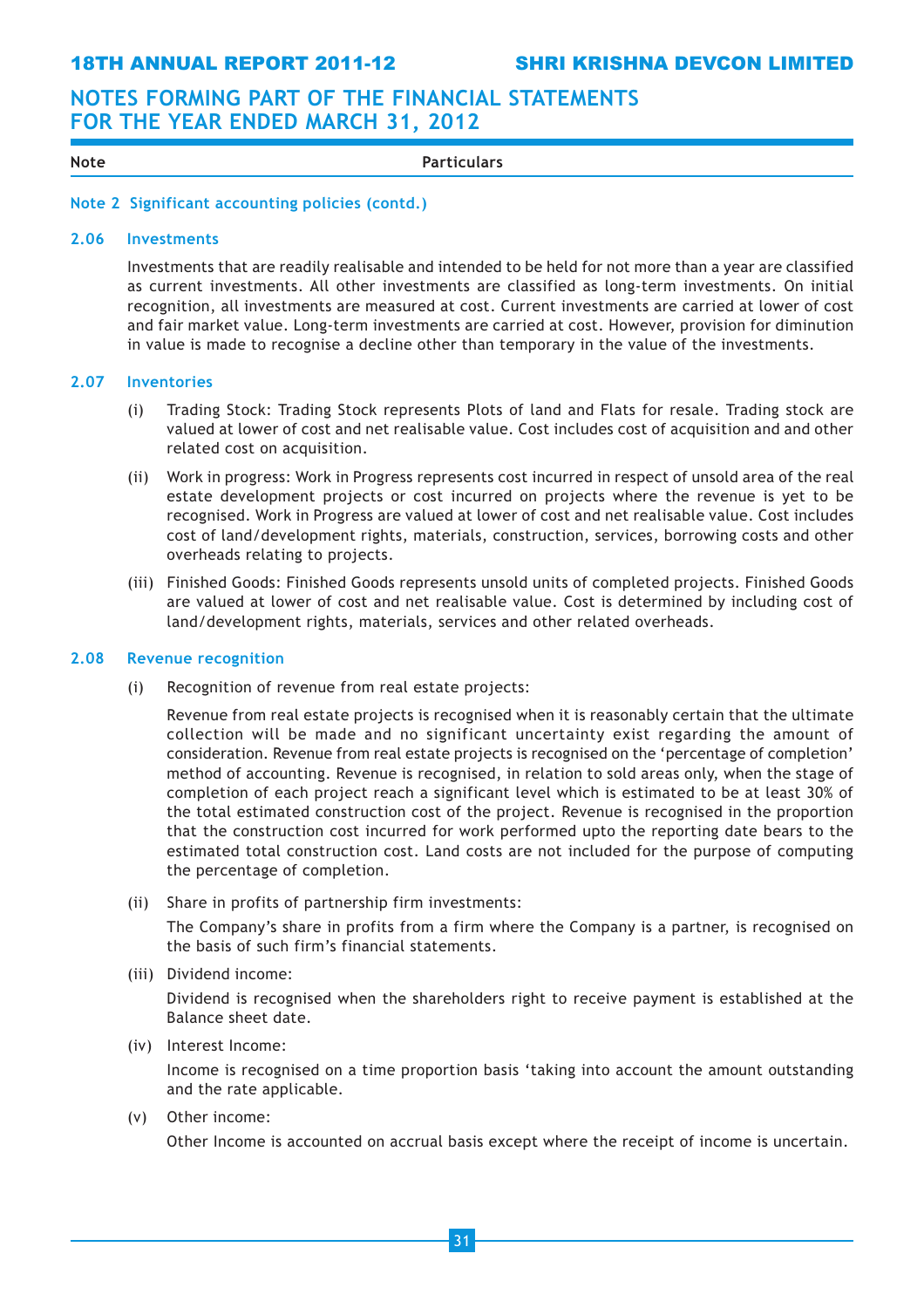SHRI KRISHNA DEVCON LIMITED 18TH ANNUAL REPORT 2011-12

## NOTES FORMING PART OF THE FINANCIAL STATEMENTS FOR THE YEAR ENDED MARCH 31, 2012

| Note | --<br>$-$<br>- 16<br><br>— п.<br>. |
|------|------------------------------------|

### Note 2 Significant accounting policies (contd.)

#### 2.09 Employee benefits

Employee benefits include short term benefits like salaries and wages which are recognized as an expense in the Profit and Loss Account of the year in which the related service is rendered.

#### 2.10 Borrowing costs

Borrowing cost relating to the acquisition/construction of a qualifying asset (including real estate projects) are considered as part of the cost of the asset/project. All other borrowing costs are treated as period cost and charged to the profit and loss account in the year in which it is incurred.

#### 2.11 Segment reporting

The Company has only one reportable segment i.e. Real Estate Development Business on the basis of nature of risks and returns and the internal organisation and management structure of the Company.

#### 2.12 Earnings per share

Basic earnings per share is computed by dividing the profit / (loss) after tax by the weighted average number of equity shares outstanding during the year.For the purpose of calculating diluted earnings per share, the net profit or loss for the year attributable to equity shareholders and the weighted average number of shares outstanding during the year are adjusted for the effects of all dilutive potential equity shares.

### 2.13 Taxes on income

Current tax is the amount of tax payable on the taxable income for the year as determined in accordance with the provisions of the Income Tax Act, 1961.Deferred tax is recognised on timing differences, being the differences between the taxable income and the accounting income that originate in one period and are capable of reversal in one or more subsequent periods. Deferred tax is measured using the tax rates and the tax laws enacted or substantially enacted as at the reporting date. Deferred tax liabilities are recognised for all timing differences. Deferred tax assets are recognised for timing differences of items only to the extent that reasonable certainty exists that sufficient future taxable income will be available against which these can be realised.

#### 2.14 Provisions and contingencies

A provision is recognised when the Company has a present obligation as a result of past events and it is probable that an outflow of resources will be required to settle the obligation in respect of which a reliable estimate can be made. Provisions are not discounted to their present value and are determined based on the best estimate required to settle the obligation at the Balance Sheet date. These are reviewed at each Balance Sheet date and adjusted to reflect the current best estimates. Contingent liabilities are disclosed in the Notes.

#### 2.15 Share issues expenses

Share issue expenses are adjusted against the Securities Premium Account as permissible under Section 78(2) of the Companies Act, 1956, to the extent balance is available for utilisation in the Securities Premium Account.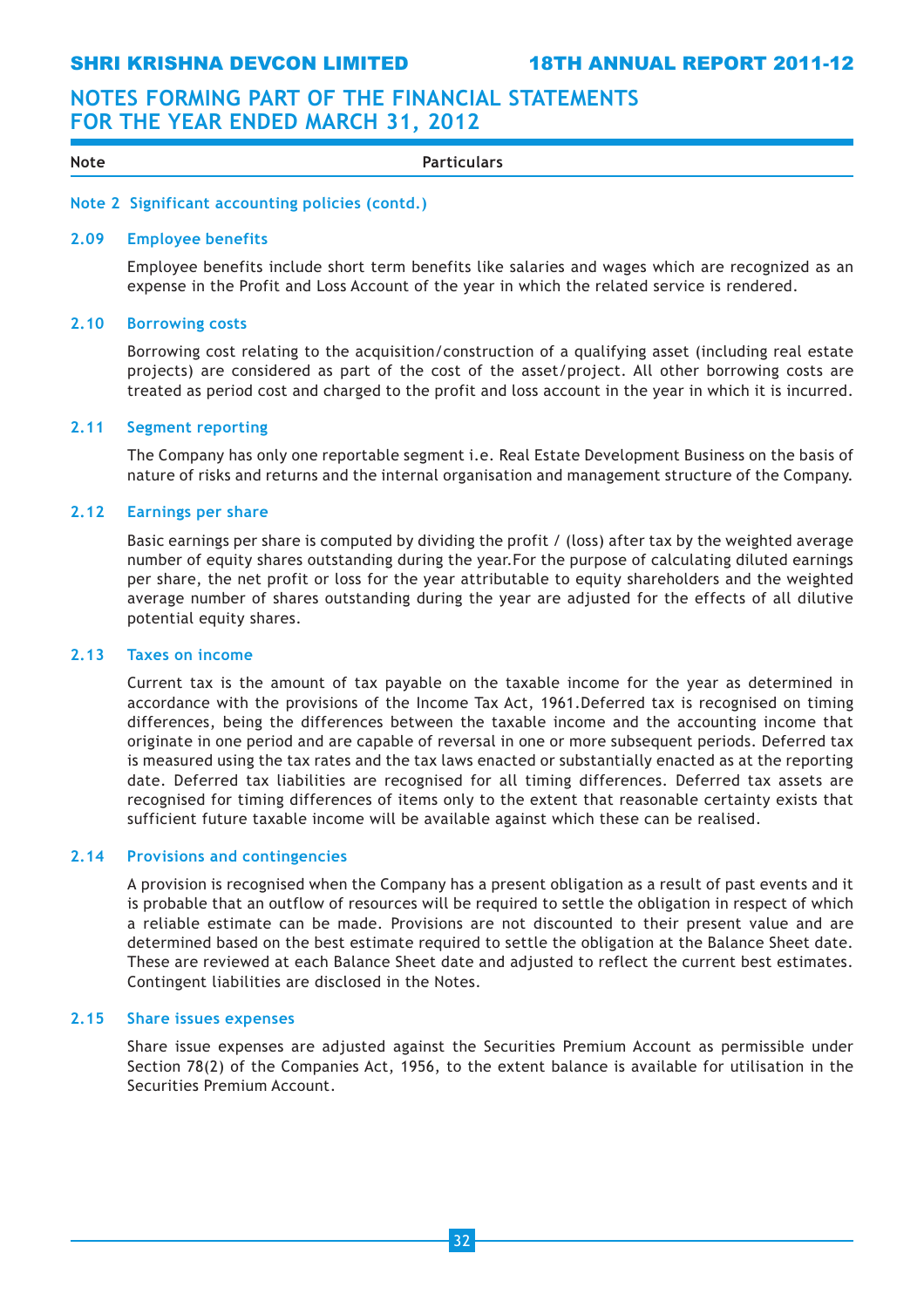## Note 3 Share Capital

|     |                                                                                 |                            | As at 31 March, 2012 | As at 31 March, 2011       |                |
|-----|---------------------------------------------------------------------------------|----------------------------|----------------------|----------------------------|----------------|
|     | <b>Particulars</b>                                                              | <b>Number</b><br>of shares | ₹                    | <b>Number</b><br>of shares | ₹              |
| (a) | Authorised<br>Equity shares of ₹10 each<br>with voting rights                   | 28,000,000                 | 280,000,000.00       | 16,000,000                 | 160,000,000.00 |
| (b) | <b>Issued</b><br>Equity shares of $\bar{\tau}$ 10 each<br>with voting rights    | 28,000,000                 | 280,000,000.00       | 16,000,000                 | 160,000,000.00 |
| (c) | Subscribed and fully paid up<br>Equity shares of ₹10 each<br>with voting rights | 28,000,000                 | 280,000,000.00       | 16,000,000                 | 160,000,000.00 |
|     | <b>Total</b>                                                                    | 28,000,000                 | 280,000,000.00       | 16,000,000                 | 160,000,000.00 |

## Note 3.1 Reconciliation of the number of shares and amount outstanding at the beginning and at the end of the year:

| <b>Particulars</b>               | Opening<br><b>Balance</b> | Conversion of<br>share warrants<br>in equity shares | Other<br>changes | Closing<br><b>Balance</b> |
|----------------------------------|---------------------------|-----------------------------------------------------|------------------|---------------------------|
| Equity shares with voting rights |                           |                                                     |                  |                           |
| Year ended 31 March, 2012        |                           |                                                     |                  |                           |
| - Number of shares               | 16,000,000                | 12,000,000                                          |                  | 28,000,000                |
| - Amount (₹)                     | 160,000,000.00            | 120,000,000.00                                      |                  | 280,000,000.00            |
| Year ended 31 March, 2011        |                           |                                                     |                  |                           |
| - Number of shares               | 7,300,400                 | 8,699,600                                           |                  | 16,000,000                |
| - Amount (₹)                     | 73,004,000.00             | 86,996,000.00                                       |                  | 160,000,000.00            |

## Note 3.2 Terms/ rights attached to equity shares

The Company has only one class of equity shares having a par value of  $\bar{\tau}$ 10 per share. Each holder of equity shares is entitled to one vote per share. In event of liquidation of the Company, the holders of equity shares would be entitled to receive remaining assets of the Company, after distribution of all preferential amounts. The distribution will be in proportion to the number of equity shares held by the shareholders.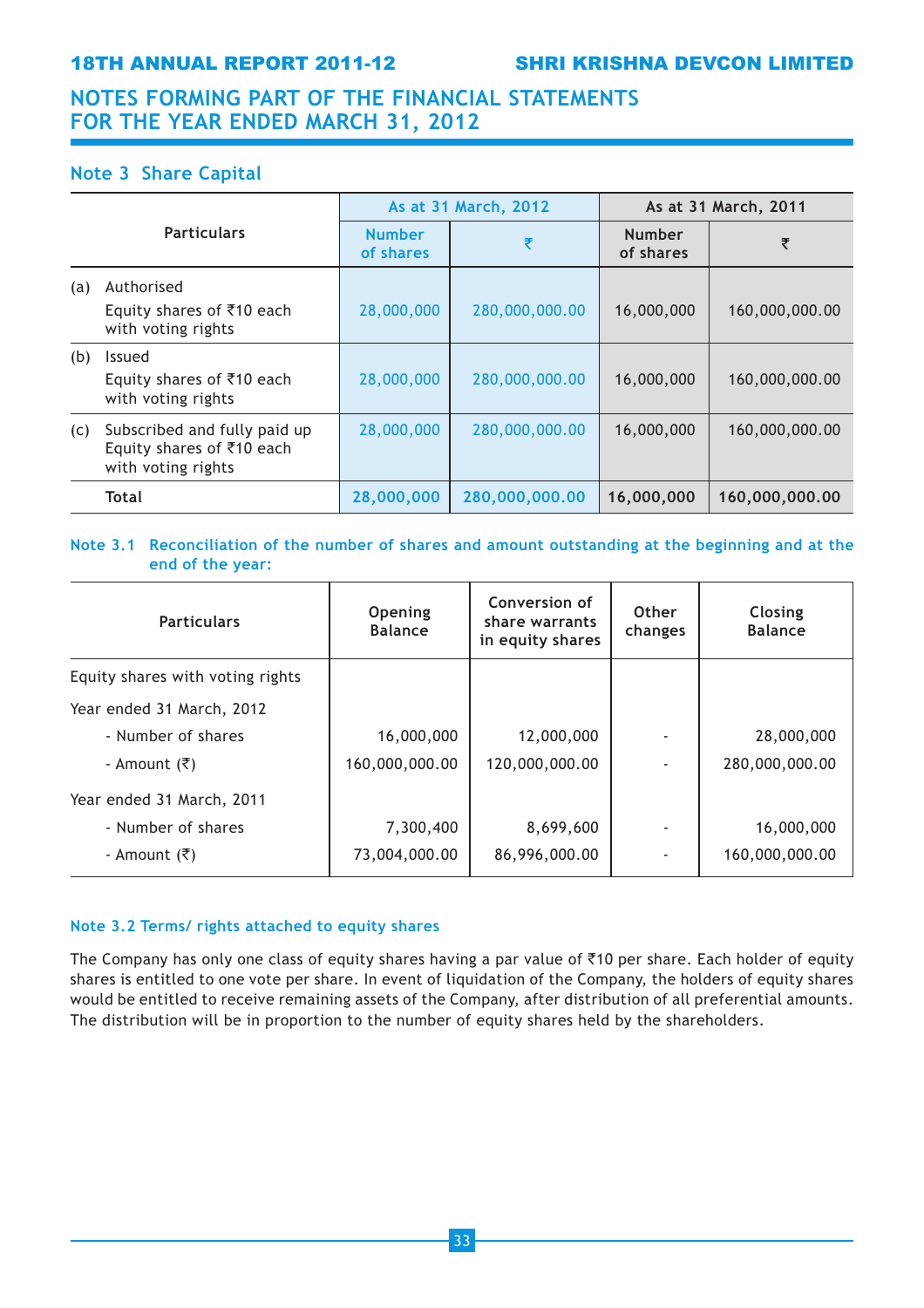## Note 3 Share capital (contd.)

## Note 3.3 Details of shares held by each shareholder holding more than 5% shares:

|                                                   |                          | As at 31 March, 2012                    | As at 31 March, 2011     |                                         |
|---------------------------------------------------|--------------------------|-----------------------------------------|--------------------------|-----------------------------------------|
| Class of shares /<br>Name of shareholder          | Number of<br>shares held | % holding<br>in that class<br>of shares | Number of<br>shares held | % holding in<br>that class<br>of shares |
| Equity shares with voting rights                  |                          |                                         |                          |                                         |
| Mac Life Science Pvt. Ltd.                        | 2,200,000                | 7.86                                    | 2,200,000                | 13.75                                   |
| Sayoni Infracon Pvt. Ltd.                         | 3,500,000                | 12.50                                   |                          |                                         |
| Craftwel Electronic Pyt. Ltd.                     | 3,300,000                | 11.79                                   | 1,500,000                | 9.38                                    |
| Vishwanath Hospital And Research Centre Pvt. Ltd. | 2,200,000                | 7.86                                    | 2,200,000                | 13.75                                   |
| Anjana Jain                                       | 1,920,600                | 6.86                                    | 1,083,100                | 6.77                                    |
| Sunil Kumar Jain                                  | 1,920,600                | 6.86                                    | 1,083,100                | 6.77                                    |
| Manorma Jain                                      | 1,920,600                | 6.86                                    | 1,083,100                | 6.77                                    |
| Mukesh Kumar Jain                                 | 1,920,600                | 6.86                                    | 1,083,100                | 6.77                                    |
| Sangeeta Jain                                     | 1,920,600                | 6.86                                    | 1,083,100                | 6.77                                    |
| Navin Jain                                        | 1,920,600                | 6.86                                    | 1,083,100                | 6.77                                    |
| Surbhi Jain                                       | 1,920,600                | 6.86                                    | 1,083,100                | 6.77                                    |
| Keshrimal Jain                                    | 1,920,870                | 6.86                                    | 1,083,370                | 6.77                                    |

## Note 4 Reserves and Surplus

|     |                                                     | As at 31 March, 2012 As at 31 March, 2011 |                |
|-----|-----------------------------------------------------|-------------------------------------------|----------------|
|     | <b>Particulars</b>                                  | ₹                                         | ₹              |
| (a) | Securities premium account                          |                                           |                |
|     | Opening balance                                     | 119,412,985.00                            | 76,751,284.00  |
|     | Add: Premium on shares issued during the year       | 120,000,000.00                            | 43,498,000.00  |
|     | Less: Utilised during the year for                  |                                           |                |
|     | writing off shares issue expenses                   | 1,083,328.00                              | 836,299.00     |
|     | Closing balance                                     | 238,329,657.00                            | 119,412,985.00 |
| (b) | Surplus / (Deficit) in Statement of Profit and Loss |                                           |                |
|     | Opening balance                                     | 1,129,527.57                              | (5,991,018.77) |
|     | Add: Profit / (Loss) for the year                   | 9,458,959.04                              | 7,120,546.34   |
|     | Closing balance                                     | 10,588,486.61                             | 1,129,527.57   |
|     | Total reserve & surplus                             | 248,918,143.61                            | 120,542,512.57 |

## Note 5 Long-term Borrowings

|                             | As at 31 March, 2012 As at 31 March, 2011 |           |
|-----------------------------|-------------------------------------------|-----------|
| <b>Particulars</b>          |                                           |           |
| Secured term loans          |                                           |           |
| From banks (Refer Note 5.1) | 3,777,941.11                              | 23,762.56 |
| Total long term borrowing   | 3,777,941.11                              | 23,762.56 |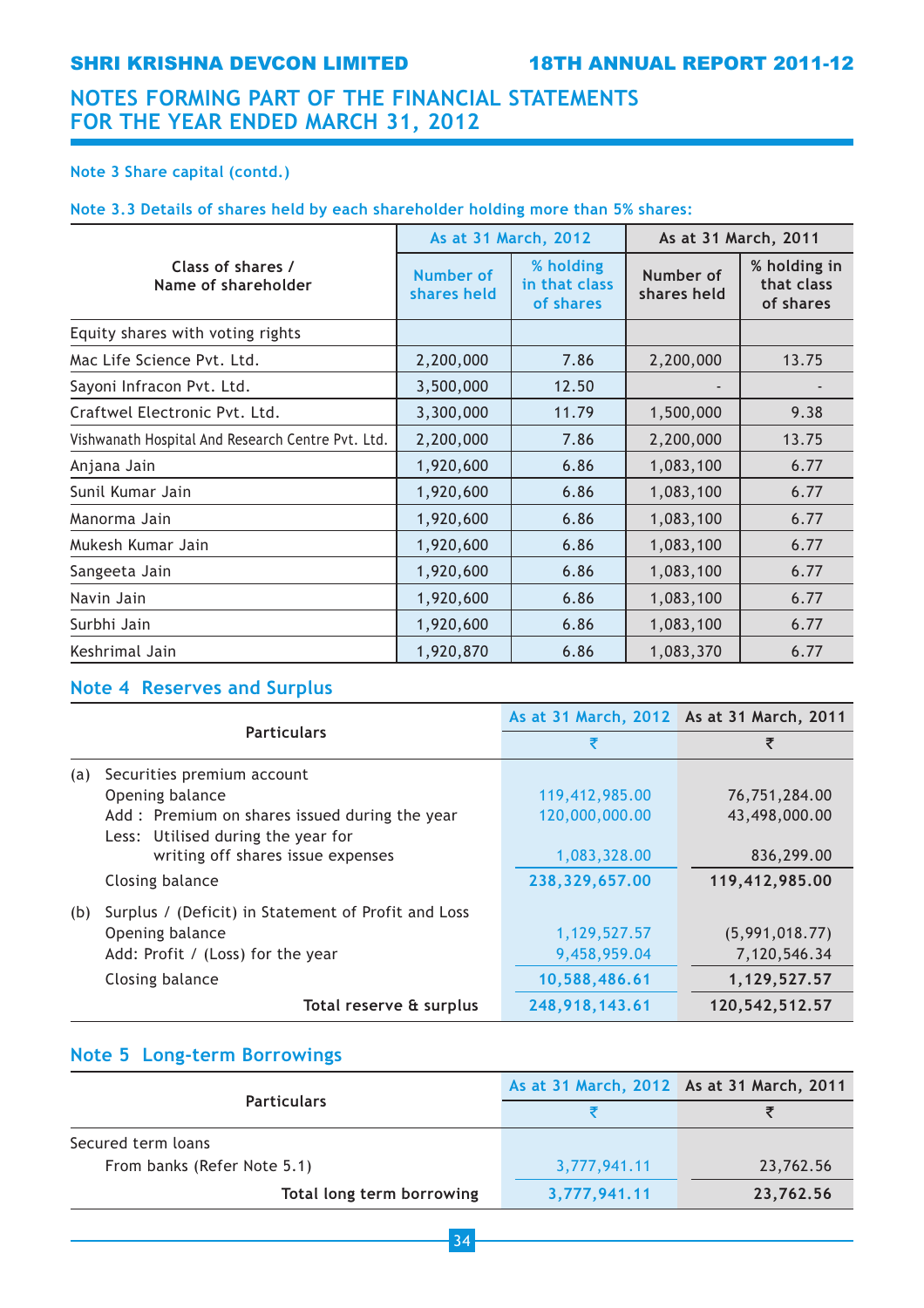## Note 5 Long-term Borrowings (contd.)

Note 5.1 Terms of repayment and security

|                        |                                                                                                                                                                                      | As at          | As at<br>31 March, 2012 31 March, 2011 |
|------------------------|--------------------------------------------------------------------------------------------------------------------------------------------------------------------------------------|----------------|----------------------------------------|
| <b>Particulars</b>     | Terms of repayment and security                                                                                                                                                      | <b>Secured</b> | Secured                                |
|                        |                                                                                                                                                                                      | ₹              | ₹                                      |
| Term loans from banks: |                                                                                                                                                                                      |                |                                        |
| Vehicle Loans          | Secured against the hypothecation<br>of respective vehicles                                                                                                                          |                |                                        |
| (a) HDFC Bank Ltd.     | one instalment of $\bar{\tau}$ 297600 was due<br>on 05.07.2011 and 34 equal monthly<br>instalments of ₹148800 starting from<br>05.08.2011 and last instalment<br>due on 05.05, 2014. | 1,947,231.83   |                                        |
| (b) HDFC Bank Ltd.     | one instalment of ₹192850 was due<br>on 05.02.2012 and 34 equal monthly<br>instalments of ₹ 96425 starting from<br>05.03.2012 and last instalment due<br>on 05.12. 2014.             | 1,830,709.28   |                                        |
| (c) HDFC Bank Ltd.     | Monthly variable instalments of amounts<br>as mentioned in the repayment schedule<br>commenced from 07.10.2009 and last<br>instalments due on 07.08.2012.                            |                | 23,762.56                              |
| (d) HDFC Bank Ltd.     | Monthly variable instalments of amounts<br>as mentioned in the repayment schedule<br>last instalments was paid on 09.01.2011.                                                        |                | 220,739.00                             |
|                        | <b>Total - Term loans from banks</b>                                                                                                                                                 | 3,777,941.11   | 244,501.56                             |

## Note 6 Other Long-term Liabilities

|                                          | As at 31 March, 2012 As at 31 March, 2011 |              |
|------------------------------------------|-------------------------------------------|--------------|
| <b>Particulars</b>                       |                                           |              |
| Trade payables:                          |                                           |              |
| Payable for land purchase                | 4,014,807.56                              | 3,790,161.86 |
| <b>Total Other long-term liabilities</b> | 4,014,807.56                              | 3,790,161.86 |

## Note 7 Short-term Borrowings

|     | <b>Particulars</b>                                                        | As at 31 March, 2012 As at 31 March, 2011 |                  |
|-----|---------------------------------------------------------------------------|-------------------------------------------|------------------|
|     |                                                                           | ₹                                         | ₹                |
| (a) | Loans repayable on demand<br>From banks<br>Secured (Refer Note 7.1 below) |                                           | 2,452,665.00     |
| (b) | Loans and advances from related parties<br>Unsecured                      | 53,051,281.00                             | 21,311,825.00    |
| (c) | From corporate bodies<br><b>Unsecured</b>                                 | 90,731,280.97                             | 33, 212, 972. 97 |
|     | <b>Total Short-term borrowings</b>                                        | 143,782,561.97                            | 56,977,462.97    |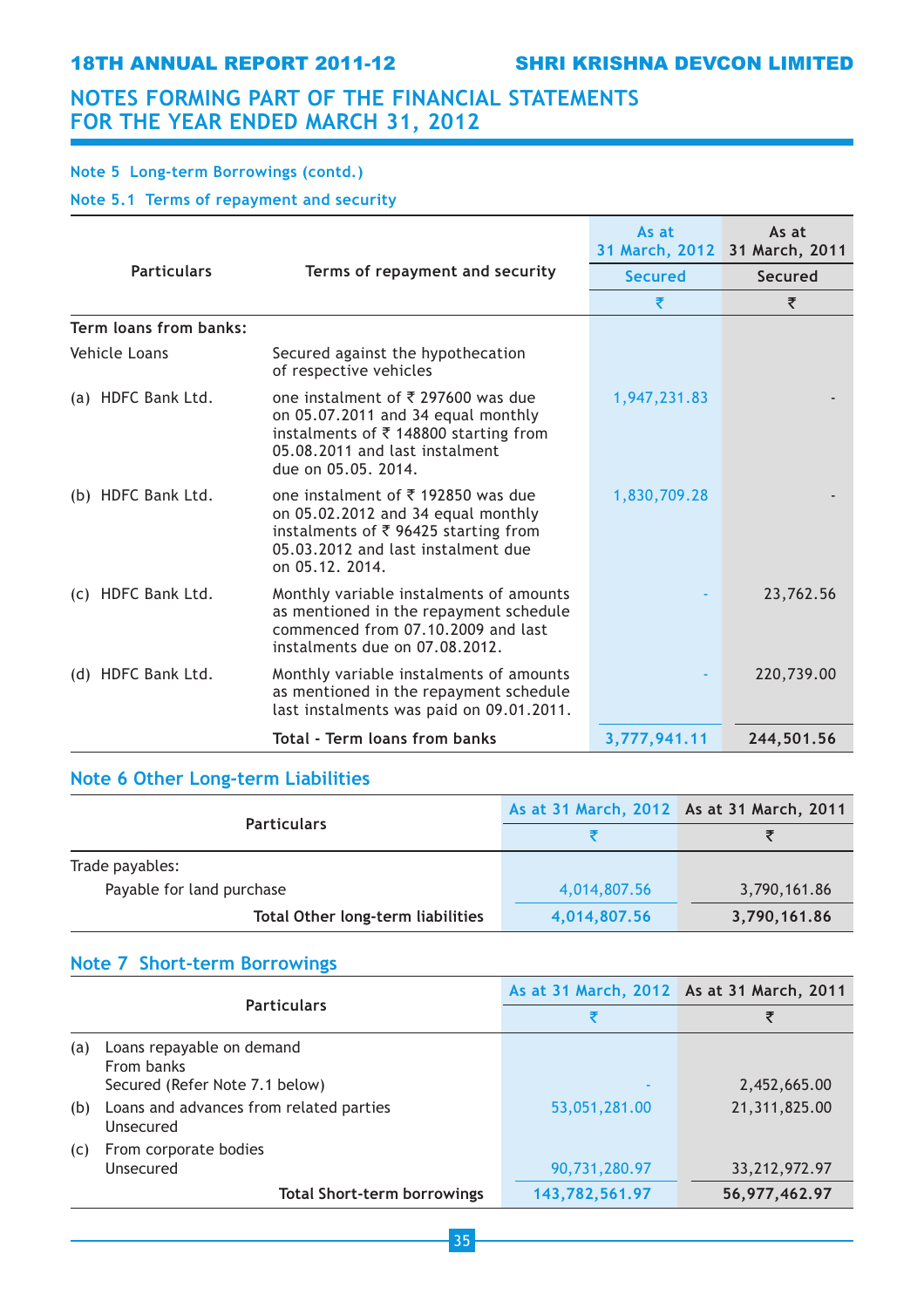SHRI KRISHNA DEVCON LIMITED 18TH ANNUAL REPORT 2011-12

## NOTES FORMING PART OF THE FINANCIAL STATEMENTS FOR THE YEAR ENDED MARCH 31, 2012

## Note 7.1 Details of security & repayment term for the secured short-term borrowings:

|                                             | Security details &                                                                                                                     | As at 31 March, 2012 As at 31 March, 2011 |              |
|---------------------------------------------|----------------------------------------------------------------------------------------------------------------------------------------|-------------------------------------------|--------------|
| <b>Particulars</b>                          | repayment term                                                                                                                         |                                           |              |
| Loans repayable<br>on demand<br>from banks: | Secured by hypothecation of stocks<br>and receivables and equitable<br>mortgage of the related Project<br>property. Further secured by |                                           |              |
| State Bank of India                         | personal guarantee of the Managing<br>Director and Wholetime Directors<br>of the company.                                              |                                           | 2,452,665.00 |

Note 7.2 The Company has not defaulted in any repayment of loans and interest during the year and previous year.

## Note 8 Trade Payables

|                                                 | As at 31 March, 2012 As at 31 March, 2011 |               |
|-------------------------------------------------|-------------------------------------------|---------------|
| <b>Particulars</b>                              |                                           |               |
| Payable for land purchase                       | 33,272,300.00                             |               |
| Payable for Supplies & Services (refer note 28) | 17,242,437.00                             | 11,445,471.00 |
| <b>Total of Trade payables</b>                  | 50,514,737.00                             | 11,445,471.00 |

## Note 9 Other Current Liabilities

|                                                       | As at 31 March, 2012 As at 31 March, 2011 |               |
|-------------------------------------------------------|-------------------------------------------|---------------|
| <b>Particulars</b>                                    | ₹                                         | ₹             |
| Current maturities of long-term debt (refer Note 5.1) | 2,402,724.85                              | 308,531.18    |
| Advances from customers                               | 144,837,237.00                            | 31,667,430.00 |
| Statutory dues                                        | 2,586,426.00                              | 514,781.00    |
| <b>Others</b>                                         | 51,516.00                                 | ٠             |
| Total of other current liabilities                    | 149,877,903.85                            | 32,490,742.18 |

## Note 10 Short-term Provisions

|                                                      | As at 31 March, 2012 As at 31 March, 2011 |              |
|------------------------------------------------------|-------------------------------------------|--------------|
| <b>Particulars</b>                                   |                                           |              |
| Provision for tax net of advance tax & TDS ₹ 2512838 |                                           |              |
| (As at 31 March, 2011 ₹ 1507903)                     | 862,482.00                                | 1,411,872.00 |
| Expenses payable                                     | 5,565.00                                  |              |
| <b>Total of Short-term provisions</b>                | 868,047.00                                | 1,411,872.00 |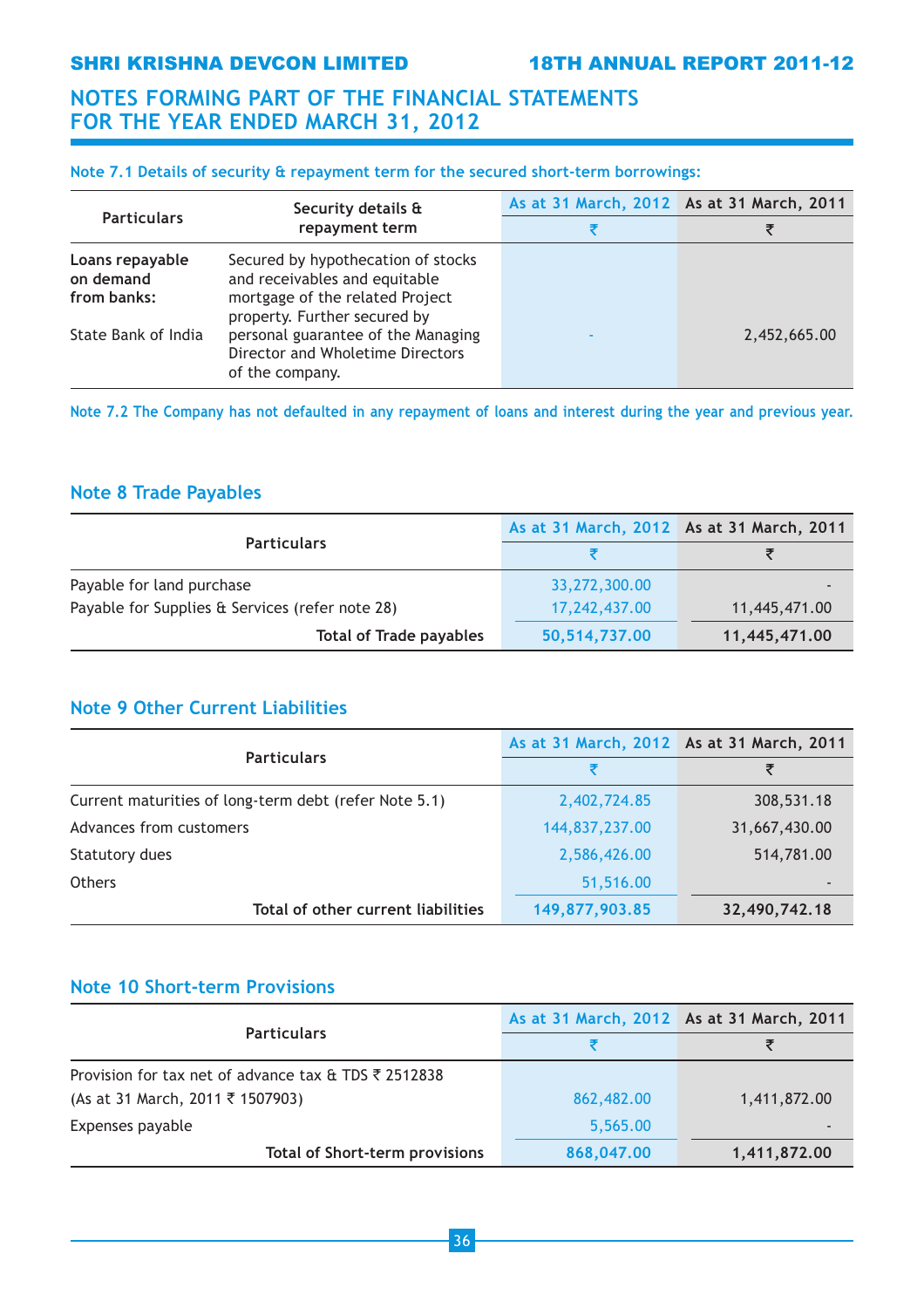## 18TH ANNUAL REPORT 2011-12 SHRI KRISHNA DEVCON LIMITED

## NOTES FORMING PART OF THE FINANCIAL STATEMENTS FOR THE YEAR ENDED MARCH 31, 2012

|                                 |                                             | <b>Gross block</b> |                  |                                              |                                             | Accumulated depreciation/amortisation      |                                       |                                              | Net block                                    |                                              |
|---------------------------------|---------------------------------------------|--------------------|------------------|----------------------------------------------|---------------------------------------------|--------------------------------------------|---------------------------------------|----------------------------------------------|----------------------------------------------|----------------------------------------------|
| Tangible Assets                 | <b>Balance</b><br>1 April,<br>2011<br>as at | <b>Additions</b>   | <b>Disposals</b> | 31 March,<br><b>Balance</b><br>2012<br>as at | <b>Balance</b><br>1 April,<br>as at<br>2011 | Depreciation<br>expense<br>the year<br>for | Eliminated<br>on disposa<br>of assets | 31 March,<br><b>Balance</b><br>2012<br>as at | 31 March,<br><b>Balance</b><br>2012<br>as at | 31 March,<br><b>Balance</b><br>as at<br>2011 |
|                                 |                                             | ₩                  | ₩                | ⊮                                            | 、                                           | ⊮                                          | ₩                                     | 、                                            | 、                                            |                                              |
| Owned:                          |                                             |                    |                  |                                              |                                             |                                            |                                       |                                              |                                              |                                              |
| and Fixtures<br>(a) Furniture   | 17,930.00                                   |                    |                  | 17,930.00                                    | 17,035.00                                   | 851.68                                     |                                       | 17,886.68                                    | 43.33                                        | 895.00                                       |
| (b) Vehicles                    | 2,955,183.00                                | 9,303,090.00       | 165,125.00       | 12,093,148.00                                | 549,506.00                                  | 746,460.90                                 | 32,095.00                             | 1,263,871.90                                 | 10,829,276.10                                | 2,405,677.00                                 |
| (c) Computer and<br>peripherals | 135,709.00                                  | 108,950.00         |                  | 244,659.00                                   | 35, 145.00                                  | 30,275.98                                  |                                       | 65,420.98                                    | 179,238.02                                   | 100,564.00                                   |
| (d) Air Conditioner             | 61,897.00                                   |                    |                  | 61,897.00                                    | 9,066.00                                    | 2,940.11                                   |                                       | 12,006.11                                    | 49,890.89                                    | 52,831.00                                    |
| (e) DVD Player                  | 4,499.00                                    |                    |                  | 4,499.00                                     | 695.00                                      | 213.70                                     |                                       | 908.70                                       | 3,590.30                                     | 3,804.00                                     |
| (f) $LCDT$                      | 29,000.00                                   |                    |                  | 29,000.00                                    | 4,540.00                                    | 1,377.50                                   |                                       | 5,917.50                                     | 23,082.50                                    | 24,460.00                                    |
| EPABX<br>$\widehat{\mathbf{e}}$ | 7,995.00                                    |                    |                  | 7,995.00                                     | 1,237.00                                    | 379.76                                     |                                       | 1,616.76                                     | 6,378.24                                     | 6,758.00                                     |
| Instruments<br>(h) Mobile       | 65,000.00                                   | 102,000.00         |                  | 167,000.00                                   | 8,428.00                                    | 4,271.37                                   |                                       | 12,699.37                                    | 154,300.63                                   | 56,572.00                                    |
| (i) Money counting<br>machine   |                                             | 31,640.00          |                  | 31,640.00                                    |                                             | 743.24                                     |                                       | 743.24                                       | 30,896.76                                    |                                              |
| <b>Total</b>                    | 3,277,213.00                                | 9,545,680.00       | 65, 125.00       | 12,657,768.00                                | 625,652.00                                  | 787,514.23                                 | 32,095.00                             | 1,381,071.23                                 | 11,276,696.77                                | 2,651,561.00                                 |
| Previous year                   | 3,221,664.00                                | 55,549.00          | ı                | 3,277,213.00                                 | 321,764.00                                  | 303,888.00                                 |                                       | 625,652.00                                   | 2,651,561.00                                 | 2,899,900.00                                 |

Note 11 Fixed Assets Note 11 Fixed Assets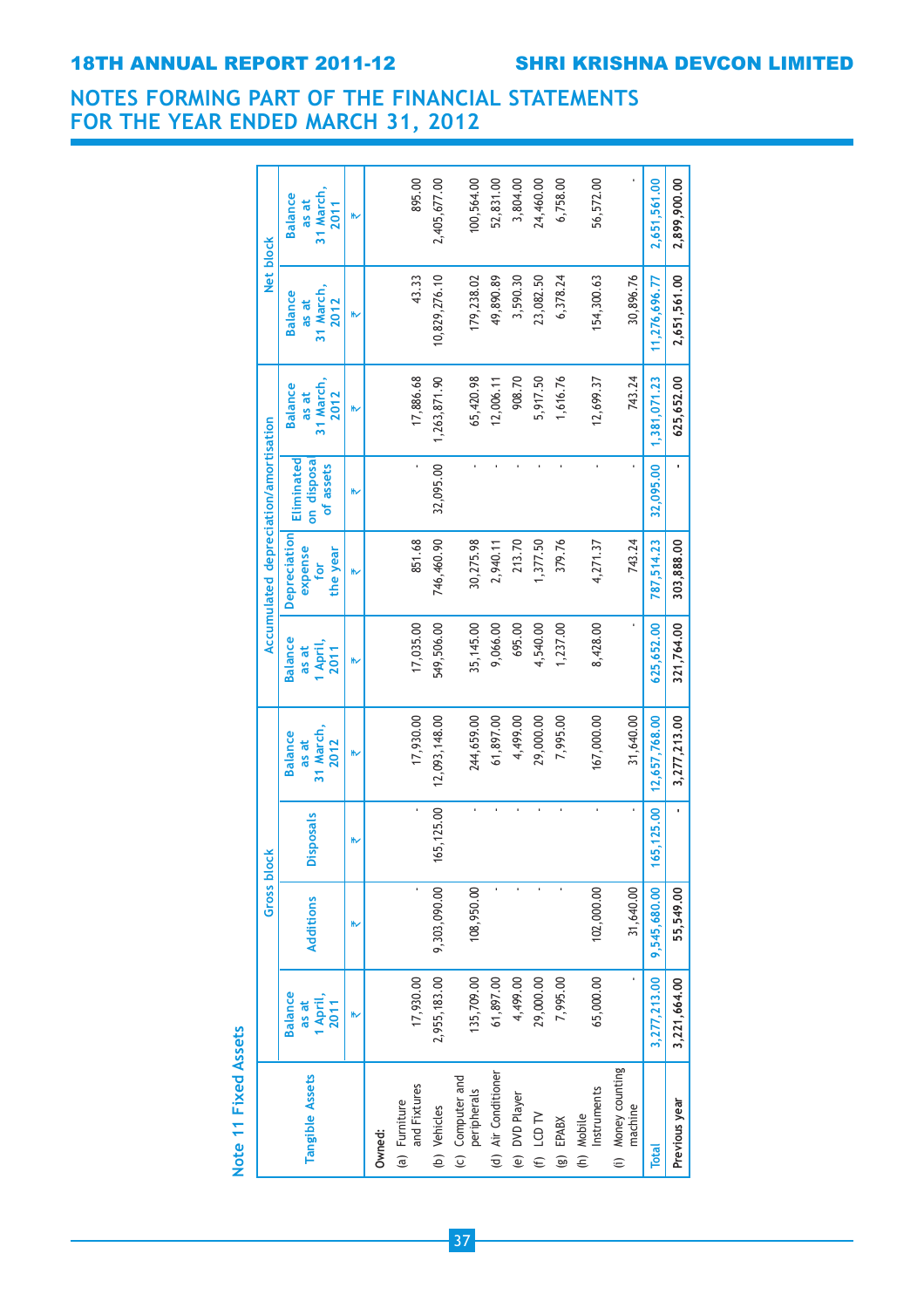## SHRI KRISHNA DEVCON LIMITED 18TH ANNUAL REPORT 2011-12

## NOTES FORMING PART OF THE FINANCIAL STATEMENTS FOR THE YEAR ENDED MARCH 31, 2012

## Note 12 Non-current Investments

|                                                                                                                                                                                                                                                                                                                                                                                                                                                                                               | As at 31 March, 2012 As at 31 March, 2011    |                                              |
|-----------------------------------------------------------------------------------------------------------------------------------------------------------------------------------------------------------------------------------------------------------------------------------------------------------------------------------------------------------------------------------------------------------------------------------------------------------------------------------------------|----------------------------------------------|----------------------------------------------|
| <b>Particulars</b>                                                                                                                                                                                                                                                                                                                                                                                                                                                                            | ₹                                            | ₹                                            |
| Trade Investments (At cost):<br>А.<br>Unquoted                                                                                                                                                                                                                                                                                                                                                                                                                                                |                                              |                                              |
| Investment in partnership firms (Refer Note 12.1)                                                                                                                                                                                                                                                                                                                                                                                                                                             | 56,762,011.25                                | 48,424,472.00                                |
| <b>Total of Trade Investments</b>                                                                                                                                                                                                                                                                                                                                                                                                                                                             | 56,762,011.25                                | 48,424,472.00                                |
| В.<br>Other Investments (At Cost)<br>Quoted equity shares (Refer Note 12.2)<br>(a) 288,643 (As at 31 March, 2011 : 288,643)<br>shares of $\overline{\zeta}$ 1 each fully paid up in<br>Media Metrix Worldwide Ltd.<br>(b) 28,391 (As at 31 March, 2011 : 28,391)<br>shares of $\bar{\tau}$ 10 each, fully paid up in<br>Vishal Malleables Ltd.<br>(c) $1,285,000$ (As at 31 March, 2011 : 1,285,000)<br>shares of $\overline{\xi}$ 1 each, fully paid up in<br>Mobile Telecommunications Ltd. | 6,009,686.15<br>2,444,085.37<br>2,740,040.59 | 6,009,686.15<br>2,444,085.37<br>2,740,040.59 |
| Aggregate Market value as at 31st March, 2012 Rs. 78.12 Lacs<br>(As at 31st March 2011 Rs. 57.07)                                                                                                                                                                                                                                                                                                                                                                                             |                                              |                                              |
| Total of other investments                                                                                                                                                                                                                                                                                                                                                                                                                                                                    | 11, 193, 812. 11                             | 11, 193, 812. 11                             |
| Total of non current investments (A+B)                                                                                                                                                                                                                                                                                                                                                                                                                                                        | 67,955,823.36                                | 59,618,284.11                                |

## Note 12.1 Other details relating to investment in partnership firms

|                |                                                                                                          | As at 31 March, 2012                                                                                                                                        |                                                           | As at 31 March, 2011                                                                                                                                           |                                                           |
|----------------|----------------------------------------------------------------------------------------------------------|-------------------------------------------------------------------------------------------------------------------------------------------------------------|-----------------------------------------------------------|----------------------------------------------------------------------------------------------------------------------------------------------------------------|-----------------------------------------------------------|
|                | Name of the firms                                                                                        | <b>Names of partners</b><br>in the firm                                                                                                                     | Share of<br>each partner<br>in the profits<br>of the firm | <b>Names of partners</b><br>in the firm                                                                                                                        | Share of<br>each partner<br>in the profits<br>of the firm |
| 1              | M/S Maa Shipra Enterprises<br>Total Capital as on<br>31.03.2012 - ₹ 3600000<br>Previous year ₹ 3600000   | Shree Krishna Devcon Ltd<br><b>Shree Yogesh Mishra</b><br><b>Shree Abhishek Rathi</b><br><b>Shree Lokesh Awasthi</b>                                        | 25<br>25<br>25<br>25                                      | Shree Krishna Devcon Ltd<br>Shree Yogesh Mishra<br><b>Shree Abhishek Rathi</b><br>Shree Lokesh Awasthi                                                         | 25<br>25<br>25<br>25                                      |
|                | Total                                                                                                    |                                                                                                                                                             | 100                                                       |                                                                                                                                                                | 100                                                       |
| $\overline{2}$ | M/S Avani Buildcon<br>Total Capital as on<br>31.03.2012 - ₹63805089<br>Previous year ₹ 50748577          | Shri Krishna Devcon Ltd<br>Mr. Jetendra Mehta<br>Mr. Sunil Sangoi                                                                                           | 50<br>30<br>20                                            | Shri Krishna Devcon Ltd<br>Mr. Sunil Haryani<br>Mr. Kiran Deshmukh                                                                                             | 50<br>30<br>20                                            |
|                | Total                                                                                                    |                                                                                                                                                             | 100                                                       |                                                                                                                                                                | 100                                                       |
| 3              | M/S Shree Krishna Buildcon<br>Total Capital as on<br>31.03.2012 - ₹ 29483000<br>Previous year ₹ 11353000 | Shri Krishna Devcon Ltd<br>Mr. Vijay Godwani<br>Mr. Ramesh Godwani<br>Mr. Gagandeep Singh Juneja<br>Mrs. Armeet Kaur<br>Mrs. Simmi Kaur<br>Mrs. Kamna Bajaj | 60<br>8<br>8<br>8<br>6<br>5<br>5                          | M/S Shri Krishna Devcon Ltd<br>Mr. Vijay Godwani<br>Mr. Ramesh Godwani<br>Mr Gagandeep Singh Juneja<br>Mrs. Armeet Kaur<br>Mrs. Simmi Kaur<br>Mrs. Kamna Bajaj | 60<br>8<br>8<br>8<br>6<br>5<br>5                          |
|                | Total                                                                                                    |                                                                                                                                                             | 100                                                       |                                                                                                                                                                | 100                                                       |
| 4              | M/S Krishna Developers<br>Total Capital as on<br>31.03.2012 - ₹23872518<br>Previous year ₹ 18068600      | Shri Krishna Devcon Ltd<br>Shri Sandeep Jain<br>Shri Sunil Haryani (HUL)<br><b>Shri Sharad Doshi</b><br>Shri Ashish Jain                                    | 35<br>2.5<br>25<br>25<br>12.5                             | Shri Krishna Devcon Ltd<br>Shri Sandeep Jain<br>Shri Sunil Haryani (HUL)<br><b>Shri Sharad Doshi</b><br>Shri Ashish Jain                                       | 35<br>2.5<br>25<br>25<br>12.5                             |
|                | Total                                                                                                    |                                                                                                                                                             | 100                                                       |                                                                                                                                                                | 100                                                       |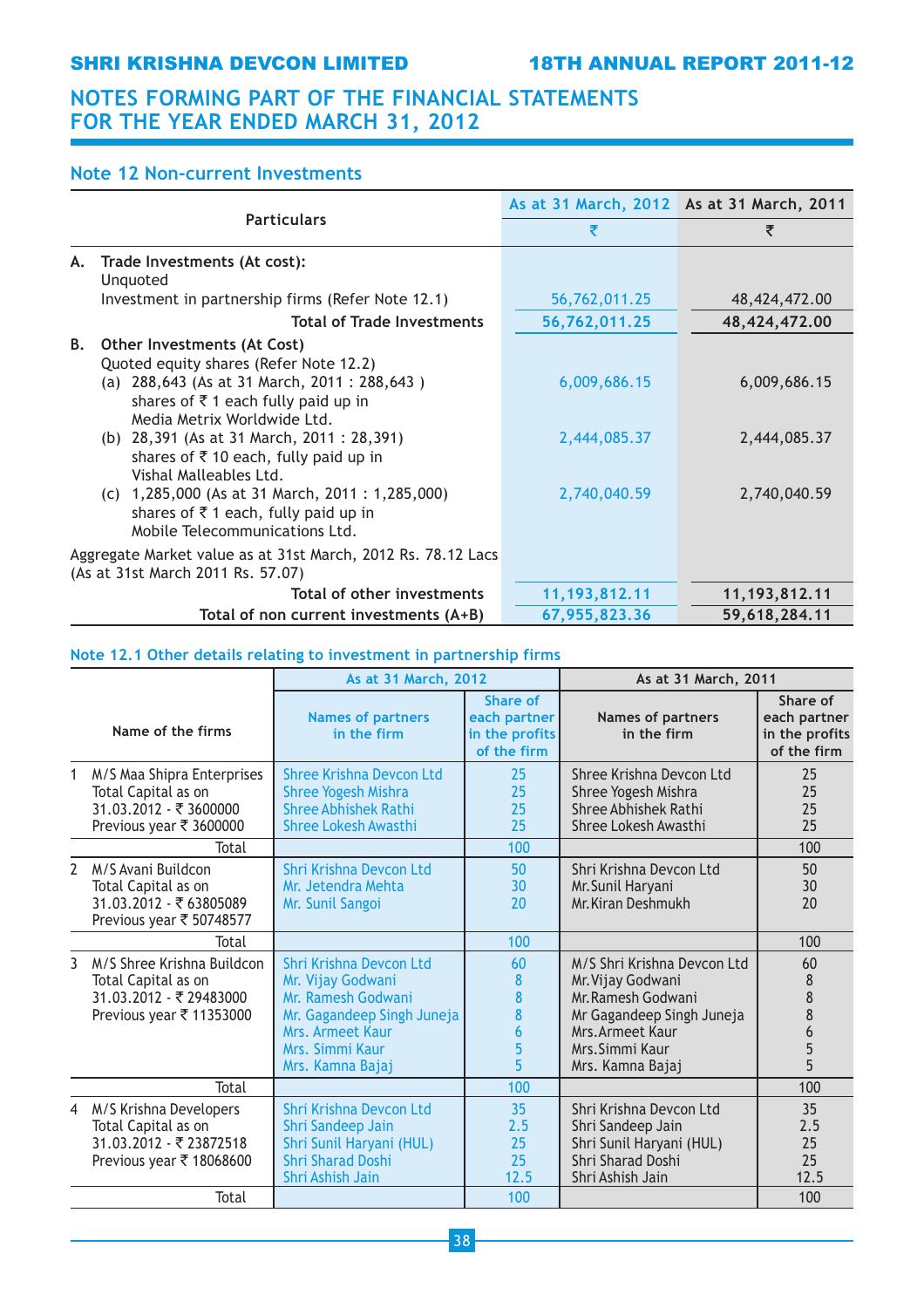### Note 12 Non-current Investments (contd.)

### Note 12.2 Valuation of investment in quoted equity shares

The management of the Company is of the opinion that the decline in the market value of its investments is temporary in nature and hence, has valued the investment on "cost" basis. No provision has been made for the difference between Cost and market value of the Investments.

## Note 13 Long-term loans and advances

|                                       | As at 31 March, 2012 As at 31 March, 2011 |               |
|---------------------------------------|-------------------------------------------|---------------|
| <b>Particulars</b>                    |                                           |               |
| Security deposits                     |                                           |               |
| Unsecured, considered good            | 715,500.00                                | 12,515,500.00 |
| Total of long-term loans and advances | 715,500.00                                | 12,515,500.00 |

## Note 14 Other non-current assets

| <b>Particulars</b>                          | As at 31 March, 2012 As at 31 March, 2011 |              |
|---------------------------------------------|-------------------------------------------|--------------|
|                                             |                                           |              |
| Fixed deposit with Bank for bank guaranties | 2,085,514.24                              | 1,719,985.80 |
| Total of other non-current assets           | 2,085,514.24                              | 1,719,985.80 |

## Note 15 Inventories

(As certified by management)

|     | <b>Particulars</b>                                                                         | As at 31 March, 2012 As at 31 March, 2011 |                  |  |
|-----|--------------------------------------------------------------------------------------------|-------------------------------------------|------------------|--|
|     |                                                                                            | ₹                                         | ₹                |  |
| (a) | Trading stock<br>(Flats)                                                                   | 824,462.00                                | 824,462.00       |  |
| (b) | Work-in-progress<br>(Projects Under Development)                                           | 709,036,167.00                            | 268, 156, 744.00 |  |
| (c) | Finished goods (other than those acquired for trading)<br>(Complete Units of the Projects) | 20,392,799.00                             |                  |  |
|     | <b>Total of inventories</b>                                                                | 730,253,428.00                            | 268,981,206.00   |  |

## Note 16 Trade Receivables

|                                                                                                                   | As at 31 March, 2012 As at 31 March, 2011 |                |
|-------------------------------------------------------------------------------------------------------------------|-------------------------------------------|----------------|
| <b>Particulars</b>                                                                                                |                                           |                |
| Unsecured, considered good                                                                                        |                                           |                |
| Trade receivables outstanding for a period<br>not exceeding six months from the date<br>they were due for payment | 2,275,380.00                              | 1,313,853.00   |
| Other                                                                                                             | $\overline{\phantom{a}}$                  | $\overline{a}$ |
| Total of trade receivables                                                                                        | 2,275,380.00                              | 1,313,853.00   |

39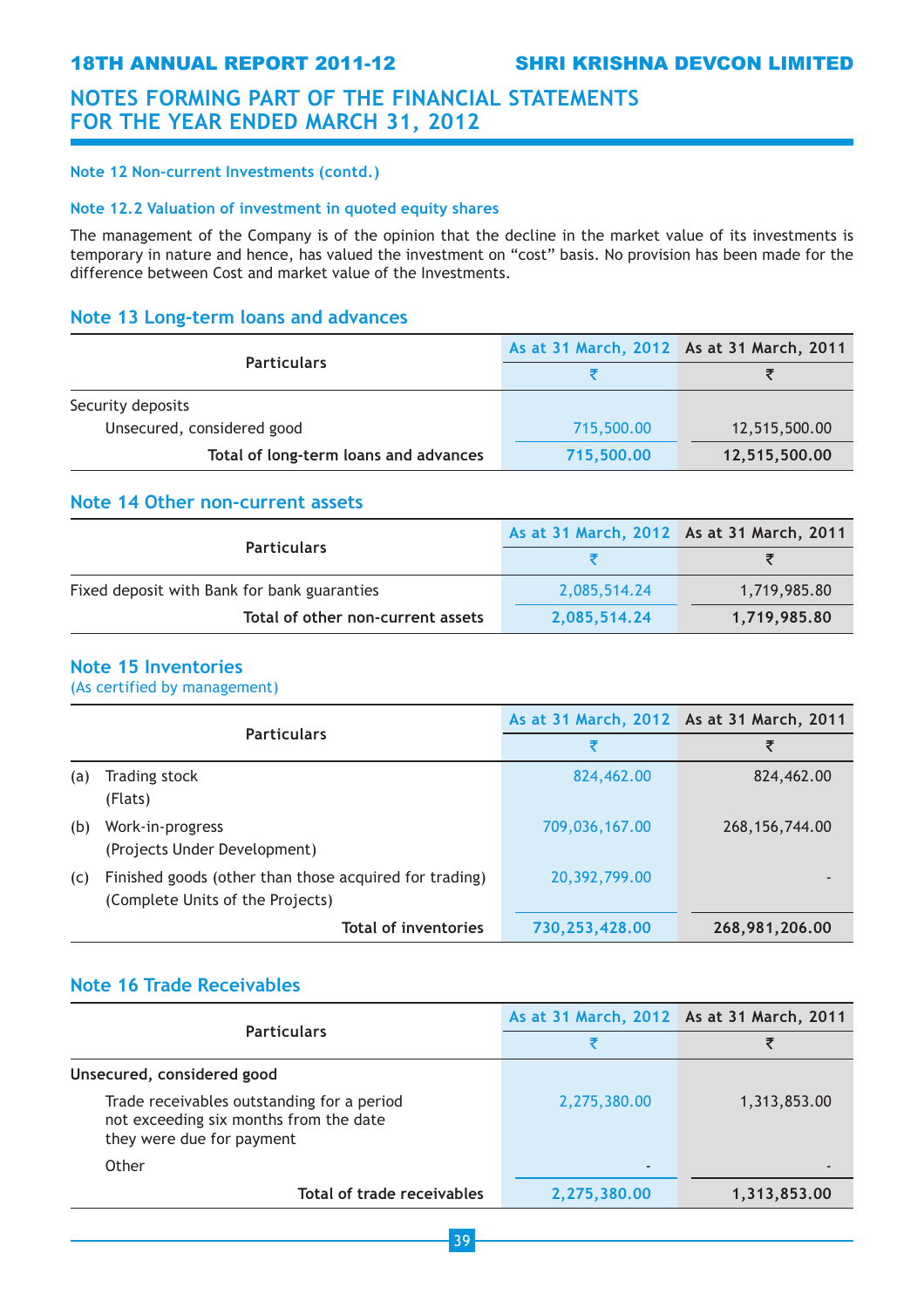## SHRI KRISHNA DEVCON LIMITED 18TH ANNUAL REPORT 2011-12

## NOTES FORMING PART OF THE FINANCIAL STATEMENTS FOR THE YEAR ENDED MARCH 31, 2012

## Note 17 Cash and Cash Equivalents

|     |                                                 | As at 31 March, 2012 As at 31 March, 2011 |              |
|-----|-------------------------------------------------|-------------------------------------------|--------------|
|     | <b>Particulars</b>                              | ₹                                         | ₹            |
| (a) | Cash on hand                                    | 3,843,342.00                              | 248,075.00   |
| (b) | Balances with banks                             |                                           |              |
|     | Current accounts                                | 27,600,838.53                             | 4,701,995.23 |
|     | Fixed deposits                                  | 2,085,514.24                              | 1,719,985.80 |
|     | <b>Total</b>                                    | 33,529,694.77                             | 6,670,056.03 |
|     | Less: Amount disclosed under non-current assets | 2,085,514.24                              | 1,719,985.80 |
|     | <b>Total of Cash and cash equivalents</b>       | 31,444,180.53                             | 4,950,070.23 |

## Note 18 Short-term loans and advances

| <b>Particulars</b> |                                                                  | As at 31 March, 2012 As at 31 March, 2011 |               |
|--------------------|------------------------------------------------------------------|-------------------------------------------|---------------|
|                    |                                                                  | ₹                                         | ₹             |
|                    | Unsecured, considered good                                       |                                           |               |
| (a)                | Loans and advances to related parties<br>(Refer Note 18.1 below) | 1,020,000.00                              | 2,000,000.00  |
| (b)                | Security deposits                                                | 4,691,489.00                              |               |
| (c)                | Balances with government authorities                             |                                           | 160,988.00    |
| (d)                | Advance for land                                                 | 24,179,966.00                             | 26,715,000.00 |
| (d)                | Other loans and advances                                         | 6,225,935.00                              | 6,181,685.00  |
|                    | Total of Short-term loans and advances                           | 36, 117, 390.00                           | 35,057,673.00 |

## Note 18.1 Short-term loans and advances include amounts due from:

|                                            | As at 31 March, 2012 As at 31 March, 2011 |              |
|--------------------------------------------|-------------------------------------------|--------------|
| <b>Particulars</b>                         |                                           |              |
| Private companies in which any director is |                                           |              |
| a director or member                       | 1.020.000.00                              | 2,000,000.00 |

## Note 19 Revenue from Operations

|     | <b>Particulars</b>                                                     | For the year ended<br>31 March, 2012 | For the year ended<br>31 March, 2011 |
|-----|------------------------------------------------------------------------|--------------------------------------|--------------------------------------|
|     |                                                                        | ₹                                    | ₹                                    |
| (a) | Sales of products<br>Income from property & Infrastructure development | 104, 187, 225.00                     | 103,822,759.00                       |
| (b) | Other operating revenues<br>Rental income                              | 108,000.00                           | 270,000.00                           |
|     | Total of revenue from operations                                       | 104,295,225.00                       | 104,092,759.00                       |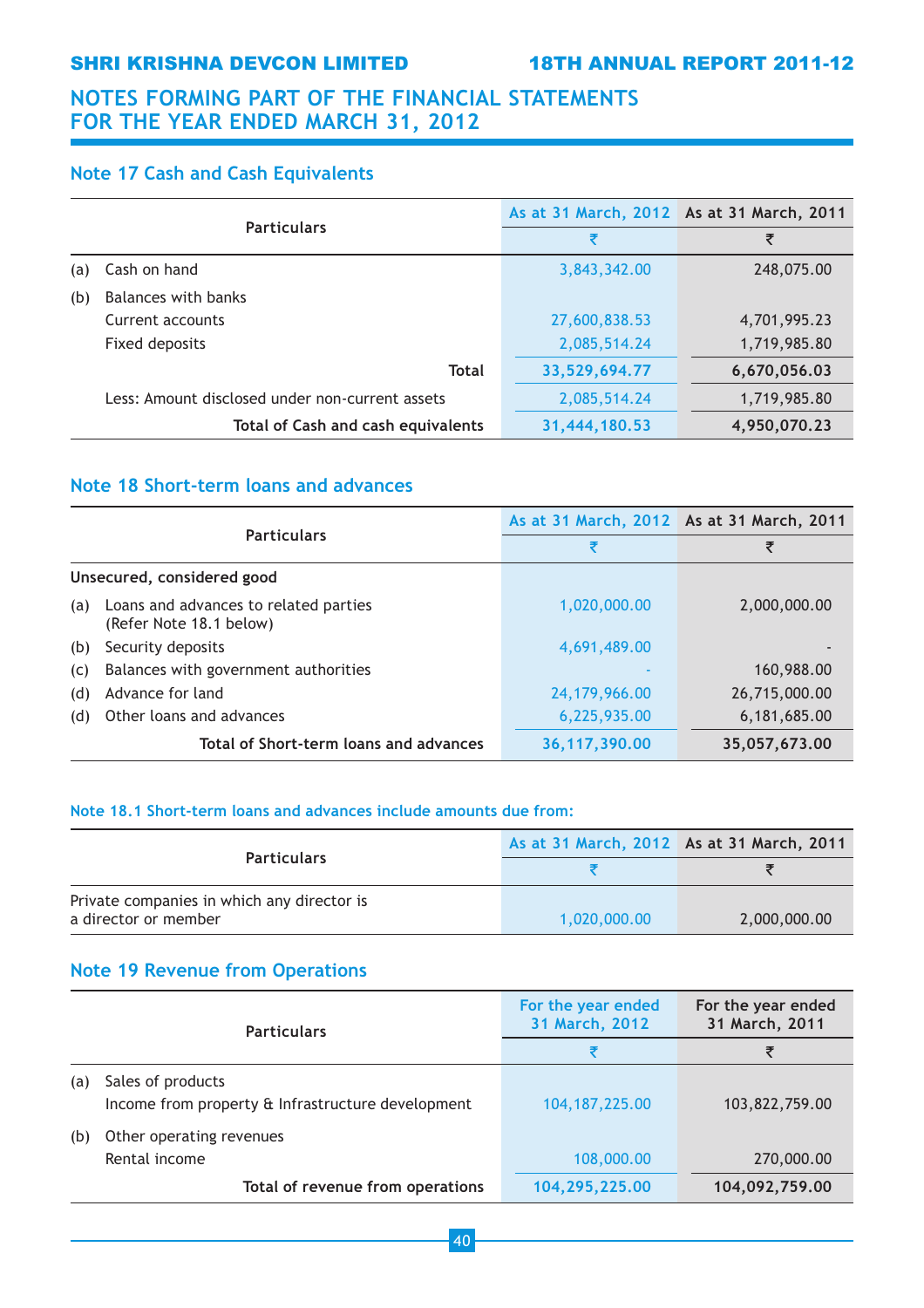## Note 20 Other Income

| <b>Particulars</b>                            | For the year ended<br>31 March, 2012 | For the year ended<br>31 March, 2011 |
|-----------------------------------------------|--------------------------------------|--------------------------------------|
|                                               |                                      | ₹                                    |
| Interest income<br>(a)                        | 4,368,974.44                         | 2,614,554.91                         |
| Share of Profit From Partnership Firms<br>(b) | 2,310,754.25                         | 222,699.00                           |
| Total                                         | 6,679,728.69                         | 2,837,253.91                         |

## Note 20.1 Details of interest income

| <b>Particulars</b>                                              | For the year ended<br>31 March, 2012 | For the year ended<br>31 March, 2011 |
|-----------------------------------------------------------------|--------------------------------------|--------------------------------------|
|                                                                 |                                      | ₹                                    |
| Interest income comprises:                                      |                                      |                                      |
| Interest from banks on deposits                                 | 128,366.44                           | 124,872.91                           |
| Interest income from long term investments in partnership firms | 4,237,156.00                         | 2,396,712.00                         |
| Other interest                                                  | 3,452.00                             | 92,970.00                            |
| Total - Interest income                                         | 4,368,974.44                         | 2,614,554.91                         |

## Note 21.a Land, Materials & Services Cost

| <b>Particulars</b>                                 | For the year ended<br>31 March, 2012 | For the year ended<br>31 March, 2011 |
|----------------------------------------------------|--------------------------------------|--------------------------------------|
|                                                    |                                      |                                      |
| Cost of land, Materials & Servises during the year | 529,850,434.00                       | 260, 374, 424.00                     |
| Total of Land, Materials & Services Cost           | 529,850,434.00                       | 260, 374, 424.00                     |

## Note 21.b Purchase of trading goods

| <b>Particulars</b> | For the year ended<br>31 March, 2012 | For the year ended<br>31 March, 2011 |
|--------------------|--------------------------------------|--------------------------------------|
|                    |                                      |                                      |
| Cost of Land       | 18,610,551.00                        | $\overline{\phantom{0}}$             |
| <b>Total</b>       | 18,610,551.00                        | $\blacksquare$                       |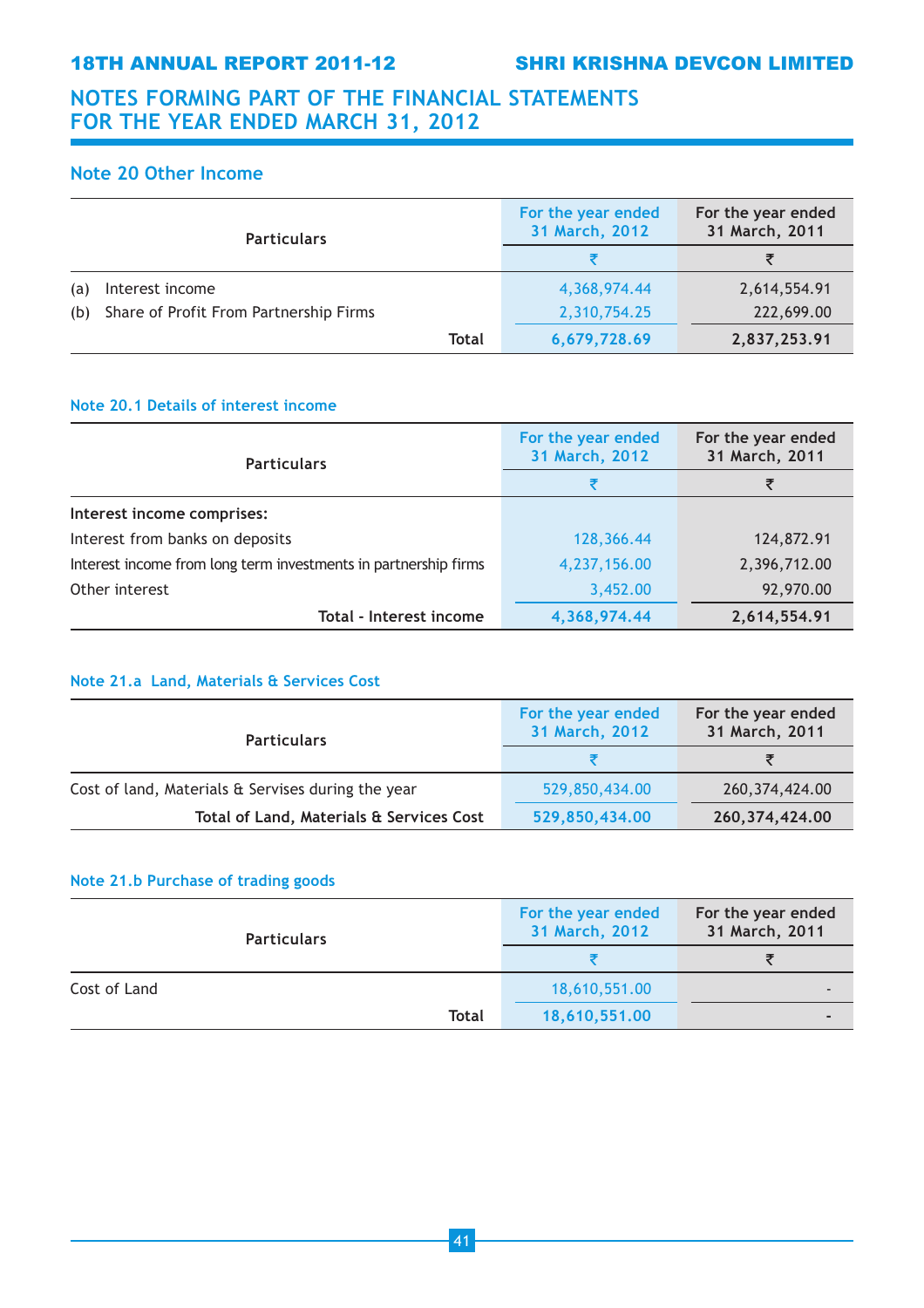## Note 21.c Changes in inventories of finished goods, work-in-progress and Trading Stock

| <b>Particulars</b>                        | For the year ended<br>31 March, 2012 | For the year ended<br>31 March, 2011 |
|-------------------------------------------|--------------------------------------|--------------------------------------|
|                                           | ₹                                    | ₹                                    |
| Inventories at the end of the year:       |                                      |                                      |
| Complete units/Finished goods             | 20,392,799.00                        |                                      |
| Work-in-progress                          | 709,036,167.00                       | 268, 156, 744.00                     |
| Trading stock                             | 824,462.00                           | 824,462.00                           |
|                                           | 730,253,428.00                       | 268,981,206.00                       |
| Inventories at the beginning of the year: |                                      |                                      |
| Complete units/Finished goods             |                                      |                                      |
| Work-in-progress                          | 268, 156, 744.00                     | 100,115,655.00                       |
| Trading stock                             | 824,462.00                           | 824,462.00                           |
|                                           | 268,981,206.00                       | 100,940,117.00                       |
| Net (increase) / decrease                 | (461, 272, 222.00)                   | (168, 041, 089, 00)                  |

## Note 22 Employee benefits expense

| <b>Particulars</b>                 | For the year ended<br>31 March, 2012 | For the year ended<br>31 March, 2011 |
|------------------------------------|--------------------------------------|--------------------------------------|
|                                    |                                      |                                      |
| Salaries and wages                 | 2,459,444.00                         | 1,461,600.00                         |
| Total of employee benefits expense | 2,459,444.00                         | 1,461,600.00                         |

## Note 23 Finance Costs

| <b>Particulars</b>                           | For the year ended<br>31 March, 2012 | For the year ended<br>31 March, 2011 |
|----------------------------------------------|--------------------------------------|--------------------------------------|
|                                              | ₹                                    | ₹                                    |
| Interest expense on:<br>(a)                  |                                      |                                      |
| <b>Borrowings</b><br>(i)                     | 5,822,788.22                         | 1,322,615.86                         |
| (i)<br>Trade payables                        | 388,052.70                           | 307,807.86                           |
| (iii) Others                                 |                                      |                                      |
| - Interest on delayed payment of VAT         | 52,433.00                            | 99,001.00                            |
| - Interest on delayed payment of Service tax | 151,746.00                           |                                      |
| - Interest on delayed payment of Income Tax  | 169,110.00                           |                                      |
| Other borrowing costs - bank charges<br>(b)  | 148,087.00                           | 56,431.40                            |
| Total                                        | 6,732,216.92                         | 1,785,856.12                         |
| Less:                                        |                                      |                                      |
| Borrowing cost Inventorised                  | 3,881,261.00                         | 735,355.00                           |
| Total of finance cost                        | 2,850,955.92                         | 1,050,501.12                         |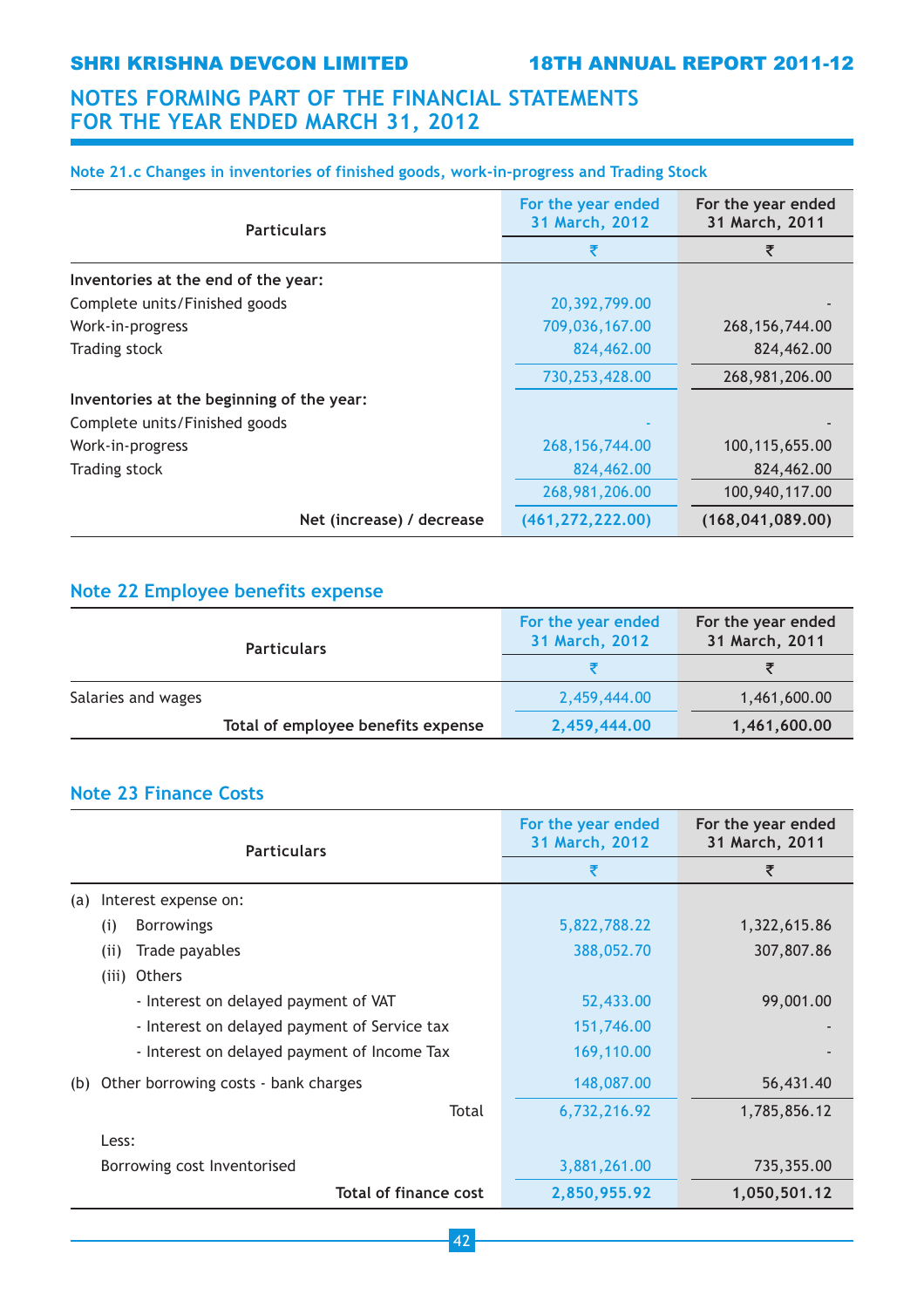## Note 24 Other expenses

| <b>Particulars</b>                           | For the year ended<br>31 March, 2012 | For the year ended<br>31 March, 2011 |
|----------------------------------------------|--------------------------------------|--------------------------------------|
|                                              | ₹                                    | ₹                                    |
| Electricity expenses                         | 105,858.00                           | 77,081.00                            |
| Office rent                                  | 621,200.00                           | 665,600.00                           |
| Vehicle running and maintenance              | 140,853.00                           | 108,497.00                           |
| Insurance                                    | 15,403.00                            | 28,059.00                            |
| Rates and taxes                              | 13,624.00                            | 2,500.00                             |
| Telephone expense                            | 257,268.70                           | 86,981.45                            |
| Travelling and conveyance                    | 80,000.00                            | 13,505.00                            |
| Printing and stationery                      | 177,545.00                           | 187,403.00                           |
| Advertisement & publicity                    | 1,340,898.00                         | 365,114.00                           |
| Office expenses                              | 338,786.00                           | 180,468.00                           |
| Payments to auditors (Refer Note 24.1 below) | 150,000.00                           | 150,000.00                           |
| Legal and professional                       | 1,049,246.00                         | 164,348.00                           |
| Postage and courier expenses                 | 29,282.00                            |                                      |
| Loss on fixed assets sold                    | 8,030.00                             |                                      |
| Internet charges                             |                                      | 5,566.00                             |
| Fees & Subscription                          | 72,010.00                            | 49,635.00                            |
| Miscellaneous expenses                       | 210,371.00                           | 11,531.00                            |
| Total of other expenses                      | 4,610,374.70                         | 2,096,288.45                         |

## Note 24.1 Details of payment to auditor

| <b>Particulars</b>                 | For the year ended<br>31 March, 2012 | For the year ended<br>31 March, 2011 |
|------------------------------------|--------------------------------------|--------------------------------------|
|                                    |                                      |                                      |
| Payments to the auditors comprises |                                      |                                      |
| For statutory audit                | 125,000.00                           | 125,000.00                           |
| For tax audit                      | 25,000.00                            | 25,000.00                            |
| For other services                 | 450,000.00                           | 450,000.00                           |
| Total of payment to auditor        | 600,000.00                           | 600,000.00                           |

## Note 25 Basic & Diluted Earnings per Share

| <b>Particulars</b>                                | For the year ended<br>31 March, 2012 | For the year ended<br>31 March, 2011 |
|---------------------------------------------------|--------------------------------------|--------------------------------------|
|                                                   |                                      | ₹                                    |
| Net profit / (loss) after tax for the year        | 9,458,959.04                         | 7,120,546.34                         |
| Equity shares outstanding as at the year end      | 28,000,000                           | 16,000,000                           |
| Weighted average number of shares                 | 19,540,984                           | 8,750,333                            |
| Nominal value per share $\bar{\tau}$              | 10                                   | 10                                   |
| Earnings per share $\bar{\tau}$ (Basic & diluted) | 0.48                                 | 0.81                                 |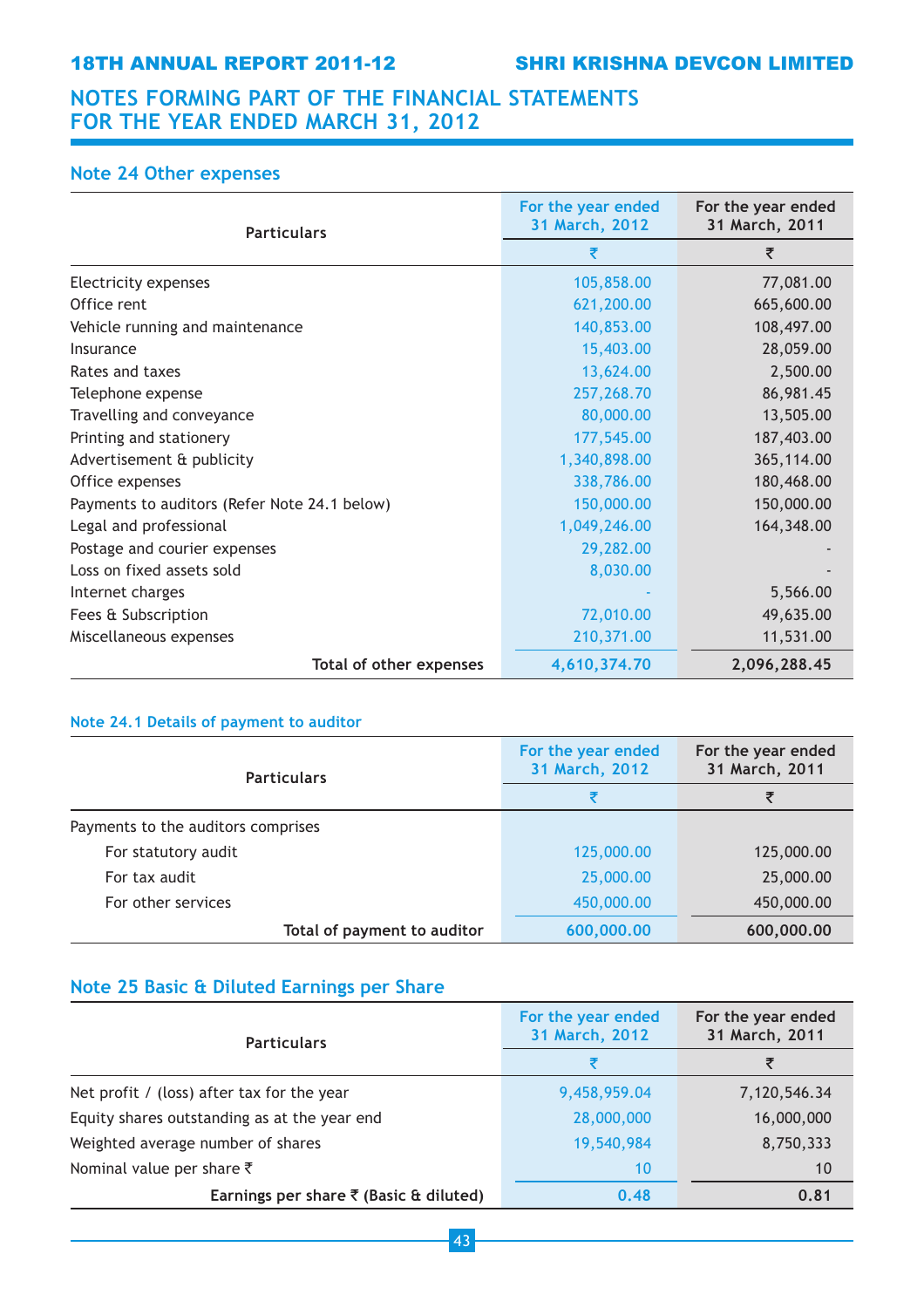## SHRI KRISHNA DEVCON LIMITED 18TH ANNUAL REPORT 2011-12

## NOTES FORMING PART OF THE FINANCIAL STATEMENTS FOR THE YEAR ENDED MARCH 31, 2012

## Note 26 Deferred Tax Liability / (Asset)

|    | <b>Particulars</b>                 | <b>Charged/(Credit)</b><br>in P&L account<br>for current year | As At<br>31 March, 2012 | As At<br>31 March, 2011 |
|----|------------------------------------|---------------------------------------------------------------|-------------------------|-------------------------|
|    |                                    | ₹                                                             |                         | ₹                       |
|    | A. Deferred tax (Assets)           | <b>Nil</b>                                                    | <b>Nil</b>              | Nil                     |
| B. | Deferred tax Liabilities:          |                                                               |                         |                         |
|    | On difference between book balance |                                                               |                         |                         |
|    | and tax balance of fixed assets    | 243,622.81                                                    | 369,770.81              | 126148.00               |
|    | Net (DTA)/DTL (B-A)                | 243,622.81                                                    | 369,770.81              | 126148.00               |

## Note 27 Contingent liabilities (to the extent not provided for)

| <b>Particulars</b>        | As at 31 March, 2012 As at 31 March, 2011 |              |
|---------------------------|-------------------------------------------|--------------|
|                           |                                           |              |
| Guarantees issued by Bank | 4,500,000.00                              | 4,250,000.00 |

## Note 28 Disclosures required under Section 22 of the Micro, Small and Medium Enterprises Development Act, 2006

Based on the information available with the Company, there are no suppliers who are registered as micro, small or medium enterprises under "The Micro, Small and Medium Enterprises Development Act, 2006" as at March 31, 2012.

## Note 29 Additional Statutory information to the financial statements

| <b>Particulars</b>              | For the year ended<br>31 March, 2012 | For the year ended<br>31 March, 2011 |
|---------------------------------|--------------------------------------|--------------------------------------|
|                                 |                                      |                                      |
| Value of imports on CIF basis   | <b>Nil</b>                           | <b>Nil</b>                           |
| Expenditure in foreign currency | <b>Nil</b>                           | <b>Nil</b>                           |
| Earnings in foreign exchange    | Nil                                  | <b>Nil</b>                           |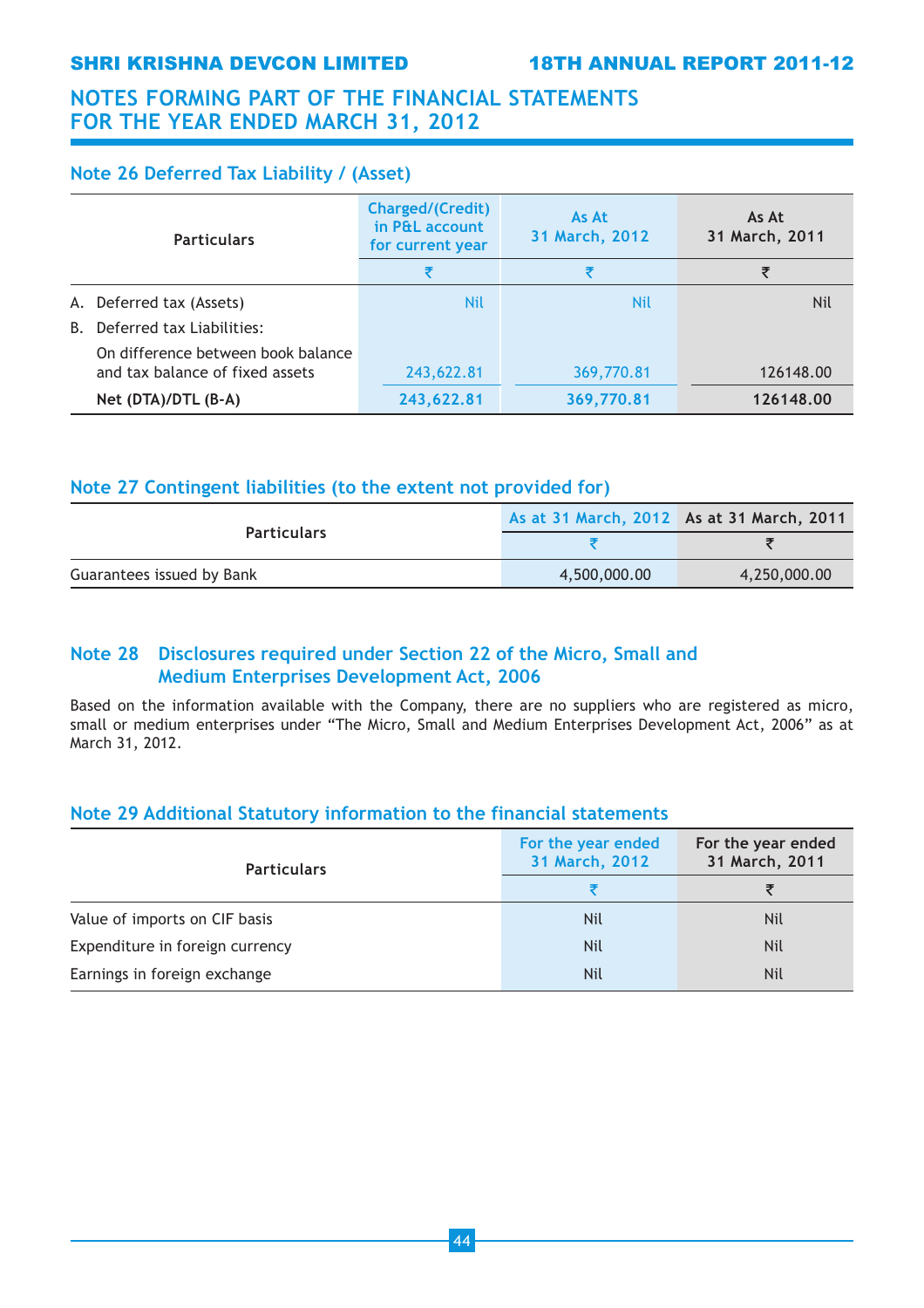## Note 30 Disclosures under Accounting Standards 18

## Details of related parties:

| Description of relationship                                                    | Names of related parties                                                                                                                                                                                                                                                                                                                            |
|--------------------------------------------------------------------------------|-----------------------------------------------------------------------------------------------------------------------------------------------------------------------------------------------------------------------------------------------------------------------------------------------------------------------------------------------------|
| <b>Key Management Personnel (KMP)</b>                                          | Mr. Sunil Kumar Jain, Managing Director of the Company<br>Mr. Mukesh Kumar Jain, Director of the Company<br>Mr. Naveen Kumar Jain, Director of the Company                                                                                                                                                                                          |
| <b>Relatives of KMP</b>                                                        | Mrs. Manorama Jain, Mother of Sunil Kumar Jain,<br>Mukesh Kumar Jain and Naveen Kumar Jain<br>Mr. Keshrimal Jain, Father of Sunil Kumar Jain,<br>Mukesh Kumar Jain and Naveen Kumar Jain<br>Mrs. Anjana Jain, wife of Mr. Sunil Kumar Jain<br>Mrs. Sangeeta Jain, wife of Mr. Mukesh Kumar Jain<br>Mrs. Surabhi Jain, wife of Mr. Naveen Kumar Jain |
| Entities in which KMP / Relatives of KMP<br>can exercise significant influence | Shree Vrajraj Developers Pvt. Ltd.<br>Shreedhar Developers Pvt.Ltd.<br>SKDL Developers Pvt.Ltd.<br>CSM Developers Pvt. Ltd.<br>M/S Maa Shipra Enterprises<br>M/S Shree Krishna Developers<br>M/S Shree Krishna Buildcon<br>M/S Krishna Developers<br>M/S Avani Buildcon<br>M/s Shri Krishna Mewad Devcon                                            |

Note: Related parties have been identified by the Management.

Details of related party transactions for the year ended March 31, 2012 and balances outstanding as at March 31, 2012:

| Nature of the Transactions       | <b>KMP</b>                     | <b>Relatives</b><br>of KMP | Entities in which<br><b>KMP</b> / relatives of<br><b>KMP have</b><br>significant<br>influence | <b>Total</b>                                     |
|----------------------------------|--------------------------------|----------------------------|-----------------------------------------------------------------------------------------------|--------------------------------------------------|
| <b>Directors Remunration</b>     |                                |                            |                                                                                               |                                                  |
| - Mr. Sunil Kumar Jain           | 1,050,000.00<br>(300,000.00)   |                            |                                                                                               | 1,050,000.00<br>(300,000.00)                     |
| - Mr. Mukesh Kumar Jain          | 150,000.00<br>(300,000.00)     |                            |                                                                                               | 150,000.00<br>(300,000.00)                       |
| - Mr. Naveen Kumar Jain          | 150,000.00<br>(300,000.00)     |                            |                                                                                               | 150,000.00<br>(300,000.00)                       |
| <b>Short term Borrowing</b>      |                                |                            |                                                                                               |                                                  |
| - SKDL Developers Pvt Ltd        |                                |                            |                                                                                               |                                                  |
| - CSM Developers Pvt Ltd         |                                |                            | (7,300,000.00)<br>3,160,000.00<br>(6,000,000.00)                                              | (7,300,000.00)<br>3,160,000.00<br>(6,000,000.00) |
| - Shreedhar Developers Pvt. Ltd. |                                |                            | 13,000,000.00                                                                                 | 13,000,000.00                                    |
| - Mr. Sunil Kumar Jain           | 5,860,221.00<br>(1,800,000.00) |                            |                                                                                               | 5,860,221.00<br>(1,800,000.00)                   |
| - Mr. Mukesh Kumar Jain          | 6,000,000.00                   |                            |                                                                                               | 6,000,000.00                                     |
| - Mr. Naveen Kumar Jain          | 3,719,235.00<br>(160,000.00)   |                            |                                                                                               | 3,719,235.00<br>(160,000.00)                     |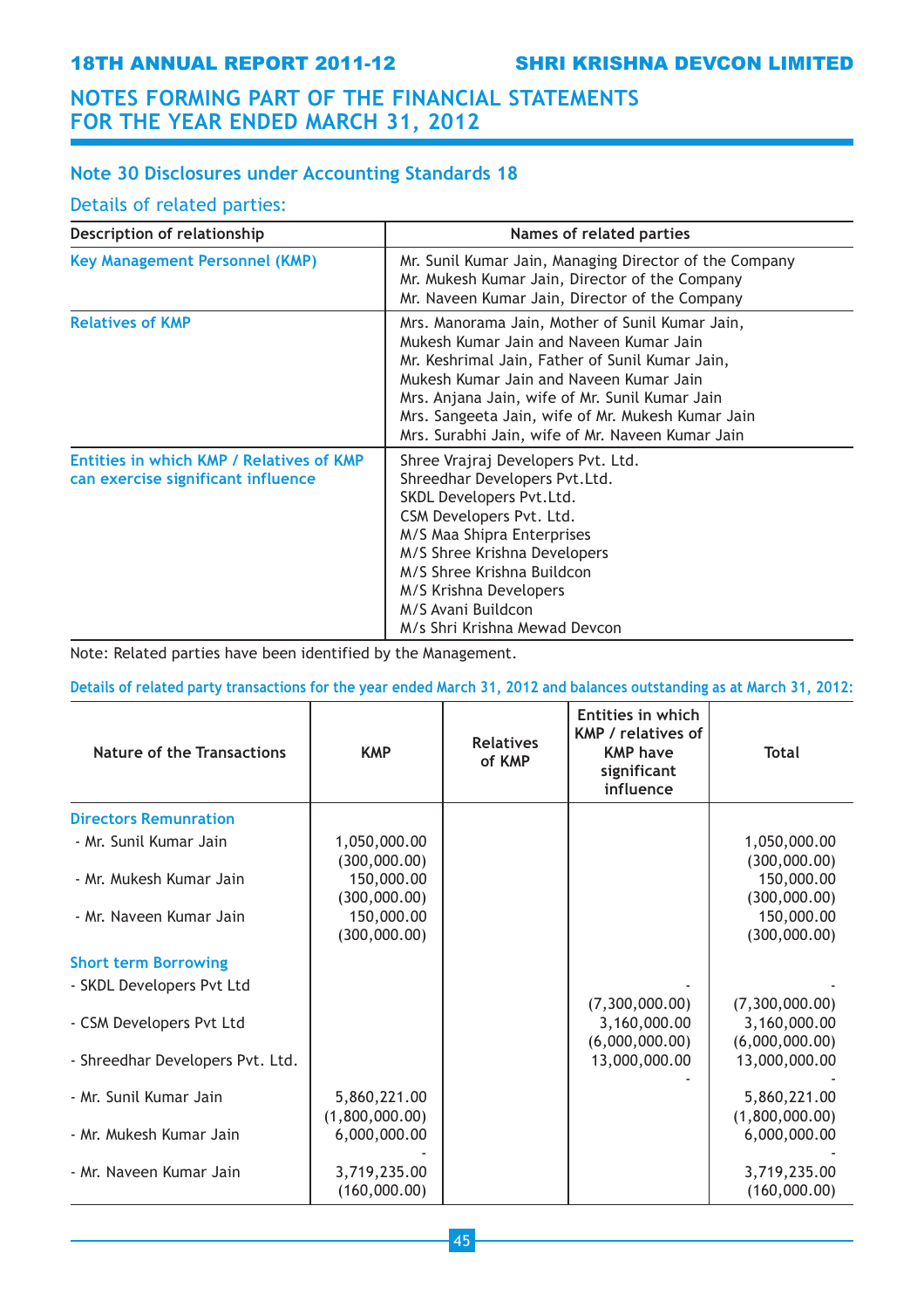## Note 30 Disclosures under Accounting Standards 18 (count.)

| <b>Nature of the Transactions</b>                                        | <b>KMP</b>                       | <b>Relatives</b><br>of KMP | Entities in which<br>KMP / relatives of<br><b>KMP have</b><br>significant<br>influence | <b>Total</b>                     |
|--------------------------------------------------------------------------|----------------------------------|----------------------------|----------------------------------------------------------------------------------------|----------------------------------|
| <b>Short term borrowing</b><br>outstanding at the year end               |                                  |                            |                                                                                        |                                  |
| - Mr. Sunil Kumar Jain                                                   | 7,188,646.00<br>(1,328,425.00)   |                            |                                                                                        | 7,188,646.00<br>(1,328,425.00)   |
| - Mr. Mukesh Kumar Jain                                                  | 7,147,200.00<br>(1, 147, 200.00) |                            |                                                                                        | 7,147,200.00<br>(1, 147, 200.00) |
| - Mr. Naveen Kumar Jain                                                  | 9,105,435.00<br>(5,386,200.00)   |                            |                                                                                        | 9,105,435.00<br>(5,386,200.00)   |
| - CSM Developers Pvt Ltd                                                 |                                  |                            | 9,310,000.00<br>(6, 150, 000.00)                                                       | 9,310,000.00<br>(6, 150, 000.00) |
| - Shreedhar Developers Pvt. Ltd.                                         |                                  |                            | 13,000,000.00                                                                          | 13,000,000.00                    |
| - SKDL Developers Pvt Ltd                                                |                                  |                            | 7,300,000.00<br>(7,300,000.00)                                                         | 7,300,000.00<br>(7,300,000.00)   |
| <b>Interest Paid</b>                                                     |                                  |                            |                                                                                        |                                  |
| - SKDL Developers Pvt Ltd                                                |                                  |                            | 657,000.00                                                                             | 657,000.00                       |
| <b>Land Purchase</b>                                                     |                                  |                            |                                                                                        |                                  |
| - Shree Vrajraj Developers Pvt. Ltd.                                     |                                  |                            | 630,000.00<br>(2, 100, 000.00)                                                         | 630,000.00<br>(2, 100, 000.00)   |
| <b>Profit From Share in</b>                                              |                                  |                            |                                                                                        |                                  |
| <b>Partnership Firms</b>                                                 |                                  |                            |                                                                                        |                                  |
| - M/s Krishna Developers                                                 |                                  |                            | 2,310,754.00<br>(627,760.00)                                                           | 2,310,754.00<br>(627,760.00)     |
| <b>Loss From Share in</b>                                                |                                  |                            |                                                                                        |                                  |
| <b>Partnership Firms</b>                                                 |                                  |                            |                                                                                        |                                  |
| M/s Shri Krishna Mewad Devcon                                            |                                  |                            | (405, 061.00)                                                                          | (405, 061.00)                    |
| <b>Interest From</b>                                                     |                                  |                            |                                                                                        |                                  |
| <b>Partnership Firms</b>                                                 |                                  |                            |                                                                                        |                                  |
| - M/s Krishna Developers                                                 |                                  |                            | 538,141.00                                                                             | 538,141.00                       |
| - M/S Avani Buildcon                                                     |                                  |                            | 3,699,015.00<br>(2,396,712.00)                                                         | 3,699,015.00<br>(2,396,712.00)   |
| <b>Advance for Land Purchase</b><br>- Shree Vrajraj Developers Pvt. Ltd. |                                  |                            | 1,020,000.00                                                                           | 1,020,000.00                     |
|                                                                          |                                  |                            |                                                                                        |                                  |

Note: Figures in bracket relates to the previous year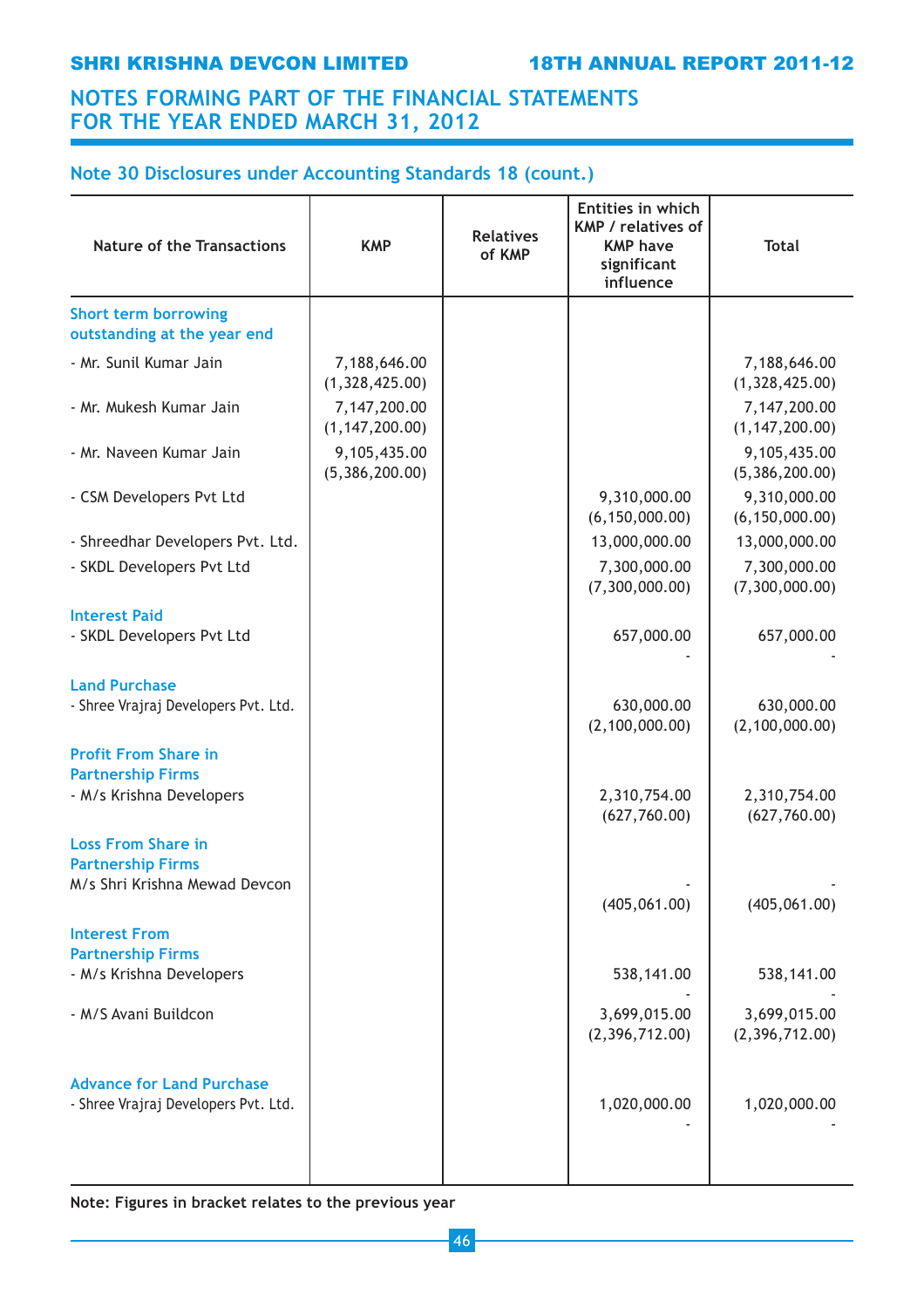18TH ANNUAL REPORT 2011-12 SHRI KRISHNA DEVCON LIMITED

## NOTES FORMING PART OF THE FINANCIAL STATEMENTS FOR THE YEAR ENDED MARCH 31, 2012

#### Note 31

The Company has not made any provisions towards gratuity and other retirement benefits as no provision is required to be made in view of the fact that none of the employees have put in required number of years of service with the company.

## Note 32

In the opinion of Board, Current Assets, Loans & Advances are approximately of value which are stated in the Balance Sheet if realised in the ordinary course of business.

#### Note 33

The figures of Sundry Debtors, Sundry Creditors and Loans & Advances are subject to confirmation and reconciliation, wherever required.

#### Note 34 Previous year's figures

The Revised Schedule VI has become effective from 1 April, 2011 for the preparation of financial statements. This has significantly impacted the disclosure and presentation made in the financial statements. Previous year's figures have been regrouped / reclassified wherever necessary to correspond with the current year's classification / disclosure.

#### Signature to notes to financial statements

As Per our Report of even date attached

Chartered Accountants Firm Registration No. 008389C

## (CA Durgesh Khandelwal) Sunil Kumar Jain Mukesh Kumar Jain Mukesh Kumar Jain

M.No. 077390 Place : Indore **Surbhi Goyal** 

For Khandelwal & Khandelwal Associates For and on behalf of the Board of Directors

Partner **Managing Director** Director **Director Director**